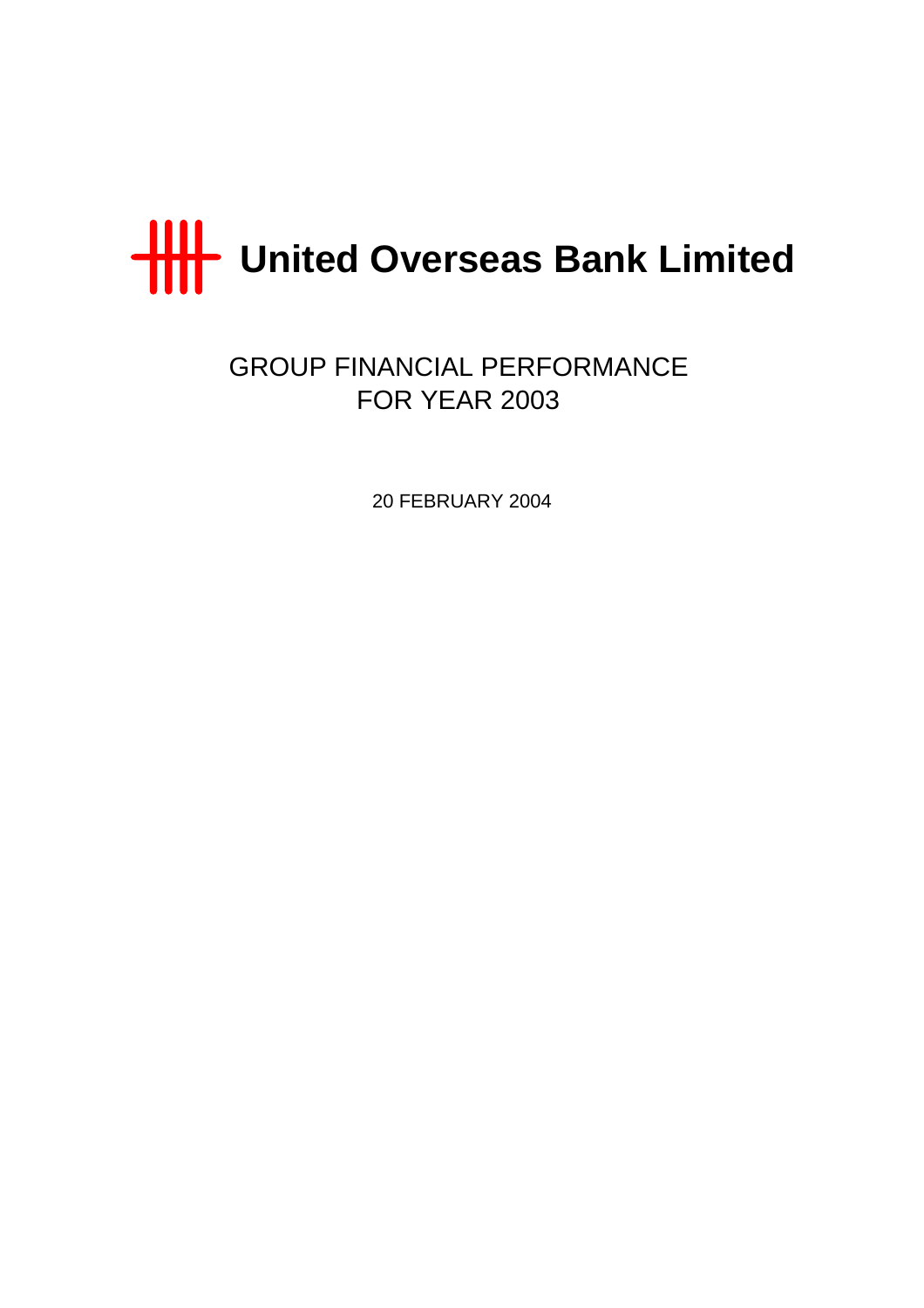#### $\overline{\text{III}}$ **UNITED OVERSEAS BANK GROUP**

## **Contents**

| I) | <b>Highlights and Performance Indicators</b>                                  | $2$ to $3$ |
|----|-------------------------------------------------------------------------------|------------|
|    | Key Indicators                                                                | 2          |
|    | Other Indicators                                                              | 3          |
|    | II) Review of Financial Performance                                           | 4 to 10    |
|    | Review of Group Performance                                                   | $4 - 5$    |
|    | <b>Income Statement</b>                                                       | $6 - 7$    |
|    | Net Interest Income                                                           | 8          |
|    | Non-Interest Income                                                           | $8 - 9$    |
|    | <b>Operating Expenses</b>                                                     | 9          |
|    | <b>Other Operating Expenses</b>                                               | 10         |
|    | Provisions Charged to Income Statement                                        | 10         |
|    | III) Non-Performing Loans and Cumulative Provisions                           | 11 to 16   |
|    | Non-Performing Loans and Cumulative Provisions of the Group                   | 11         |
|    | Non-Performing Loans and Cumulative Provisions of the Five Regional Countries | 12         |
|    | Non-Performing Loans and Cumulative Provisions of Greater China               | 13         |
|    | Non-Performing Loans by Region                                                | 14         |
|    | Non-Performing Loans by Industry                                              | 14         |
|    | Specific Provisions by Loan Classification                                    | 14         |
|    | Specific Provisions by Region                                                 | 15         |
|    | Specific Provisions by Industry                                               | 15         |
|    | <b>Restructured Loans</b>                                                     | 15         |
|    | Ageing of Non-Performing Loans                                                | 16         |
|    | Secured / Unsecured Non-Performing Loans                                      | 16         |
|    | Collateral                                                                    | 16         |
|    | IV) Segmental Analysis                                                        | 17 to 20   |
|    | <b>Business Segments</b>                                                      | $17 - 19$  |
|    | <b>Geographical Segments</b>                                                  | 20         |
|    | V) Overview of Balance Sheet                                                  | 21 to 28   |
|    | <b>Total Assets</b>                                                           | 21         |
|    | <b>Securities</b>                                                             | 21         |
|    | <b>Customer Loans</b>                                                         | $22 - 23$  |
|    | Deposits                                                                      | 23         |
|    | Loans / Deposits Ratio                                                        | 23         |
|    | Goodwill                                                                      | 24         |
|    | Debts Issued                                                                  | $24 - 25$  |
|    | <b>Shareholders' Funds</b>                                                    | 26         |
|    | <b>Contingent Liabilities</b>                                                 | 26         |
|    | <b>Derivative Financial Instruments</b>                                       | $27 - 28$  |
|    | Commitments                                                                   | 28         |
|    | VI) Capital Adequacy Ratio - BIS Basis                                        | 29         |
|    | <b>VII) Exposure By Country of Operations</b>                                 | 30 to 31   |

Appendix 1 - Consolidated Income Statement

Appendix 2 - Consolidated Balance Sheet

Appendix 3 - Consolidated Statement of Changes in Shareholders' Equity

Appendix 4 - Consolidated Cash Flow Statement

Appendix 5 - Financial Risk Management

Appendix 6 - Value-at-Risk

Note: Certain comparative figures have been restated to conform with the current year's presentation. Certain figures in this report may not add up to the relevant totals due to rounding.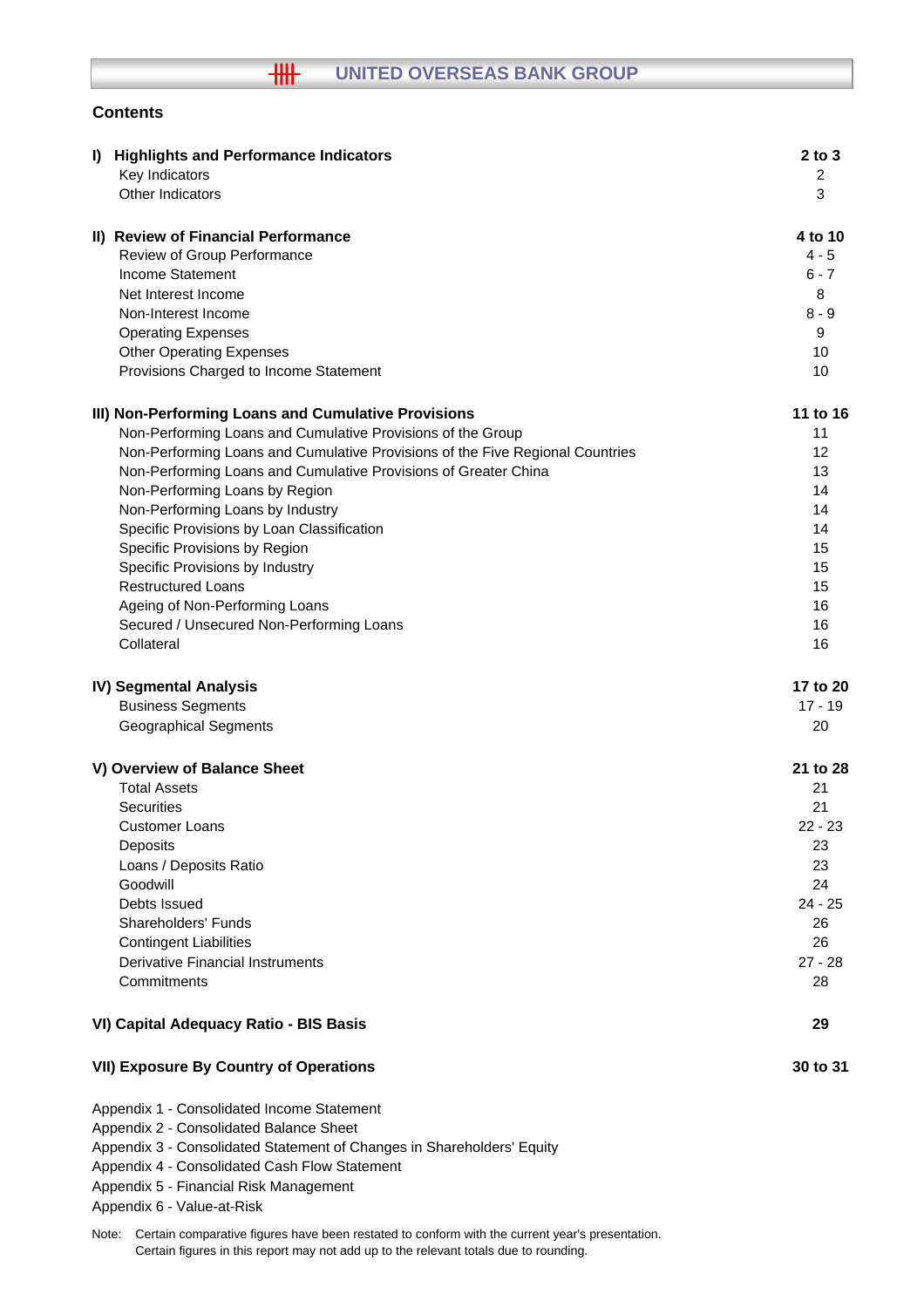# *I) Highlights and Performance Indicators*

|                                                             | 2003  | 2002  |                              | Variance<br>(% ) | 4th<br>Quarter<br>2003 | 3rd<br>Quarter<br>2003 | Variance<br>(% )           |
|-------------------------------------------------------------|-------|-------|------------------------------|------------------|------------------------|------------------------|----------------------------|
| • Key Indicators                                            |       |       |                              |                  |                        |                        |                            |
| Net interest income (NII) (\$'m)                            | 2,071 | 2,128 | $\qquad \qquad \blacksquare$ | 2.7              | 540                    | 503                    | 7.4<br>$\ddot{}$           |
| Non-interest income (Non NII) (\$'m)                        | 1,089 | 906   | +                            | 20.2             | 291                    | 251                    | 16.1<br>$\ddot{}$          |
| Total income (\$'m)                                         | 3,160 | 3,034 | $\ddot{}$                    | 4.1              | 831                    | 754                    | 10.3<br>$\ddot{}$          |
| Total expenses (\$'m)                                       | 1,095 | 1,074 | $\ddot{}$                    | 2.0              | 290                    | 269                    | 7.6<br>$\ddot{}$           |
| Operating profit before goodwill                            |       |       |                              |                  |                        |                        |                            |
| amortisation and provisions (\$'m)                          | 2,064 | 1,960 | $\ddot{}$                    | 5.3              | 542                    | 485                    | 11.7<br>$\ddot{}$          |
| Net profit after tax<br>❖                                   |       |       |                              |                  |                        |                        |                            |
| - Including goodwill amortisation (\$'m)                    | 1,202 | 1,006 | +                            | 19.5             | 366                    | 335                    | 9.2<br>$\ddot{}$           |
| - Excluding goodwill amortisation (\$'m)                    | 1,404 | 1,201 | $\ddot{}$                    | 16.8             | 415                    | 385                    | 7.8<br>$\ddot{}$           |
|                                                             |       |       |                              |                  |                        |                        |                            |
| Income mix:<br>٠                                            |       |       |                              |                  |                        |                        |                            |
| - NII / Total income (%)                                    | 65.5  | 70.1  |                              | 4.6 % pt         | 64.9                   | 66.7                   | 1.8 % pt<br>$\blacksquare$ |
| - Non NII / Total income (%)                                | 34.5  | 29.9  |                              | $+ 4.6 %$ pt     | 35.1                   | 33.3                   | $+ 1.8 \%$ pt              |
|                                                             | 100.0 | 100.0 |                              |                  | 100.0                  | 100.0                  |                            |
|                                                             |       |       |                              |                  |                        |                        |                            |
| Profit (before tax and goodwill<br>❖                        |       |       |                              |                  |                        |                        |                            |
| amortisation) contribution:                                 |       |       |                              |                  |                        |                        |                            |
| - Onshore (including ACU) (%)                               | 75.6  | 78.0  | $\blacksquare$               | 2.4 % pt         | 71.7                   | 79.8                   | 8.1 % pt<br>$\blacksquare$ |
| - Offshore (%)                                              | 24.4  | 22.0  | $\pm$                        | 2.4 % pt         | 28.3                   | 20.2                   | 8.1 % pt<br>$+$            |
|                                                             | 100.0 | 100.0 |                              |                  | 100.0                  | 100.0                  |                            |
|                                                             |       |       |                              |                  |                        |                        |                            |
| Return on average shareholders' funds #<br>❖                |       |       |                              |                  |                        |                        |                            |
| - Including goodwill amortisation (%)                       | 9.3   | 7.9   | +                            | 1.4 % pt         | 11.2                   | 10.4                   | $+ 0.8 %$ pt               |
| - Excluding goodwill amortisation (%)                       | 10.9  | 9.5   | $\ddot{}$                    | 1.4 % pt         | 12.7                   | 12.0                   | $+ 0.7 %$ pt               |
| Basic earnings per share #<br>❖                             |       |       |                              |                  |                        |                        |                            |
| - Including goodwill amortisation $(e)$                     | 76.5  | 64.0  | $\ddag$                      | 19.5             | 93.1                   | 85.3                   | 9.1<br>+                   |
| - Excluding goodwill amortisation $(\phi)$                  | 89.3  | 76.5  | $\ddot{}$                    | 16.7             | 105.7                  | 98.0                   | 7.9<br>$\ddot{}$           |
|                                                             |       |       |                              |                  |                        |                        |                            |
| Return on average assets <sup>#</sup><br>❖                  |       |       |                              |                  |                        |                        |                            |
| - Including goodwill amortisation (%)                       | 1.10  | 0.91  |                              | $+ 0.19 %$ pt    | 1.32                   | 1.24                   | + 0.08 % pt                |
| - Excluding goodwill amortisation (%)                       | 1.29  | 1.09  |                              | $+ 0.20 %$ pt    | 1.50                   | 1.43                   | + 0.07 % pt                |
|                                                             |       |       |                              |                  |                        |                        |                            |
| NII <sup>#</sup> / Average interest bearing assets (%)<br>۰ | 2.25  | 2.22  |                              | $+ 0.03 %$ pt    | 2.29                   | 2.20                   | + 0.09 % pt                |
| Expense / Income ratio (%)<br>❖                             | 34.7  | 35.4  |                              | $-0.7%$ pt       | 34.8                   | 35.7                   | 0.9 % pt<br>٠              |
|                                                             |       |       |                              |                  |                        |                        |                            |
| Dividend rates (%)<br>❖                                     |       |       |                              |                  |                        |                        |                            |
| - Interim                                                   | 20.0  | 15.0  | $+$                          | 5.0 % pt         |                        |                        |                            |
| - Special dividend in specie                                |       | 18.8  | $\qquad \qquad \blacksquare$ | 18.8 % pt        |                        |                        |                            |
| - Final                                                     | 40.0  | 25.0  |                              | + 15.0 % pt      | 40.0                   |                        | <b>NM</b>                  |

# Computed on an annualised basis for quarters.

NM denotes "Not Meaningful".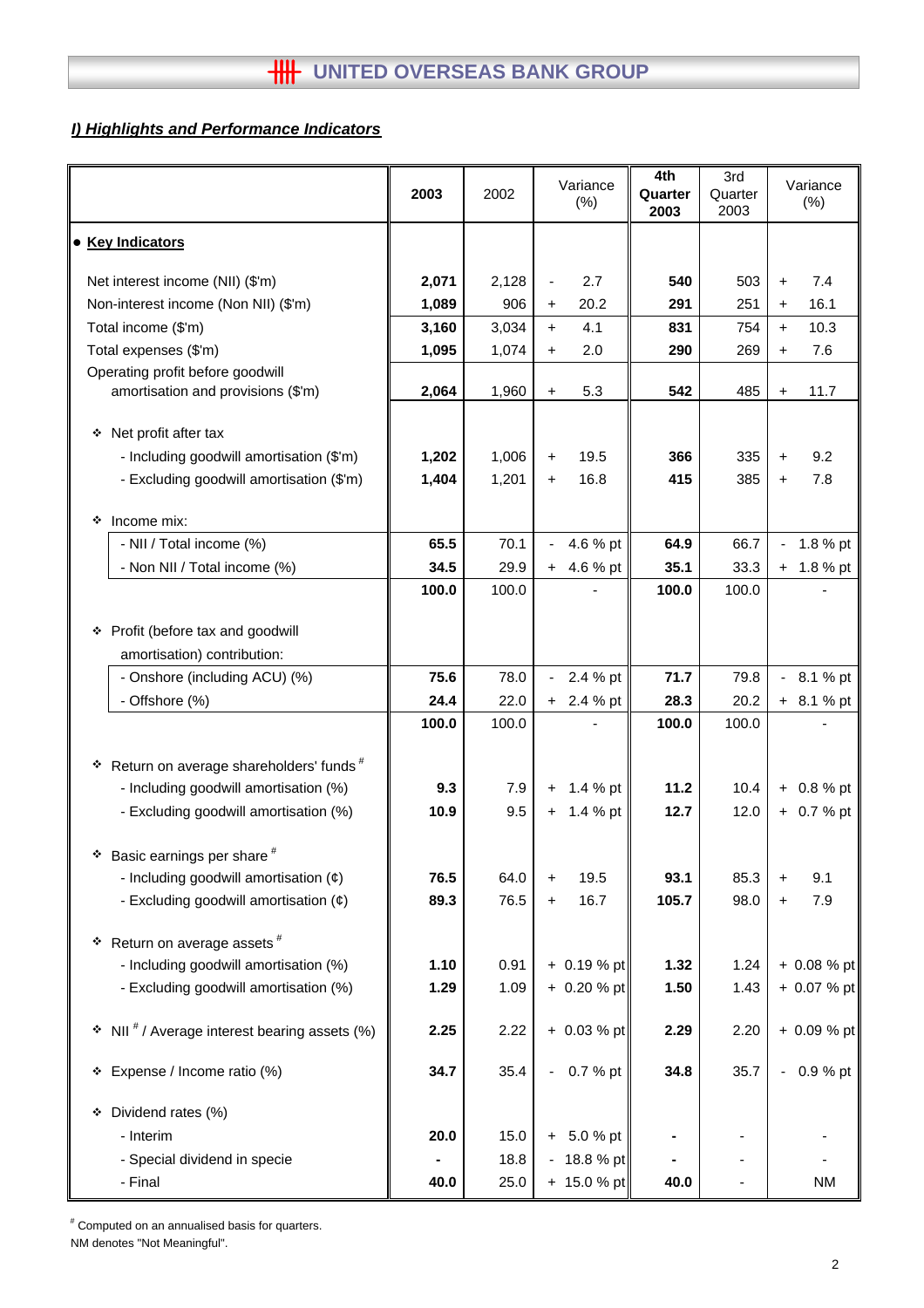# *I) Highlights and Performance Indicators*

|                                                                        | 31-Dec-03 | 31-Dec-02 | Variance<br>(% ) |          |         |  | 30-Sep-03 |  |
|------------------------------------------------------------------------|-----------|-----------|------------------|----------|---------|--|-----------|--|
| <b>Other Indicators</b>                                                |           |           |                  |          |         |  |           |  |
| Customer loans (net) (\$'m)<br>❖                                       | 59,297    | 58,884    | $\ddot{}$        | 0.7      | 59,248  |  |           |  |
| Customer deposits (\$'m)<br>❖                                          | 69,863    | 67,919    | +                | 2.9      | 66,092  |  |           |  |
| Loans / Deposits ratio $^{\circledR}$ (%)<br>٠                         | 84.9      | 86.7      |                  | 1.8 % pt | 89.6    |  |           |  |
| Non-performing loans (NPLs) (\$'m)<br>۰                                | 5,160     | 5,679     |                  | 9.1      | 5,343   |  |           |  |
| Cumulative provisions (\$'m)<br>❖                                      | 3,332     | 3,504     |                  | 4.9      | 3,438   |  |           |  |
| $\cdot$ NPLs <sup><math>\wedge</math></sup> / Gross customer loans (%) | 8.1       | 9.0       |                  | 0.9 % pt | 8.4     |  |           |  |
| Cumulative provisions / NPLs (%)<br>۰                                  | 64.6      | 61.7      | $\ddot{}$        | 2.9 % pt | 64.3    |  |           |  |
| Total assets (\$'m)<br>٠                                               | 113,446   | 107,430   | +                | 5.6      | 108,017 |  |           |  |
| Shareholders' funds (\$'m)<br>۰                                        | 13,282    | 12,613    | +                | 5.3      | 12,924  |  |           |  |
| Unrealised revaluation surplus * (\$'m)<br>٠                           | 1,464     | 1,186     | +                | 23.4     | 1,368   |  |           |  |
| Net asset value (NAV) per share (\$)<br>۰                              | 8.45      | 8.03      | +                | 5.2      | 8.22    |  |           |  |
| Revalued NAV per share (\$)<br>❖                                       | 9.38      | 8.78      | +                | 6.8      | 9.09    |  |           |  |
| Net tangible asset backing per share (\$)<br>۰                         | 6.23      | 5.68      | +                | 9.7      | 5.98    |  |           |  |
| Capital adequacy ratios (CAR) (BIS) (%)                                |           |           |                  |          |         |  |           |  |
| - Tier 1 capital                                                       | 12.8      | 12.2      |                  | 0.6 % pt | 12.5    |  |           |  |
| - Total capital                                                        | 18.2      | 15.3      | $\pm$            | 2.9 % pt | 17.9    |  |           |  |
| Manpower (number)<br>❖                                                 | 10,547    | 10,320    | +                | 227 no.  | 10,575  |  |           |  |

 $<sup>®</sup>$  Loans refer to net customer loans while Deposits refer to customer deposits.</sup>

^ Excluding debt securities.

\* Refers to revaluation surplus on properties and investment securities which was not incorporated into the accounts.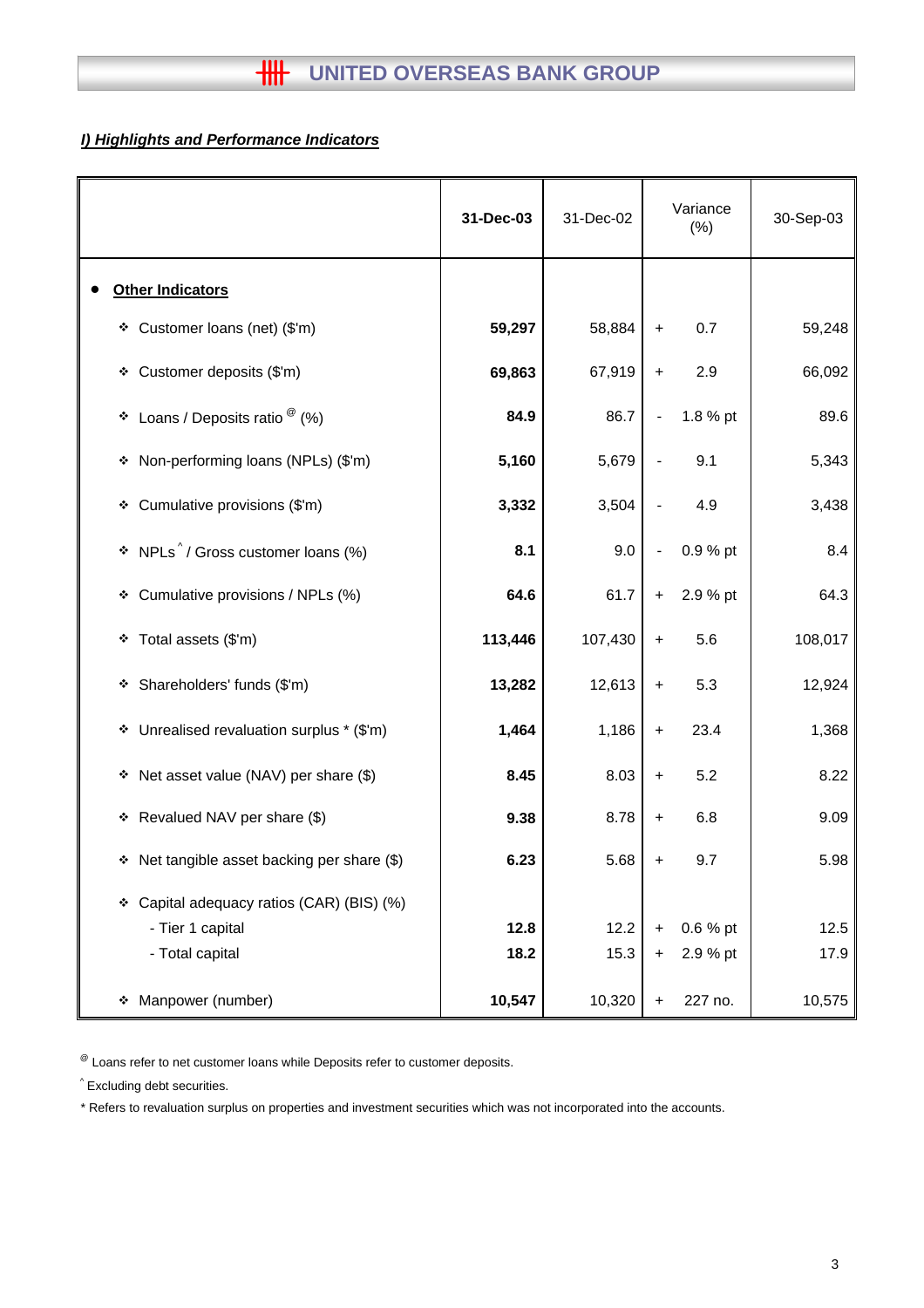The financial statements are prepared in accordance with Singapore Financial Reporting Standards and are expressed in Singapore dollars.

Following the Monetary Authority of Singapore's revision of Notice to Banks MAS 605 on Revaluation of Assets which allows banks to mark to market their trading portfolios, the Group has changed its accounting policy as follows:

- All securities held for trading are stated at market value (formerly: lower of cost and market value on an aggregate basis);
- Government bonds, other than those held for trading, are stated at cost (adjusted for amortisation of premium / discount) less provision for diminution in value that is other than temporary, on an individual basis (formerly: lower of cost and market value on an aggregate basis).

The change in accounting policy has been applied retrospectively and the 2002 figures have been restated accordingly. As a result of the change, the Group's net profit after tax ("NPAT") for the year ended 31 December 2003 increased by \$33 million while the Group's NPAT for the year ended 31 December 2002 decreased by \$58 million. The restated Consolidated Income Statement and Consolidated Balance Sheet are shown in Appendices 1 and 2.

## **Review of Group Performance**

#### **Results**

#### **2003 versus 2002**

The Group recorded a NPAT of \$1,202 million for 2003, an increase of 19.5% over the \$1,006 million registered for 2002. The increase in NPAT was mainly due to higher non-interest income and lower provision charges which were partly offset by lower net interest income.

The Group's operating profit before goodwill amortisation and provisions increased 5.3% to \$2,064 million for 2003 compared to \$1,960 million for 2002. The increase was mainly due to a growth of 4.1% in total income to \$3,160 million from \$3,034 million for 2002. The growth was primarily driven by higher fee and commission income derived largely from investment-related, loan-related and trade-related activities, higher net profit from dealing securities, government securities and derivatives, as well as higher foreign exchange profits. These were partially offset by lower net interest income which was mainly due to lower contributions from inter-bank money market activities as a result of the low and flat interest rate yield curve.

The Group's total operating expenses, comprising staff and other operating expenses, increased 2.0% to \$1,095 million for 2003 compared to \$1,074 million for 2002. Staff expenses decreased 0.9% to \$532 million, while other operating expenses increased 4.8% to \$564 million. The increase in other operating expenses was mainly due to higher advertising and marketing costs, as well as higher commissions paid. As a result of the higher growth in total income compared to the growth in total operating expenses, the expense-to-income ratio of the Group improved to 34.7% for 2003 from 35.4% for 2002.

The Group's provision charges decreased 22.2% to \$362 million for 2003 compared to \$465 million for 2002. The decrease was largely attributable to lower specific provisions for loans which were in tandem with the decline in nonperforming loans ("NPLs"), as well as lower specific provisions for diminution in the value of investment securities.

Share of profit of associates (before tax) declined 13.1% to \$107 million for 2003, mainly due to a one-time exceptional gain recorded by United Overseas Land Limited that arose from the sale of the Tiong Bahru Plaza retail mall in the first quarter of 2002. In addition, there was no share of profit from Haw Par Corporation Limited which ceased to be an associate of the Group following its divestment in December 2002. These were partially offset by higher contributions from other associates.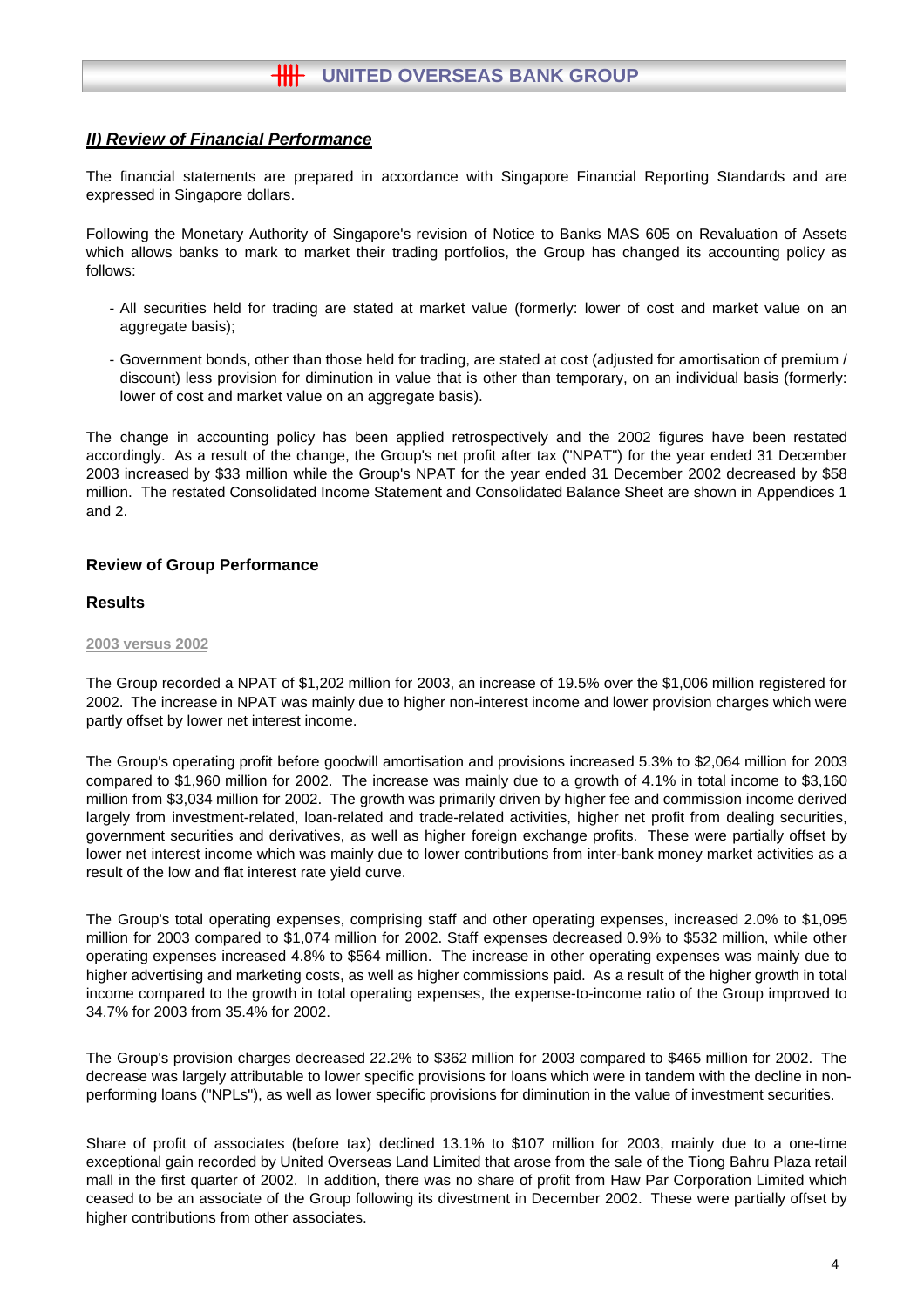#### **Results** *(continued)*

#### **4Q03 versus 3Q03**

The Group's NPAT of \$366 million in the fourth quarter of 2003 ("4Q03") was 9.2% higher than the \$335 million recorded in the third quarter of 2003 ("3Q03"). The increase was primarily driven by higher total income and higher share of profit of associates, partially offset by higher operating expenses and tax.

The Group's total income increased 10.3% to \$831 million in 4Q03 from \$754 million in 3Q03, mainly due to higher net interest income, higher fee and commission income, higher foreign exchange profits, and higher profit on disposal of properties.

The Group's total operating expenses increased 7.6% to \$290 million in 4Q03 from \$269 million in 3Q03, mainly from higher staff expenses, advertising and marketing costs. Expense-to-income ratio improved to 34.8% in 4Q03 from 35.7% in 3Q03.

The Group's provision charges rose \$1 million or 2.7% to \$41 million in 4Q03.

#### **Balance Sheet**

The Group's net loans and advances to customers as at 31 December 2003 were \$59,297 million, representing an increase of 0.7% over \$58,884 million as at 31 December 2002. Despite the weak economic conditions, the Group's NPLs declined 9.1% to \$5,160 million as at 31 December 2003 from \$5,679 million as at 31 December 2002. Consequently, Group NPLs (excluding debt securities) as a percentage of gross customer loans decreased to 8.1% as at 31 December 2003 from 9.0% as at 31 December 2002. Of the total Group NPLs as at 31 December 2003, \$2,804 million or 54.3% were secured by collateral, and \$3,306 million or 64.1% were in the Substandard category.

Total cumulative specific and general provisions of the Group were \$3,332 million as at 31 December 2003 compared to \$3,504 million as at 31 December 2002. General provisions as at 31 December 2003 were \$1,422 million or 42.7% of total cumulative provisions. The total cumulative provisions as at 31 December 2003 provided coverage of 64.6% against Group NPLs and 141.4% against Group unsecured NPLs, compared to 61.7% and 138.3% respectively as at 31 December 2002.

Total assets of the Group increased 5.6% to \$113,446 million as at 31 December 2003 compared to \$107,430 million as at 31 December 2002. Shareholders' funds of the Group rose 5.3% to \$13,282 million as at 31 December 2003, resulting in an increase in the net asset value per share to \$8.45 from \$8.03 as at 31 December 2002.

As at 31 December 2003, the Group's Capital Adequacy Ratio ("CAR") of 18.2%, as computed under the Bank for International Settlements ("BIS") guidelines, was more than twice the minimum requirement of 8% set by BIS. The increase by 2.9% points from the CAR of 15.3% as at 31 December 2002 was mainly attributable to the issue of US\$1 billion 4.50% Subordinated Notes in June 2003.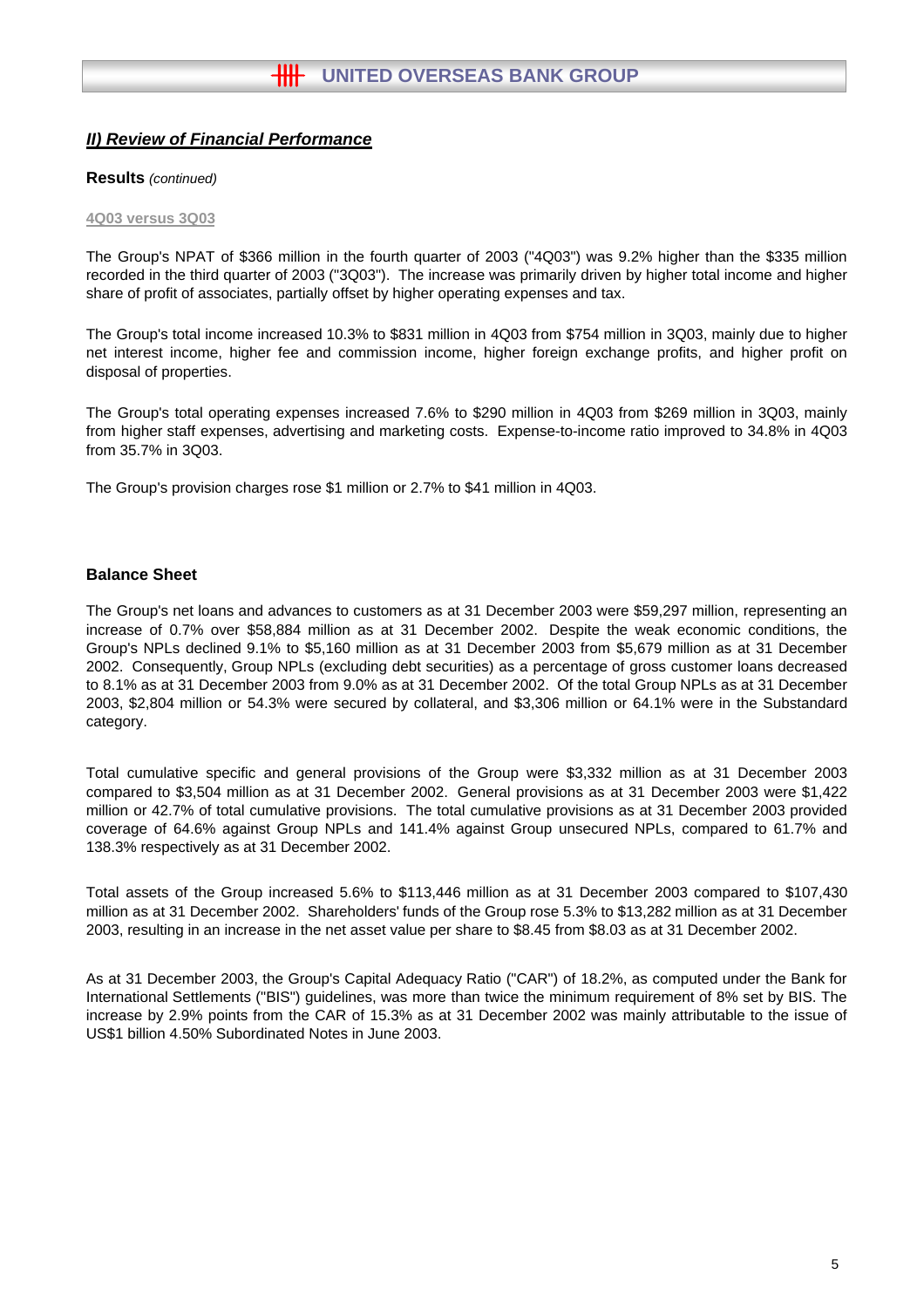## **INCOME STATEMENT FOR THE YEAR ENDED 31 DECEMBER 2003**

|                                                                | 2003       | 2002       | Variance     |
|----------------------------------------------------------------|------------|------------|--------------|
|                                                                | \$ million | \$ million | %            |
| Interest income                                                | 3,294      | 3,711      | (11.2)       |
| Less: Interest expense                                         | 1,224      | 1,583      | (22.7)       |
| Net interest income                                            | 2,071      | 2,128      | (2.7)        |
| Dividend income                                                | 42         | 32         | 31.8         |
| Fee and commission income                                      | 588        | 501        | 17.4         |
| Rental income                                                  | 73         | 78         | (7.4)        |
| Other operating income                                         | 387        | 296        | 30.8         |
| Total non-interest income                                      | 1,089      | 906        | 20.2         |
| Income before operating expenses                               | 3,160      | 3,034      | 4.1          |
| Less: Staff costs                                              | 532        | 536        | (0.9)        |
| Other operating expenses                                       | 564        | 538        | 4.8          |
| Total operating expenses                                       | 1,095      | 1,074      | 2.0          |
| Operating profit before goodwill                               |            |            |              |
| amortisation and provisions                                    | 2,064      | 1,960      | 5.3          |
| Less: Goodwill amortisation                                    | 202        | 196        | 3.1          |
| Less: Provisions                                               | 362        | 465        | (22.2)       |
| Operating profit after goodwill<br>amortisation and provisions | 1,501      | 1,300      | 15.4         |
| Exceptional item <sup>#</sup>                                  |            | (48)       | (100.0)      |
| Share of profit of associates                                  | 107        | 123        | (13.1)       |
| Profit from ordinary activities before tax                     | 1,608      | 1,376      | 16.9         |
| Less: Tax                                                      | 393        | 340        | 15.4         |
| Profit after tax                                               | 1,216      | 1,035      | 17.4         |
| Less: Minority interests                                       | 13         | 29         | (54.1)       |
| Net profit attributable to members                             | 1,202      | 1,006      | 19.5         |
| Expense / Income ratio (%)                                     | 34.7       | 35.4       | $(0.7)$ % pt |
| Earnings per share $(e)$                                       |            |            |              |
| - Basic                                                        | 76.5       | 64.0       | 19.5         |
| - Fully diluted                                                | 76.5       | 64.0       | 19.5         |

# Comprising restructuring and integration costs as a result of the acquisition and merger of Overseas Union Bank Limited.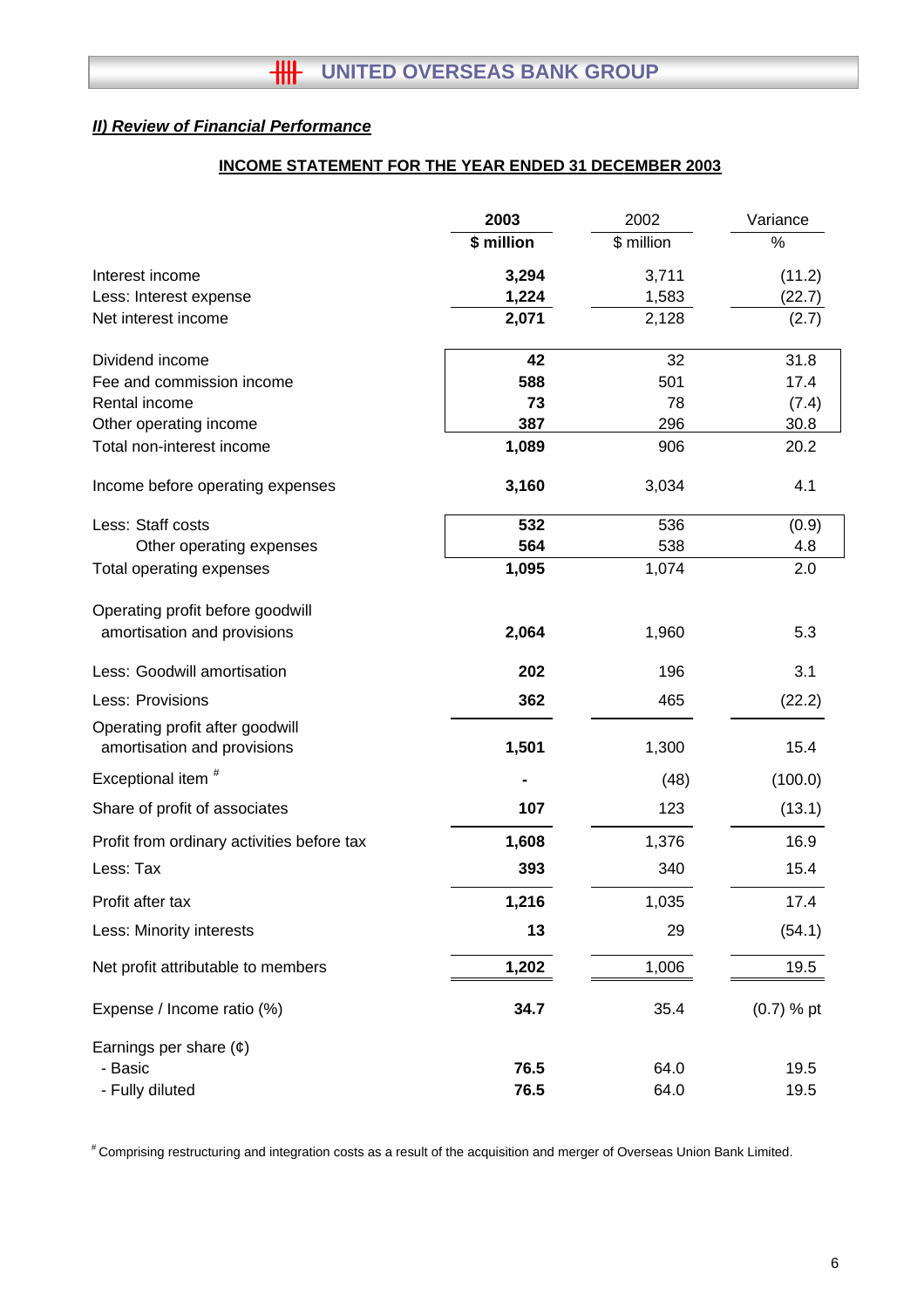# **INCOME STATEMENT FOR THE FOURTH QUARTER ENDED 31 DECEMBER 2003**

|                                            | 4th<br>Quarter | 3rd<br>Quarter |              |
|--------------------------------------------|----------------|----------------|--------------|
|                                            | 2003           | 2003           | Variance     |
|                                            | \$ million     | \$ million     | %            |
| Interest income                            | 836            | 796            | 5.1          |
| Less: Interest expense                     | 297            | 293            | 1.2          |
| Net interest income                        | 540            | 503            | 7.4          |
| Dividend income                            | 12             | 11             | 5.1          |
| Fee and commission income                  | 171            | 148            | 15.5         |
| Rental income                              | 17             | 17             | (2.4)        |
| Other operating income                     | 91             | 74             | 23.1         |
| Total non-interest income                  | 291            | 251            | 16.1         |
| Income before operating expenses           | 831            | 754            | 10.3         |
| Less: Staff costs                          | 142            | 128            | 10.8         |
| Other operating expenses                   | 148            | 141            | 4.7          |
| Total operating expenses                   | 290            | 269            | 7.6          |
| Operating profit before goodwill           |                |                |              |
| amortisation and provisions                | 542            | 485            | 11.7         |
| Less: Goodwill amortisation                | 50             | 50             | (1.3)        |
| Less: Provisions                           | 41             | 40             | 2.7          |
| Operating profit after goodwill            |                |                |              |
| amortisation and provisions                | 451            | 394            | 14.3         |
| Share of profit of associates              | 45             | 32             | 39.5         |
| Profit from ordinary activities before tax | 496            | 427            | 16.2         |
| Less: Tax                                  | 126            | 88             | 43.2         |
| Profit after tax                           | 370            | 339            | 9.2          |
| Less: Minority interests                   | 4              | 4              | 11.7         |
| Net profit attributable to members         | 366            | 335            | 9.2          |
| Expense / Income ratio (%)                 | 34.8           | 35.7           | $(0.9)$ % pt |
| Annualised earnings per share $(\phi)$     |                |                |              |
| - Basic                                    | 93.1           | 85.3           | 9.1          |
| - Fully diluted                            | 93.1           | 85.2           | 9.3          |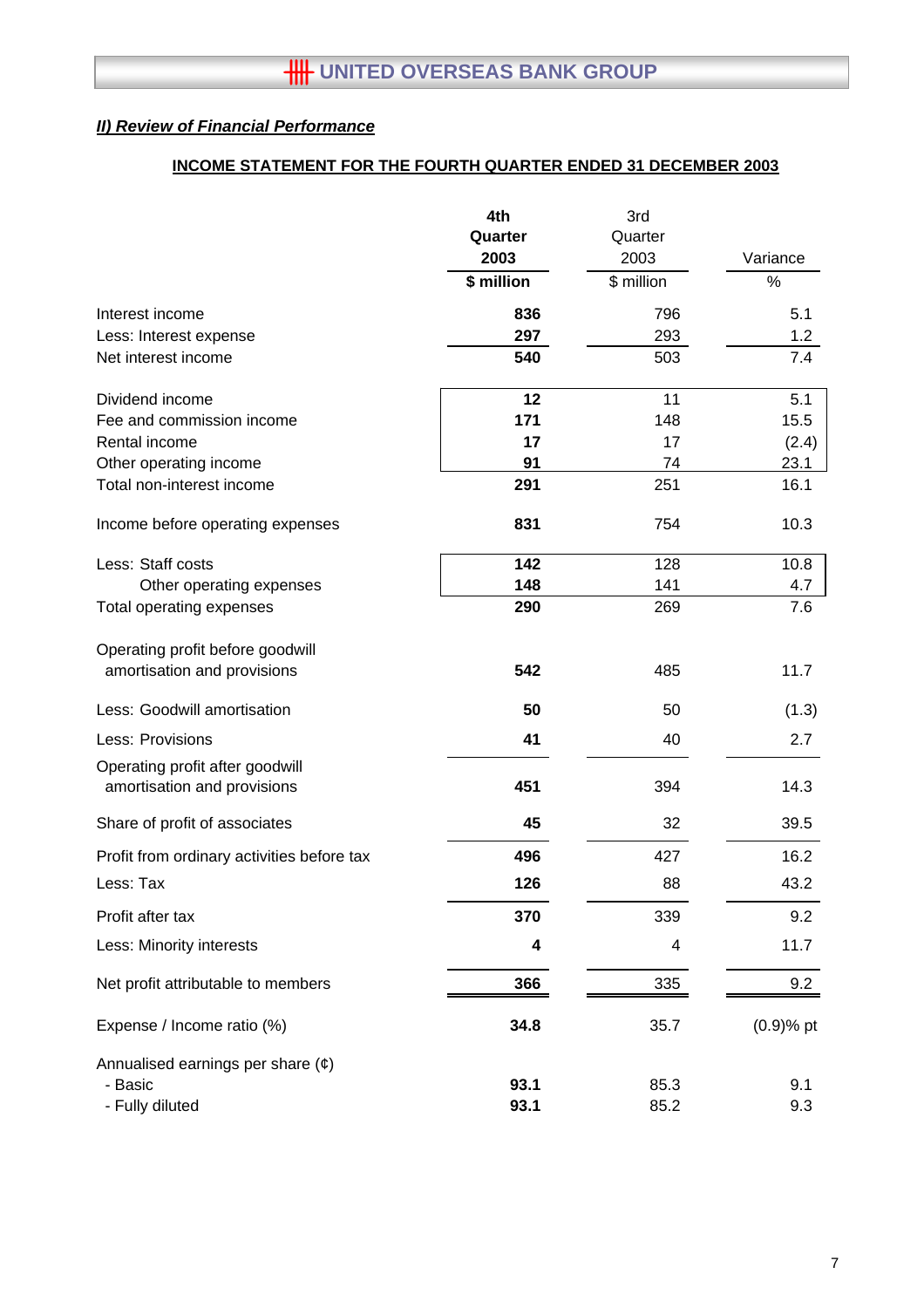## **Net Interest Income**



Net interest income of the Group declined 2.7% to \$2,071 million for 2003 compared to \$2,128 million for 2002. The decrease was largely due to lower contributions from inter-bank money market activities as a result of the low and flat interest rate yield curve. Net interest income continued to be the major contributor of total income, accounting for 65.5% (2002: 70.1%) of total income.

The average interest margin was 2.25% for 2003, which was 3 basis points higher than the 2.22% for 2002. The increase was mainly due to the lower cost of funds.

## Average Interest Margin

|                                            | 2003       | 2002       | Variance   |
|--------------------------------------------|------------|------------|------------|
|                                            | \$ million | \$ million | %          |
| Interest income                            | 3,294      | 3,711      | (11.2)     |
| Less: Interest expense                     | 1,224      | 1,583      | (22.7)     |
| Net interest income                        | 2,071      | 2,128      | (2.7)      |
| Average balance of interest bearing assets | 92,039     | 95,790     | (3.9)      |
| Average interest margin * (%)              | 2.25       | 2.22       | $0.03%$ pt |

\* Average interest margin represents net interest income as a percentage of average interest bearing assets.



# **Non-Interest Income**

Total non-interest income of the Group grew 20.2% to \$1,089 million for 2003 compared to \$906 million for 2002. The growth was primarily driven by higher fee and commission income derived largely from investment-related, loan-related and traderelated activities, higher net profit from dealing securities, government securities and derivatives, as well as higher foreign exchange profits. The Group's non-interest income for 2003 accounted for 34.5% (2002: 29.9%) of total income.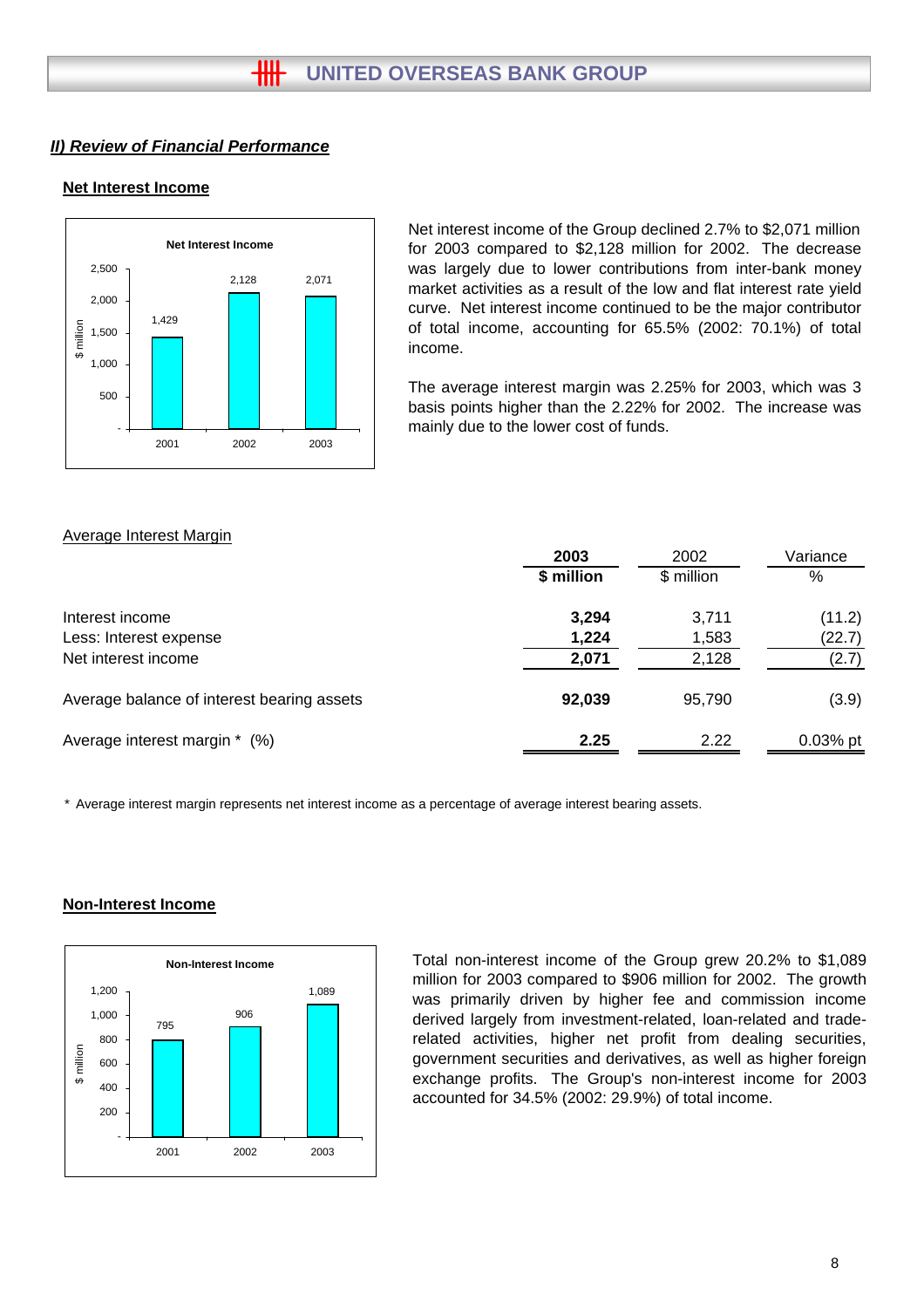## **Non-Interest Income (cont'd)**

### Composition of Non-Interest Income

|                                                                                    | 2003       | 2002                      | Variance  |
|------------------------------------------------------------------------------------|------------|---------------------------|-----------|
|                                                                                    | \$ million | \$ million                | %         |
| Fee and commission income                                                          |            |                           |           |
| Credit card                                                                        | 94         | 96                        | (2.3)     |
| Fund management                                                                    | 78         | 74                        | 4.6       |
| Futures broking and stockbroking                                                   | 35         | 49                        | (27.5)    |
| Investment-related                                                                 | 98         | 29                        | 235.9     |
| Loan-related                                                                       | 97         | 86                        | 12.0      |
| Service charges                                                                    | 49         | 44                        | 12.0      |
| Trade-related                                                                      | 111        | 101                       | 10.3      |
| Other                                                                              | 26         | 21                        | 23.8      |
|                                                                                    | 588        | 501                       | 17.4      |
| Dividend and rental income                                                         | 115        | 110                       | 3.9       |
| Other operating income<br>Net profit from:                                         |            |                           |           |
| - Dealing securities, government treasury bills and<br>securities, and derivatives | 142        | 54                        | 165.0     |
| - Foreign exchange dealings                                                        | 111        | 82                        | 35.2      |
| - Disposal of investment securities and associates                                 | 54         | 78                        | (31.2)    |
| - Disposal and liquidation of subsidiaries                                         | O          | $\mathbf{0}^{\mathsf{i}}$ | <b>NM</b> |
| - Disposal of fixed assets                                                         | 19         | 12                        | 61.3      |
| - Other                                                                            | 60         | 70                        | (13.8)    |
|                                                                                    | 387        | 296                       | 30.8      |
| Total non-interest income                                                          | 1,089      | 906                       | 20.2      |
|                                                                                    |            |                           |           |

\* Less than \$500,000. NM denotes "Not Meaningful".

## **Operating Expenses**

Total operating expenses amounted to \$1,095 million for 2003, representing an increase of 2.0% over that in 2002. The increase was from higher other operating expenses which were partially offset by lower staff costs. As a result of the higher growth in total income compared to the growth in total operating expenses, the expense-toincome ratio of the Group improved to 34.7% for 2003 from 35.4% for 2002.

|                                                        | 2003       | 2002       | Variance     |
|--------------------------------------------------------|------------|------------|--------------|
|                                                        | \$ million | \$ million | $\%$         |
| Wages and salaries                                     | 450        | 450        |              |
| Employer's contribution to defined contribution plans, |            |            |              |
| including Central Provident Fund                       | 49         | 52         | (5.3)        |
| Other staff-related costs                              | 33         | 34         | (5.0)        |
| Staff costs                                            | 532        | 536        | (0.9)        |
| Other operating expenses                               | 564        | 538        | 4.8          |
| Total operating expenses <sup>@</sup>                  | 1,095      | 1,074      | 2.0          |
| <sup>@</sup> Total operating expenses included:        |            |            |              |
| IT-related expenses                                    | 199        | 199        |              |
| IT-related expenses as % of total operating expenses   | 18.2%      | 18.6%      | $(0.4)$ % pt |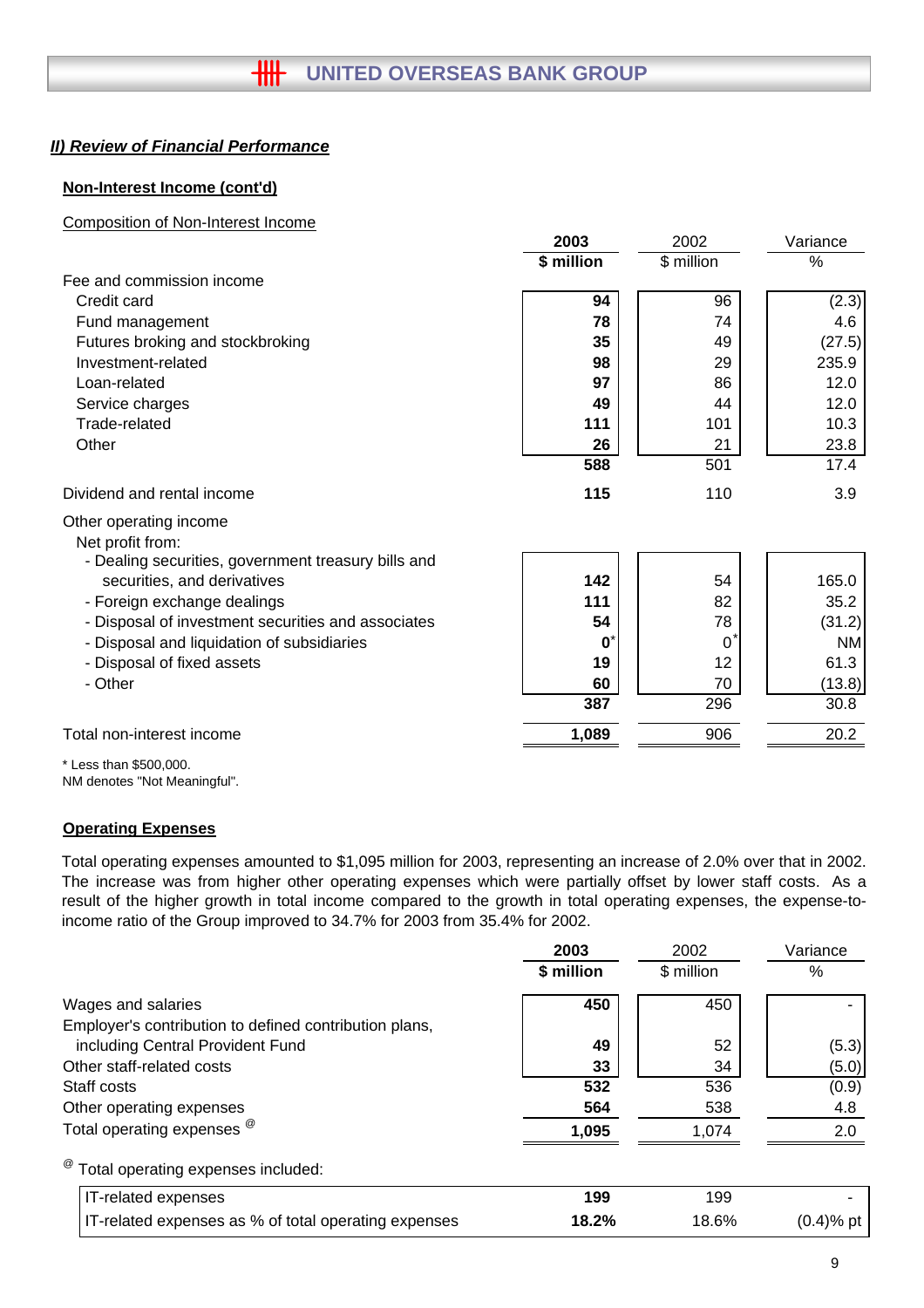## **Other Operating Expenses**

|                                                                | 2003        | 2002       | Variance |
|----------------------------------------------------------------|-------------|------------|----------|
|                                                                | \$ million  | \$ million | %        |
| Depreciation                                                   |             |            |          |
| - Land and buildings                                           | 27          | 25         | 6.5      |
| - Office equipment, computers, fixtures and other fixed assets | 81          | 89         | (9.4)    |
|                                                                | 108         | 115        | (5.9)    |
| Rental of premises and equipment                               | 39          | 50         | (21.3)   |
| Maintenance of premises and other assets                       | 51          | 46         | 10.0     |
| Auditors' remuneration                                         | 3           | 3          | 21.9     |
| Directors' fees                                                | $\mathbf 2$ | 2          | (13.1)   |
| Other expenses                                                 | 361         | 322        | 11.9     |
| Total other operating expenses                                 | 564         | 538        | 4.8      |

Other operating expenses of \$564 million were 4.8% higher compared to \$538 million for 2002. The increase was mainly due to higher advertising and marketing costs, as well as higher commissions paid. These were partially offset by lower rental expenses and lower depreciation charges on fixed assets.

## **Provisions Charged to Income Statement**

Total provision charges of \$362 million for 2003 were 22.2% lower than the \$465 million for 2002. The decrease was largely attributable to lower specific provisions for loans which were in tandem with the decline in NPLs, as well as lower specific provisions for diminution in the value of investment securities.

|                                                             | 2003<br>\$ million | 2002<br>\$ million | Variance<br>$\%$ |
|-------------------------------------------------------------|--------------------|--------------------|------------------|
| Specific provisions / (write-back of provisions) for loans  |                    |                    |                  |
| - Five Regional Countries *                                 | (38)               | 33                 | (216.9)          |
| - Greater China **                                          | (3)                | (39)               | 92.3             |
| - Singapore and other countries                             | 387                | 428                | (9.7)            |
|                                                             | 345                | 422                | (18.1)           |
| General provisions / (write-back of provisions)             |                    |                    |                  |
| - Five Regional Countries *                                 |                    | (2)                | NM.              |
| - Greater China **                                          |                    | (2)                | NM.              |
| - Singapore and other countries                             | (2)                |                    | (147.5)          |
|                                                             |                    |                    |                  |
| Specific provisions for diminution in value / impairment of |                    |                    |                  |
| investments, fixed assets and other assets                  | 16                 | 43                 | (62.4)           |
| Total provisions                                            | 362                | 465                | (22.2)           |

\* The Five Regional Countries comprise Malaysia, Indonesia, the Philippines, Thailand and South Korea.

\*\* Greater China comprises China, Hong Kong S.A.R. and Taiwan. NM denotes "Not Meaningful".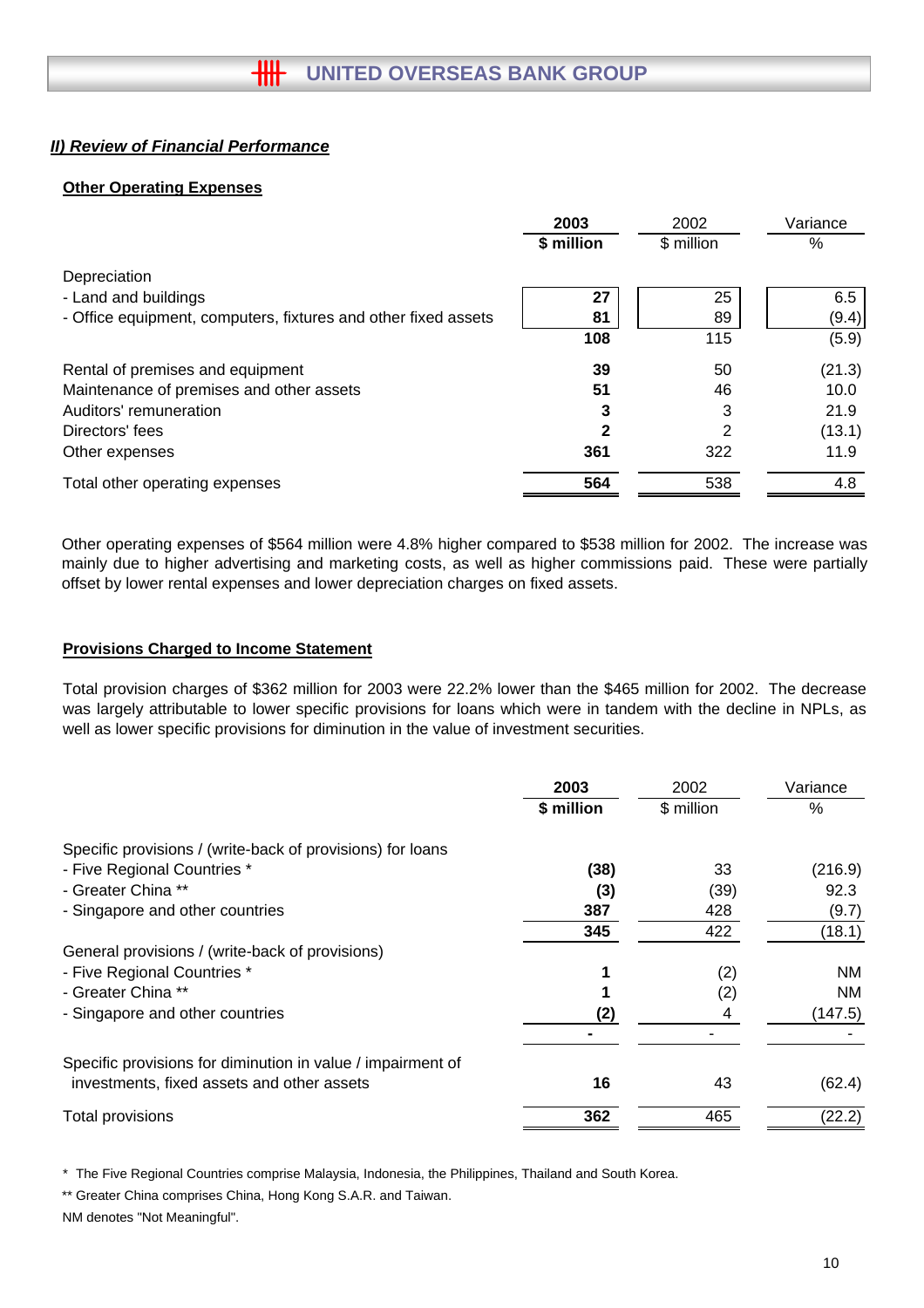╫╫

#### **NPLs and Cumulative Provisions of the Group**

NPLs declined by \$519 million to \$5,160 million as at 31 December 2003 from \$5,679 million as at 31 December 2002, despite an eventful year of high unemployment level in Singapore, the outbreak of SARS and terrorist attacks. Consequently, the ratio of NPLs (excluding debt securities) to total gross customer loans improved by 0.9% point to 8.1%. Improvement is expected to continue in the light of the improving economic outlook for Singapore and the regional countries. Of the total NPLs, \$3,306 million or 64.1% were in the Substandard category, and \$2,804 million or 54.3% were secured by collateral.

Total cumulative provisions amounted to \$3,332 million as at 31 December 2003, a decrease of \$172 million compared to \$3,504 million as at 31 December 2002. The decrease was mainly due to the drop in specific provisions which was in line with the lower NPLs. Total cumulative provisions provided a coverage of 64.6% against total NPLs and 141.4% against unsecured NPLs, an increase of 2.9% points and 3.1% points respectively when compared to the coverage as at 31 December 2002.



#### **31-Dec-03** 31-Dec-02 31-Dec-01 31-Dec-00 31-Dec-99

| <b>NPLs</b>                                                           |       |       |       |       | \$ million |
|-----------------------------------------------------------------------|-------|-------|-------|-------|------------|
| Substandard                                                           | 3,306 | 3,619 | 3,851 | 1,537 | 1,855      |
| Doubtful                                                              | 396   | 447   | 497   | 174   | 229        |
| Loss                                                                  | 1,458 | 1,613 | 1,620 | 751   | 750        |
| Total NPLs                                                            | 5,160 | 5,679 | 5,968 | 2,462 | 2,834      |
| <b>Cumulative Provisions</b>                                          |       |       |       |       | \$ million |
| Specific provisions                                                   | 1,910 | 2,079 | 1,899 | 896   | 955        |
| General provisions                                                    | 1,422 | 1,425 | 1,435 | 768   | 819        |
| Total cumulative provisions                                           | 3,332 | 3,504 | 3,334 | 1,664 | 1,774      |
| Ratios                                                                |       |       |       |       | $\%$       |
| NPLs*/Gross customer loans                                            | 8.1   | 9.0   | 9.3   | 7.8   | 9.8        |
| NPLs/Total assets                                                     | 4.5   | 5.3   | 5.2   | 3.7   | 5.0        |
| Cumulative provisions/NPLs                                            | 64.6  | 61.7  | 55.9  | 67.6  | 62.6       |
| Cumulative provisions/Doubtful & Loss NPLs                            | 179.7 | 170.1 | 157.5 | 179.9 | 181.2      |
| Cumulative provisions/Unsecured NPLs                                  | 141.4 | 138.3 | 136.6 | 136.6 | 145.2      |
| Cumulative provisions*/Gross customer loans                           | 5.2   | 5.5   | 5.2   | 5.2   | 6.1        |
| General provisions/Gross customer loans (net of specific provisions*) | 2.3   | 2.4   | 2.3   | 2.5   | 2.9        |
|                                                                       |       |       |       |       |            |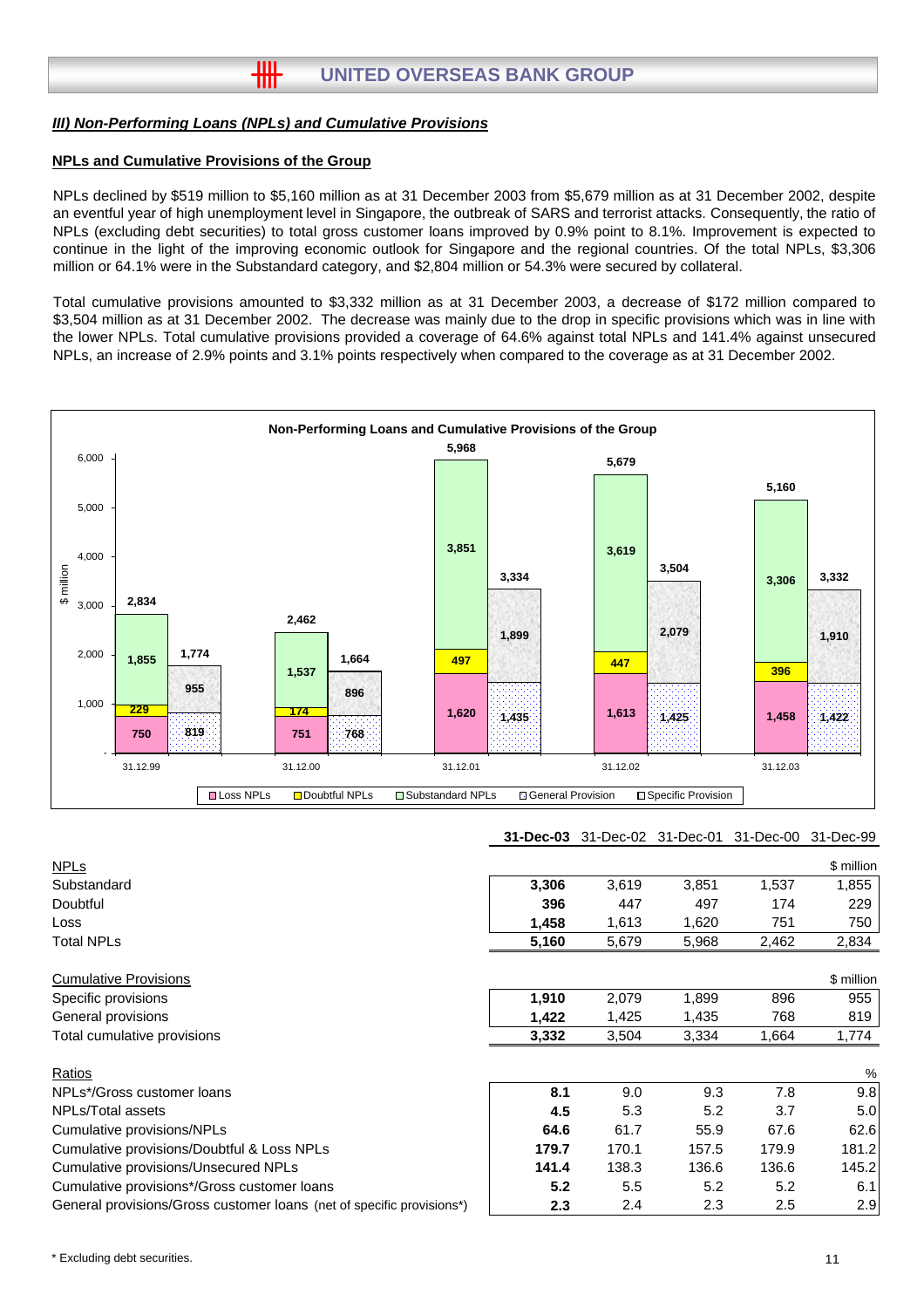卌

### **NPLs and Cumulative Provisions of the Five Regional Countries**

NPLs of the Five Regional Countries decreased further to \$1,378 million as at 31 December 2003 from \$1,458 million as at 31 December 2002. Correspondingly, NPLs (excluding debt securities) as a percentage of gross customer loans to the region dropped to 14.1% compared to 17.0% as at 31 December 2002.

Cumulative specific and general provisions for the Five Regional Countries, at \$1,123 million as at 31 December 2003, were \$92 million or 7.6% lower compared to \$1,215 million as at 31 December 2002. The cumulative provisions represented 81.5% of total NPLs and 199.1% of Doubtful and Loss NPLs in the Five Regional Countries.



#### **31-Dec-03** 31-Dec-02 31-Dec-01 31-Dec-00 31-Dec-99

|       |       |       |       | \$ million |
|-------|-------|-------|-------|------------|
| 814   | 775   | 730   | 484   | 573        |
| 103   | 132   | 218   | 37    | 44         |
| 461   | 551   | 652   | 408   | 388        |
| 1,378 | 1,458 | 1,600 | 929   | 1,005      |
|       |       |       |       | \$ million |
| 608   | 700   | 691   | 447   | 484        |
| 515   | 515   | 527   | 436   | 487        |
| 1,123 | 1,215 | 1,218 | 883   | 971        |
|       |       |       |       | %          |
| 14.1  | 17.0  | 19.2  | 22.2  | 28.9       |
| 81.5  | 83.3  | 76.1  | 95.0  | 96.6       |
| 199.1 | 177.9 | 140.0 | 198.4 | 224.8      |
| 11.5  | 14.1  | 14.7  | 21.1  | 28.0       |
| 5.7   | 6.6   | 7.0   | 11.7  | 16.3       |
| 6.7   | 8.9   | 8.9   | 9.1   | 10.0       |
|       |       |       |       |            |

\* Excluding debt securities.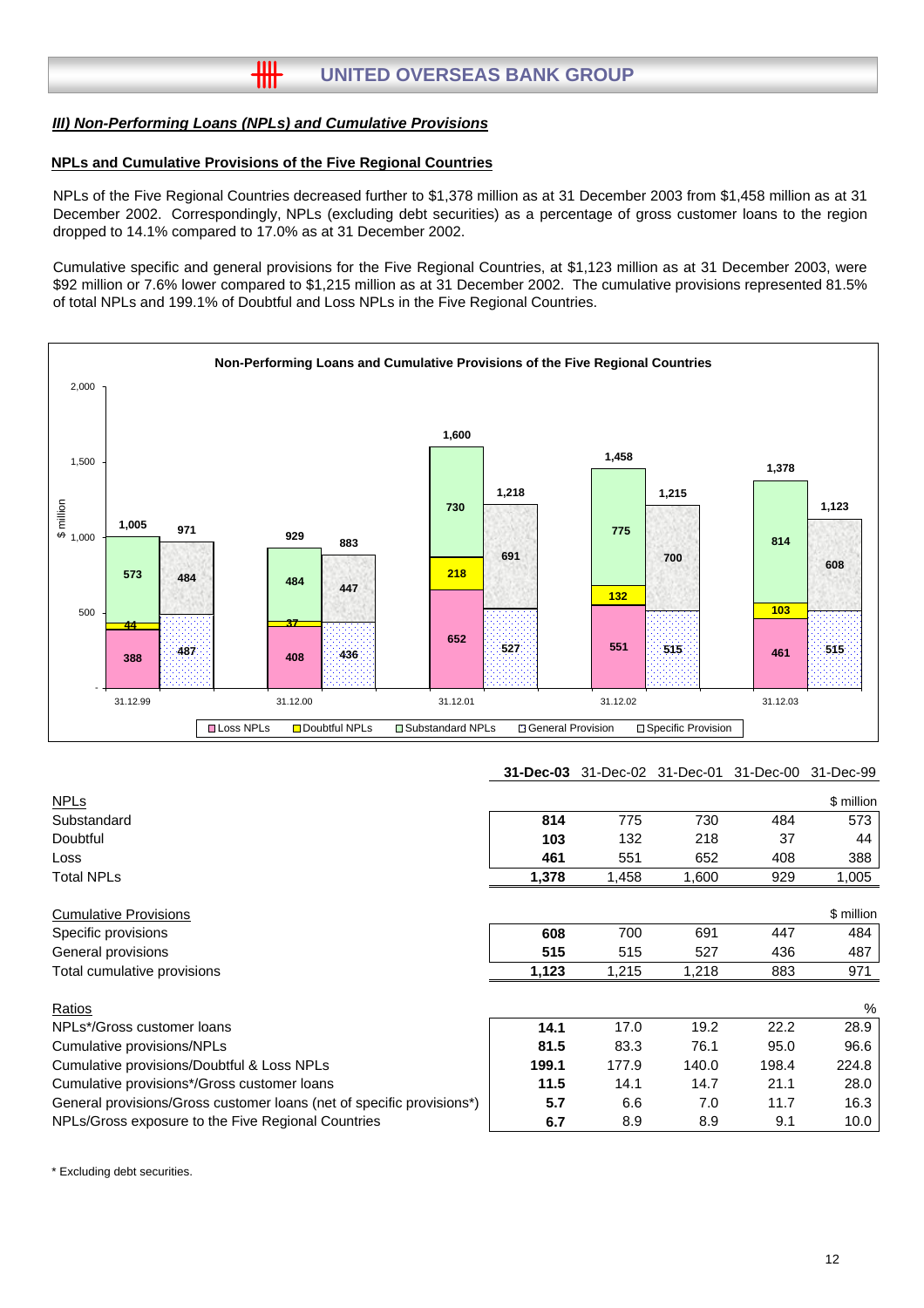卌

## **NPLs and Cumulative Provisions of Greater China**

NPLs of Greater China edged down to \$161 million as at 31 December 2003 from \$182 million as at 31 December 2002. Correspondingly, NPLs (excluding debt securities) as a percentage of a smaller gross customer loan size for Greater China increased 0.9% point to 8.2% compared to 7.3% as at 31 December 2002.

Cumulative specific and general provisions for Greater China, at \$86 million as at 31 December 2003, were \$13 million or 13.1% lower compared to \$99 million as at 31 December 2002. The cumulative provisions represented 53.4% of the total NPLs of Greater China and 156.4% of the NPLs of Greater China that were classified as Doubtful and Loss.



## **31-Dec-03** 31-Dec-02 31-Dec-01 31-Dec-00 31-Dec-99

| <b>NPLs</b>                                                           |       |       |       |      | \$ million |
|-----------------------------------------------------------------------|-------|-------|-------|------|------------|
| Substandard                                                           | 106   | 114   | 219   | 22   | 51         |
| Doubtful                                                              | 33    | 36    | 73    | 74   | 59         |
| Loss                                                                  | 22    | 32    | 70    | 25   | 25         |
| <b>Total NPLs</b>                                                     | 161   | 182   | 362   | 121  | 135        |
| <b>Cumulative Provisions</b>                                          |       |       |       |      | \$ million |
| Specific provisions                                                   | 61    | 69    | 128   | 80   | 82         |
| General provisions                                                    | 25    | 30    | 33    | 11   | 11         |
| Total cumulative provisions                                           | 86    | 99    | 161   | 91   | 93         |
| Ratios                                                                |       |       |       |      | %          |
| NPLs*/Gross customer loans                                            | 8.2   | 7.3   | 12.4  | 11.5 | 15.2       |
| Cumulative provisions/NPLs                                            | 53.4  | 54.4  | 44.5  | 75.2 | 68.9       |
| Cumulative provisions/Doubtful & Loss NPLs                            | 156.4 | 145.6 | 112.6 | 91.9 | 110.7      |
| Cumulative provisions*/Gross customer loans                           | 4.4   | 4.0   | 5.5   | 8.6  | 10.5       |
| General provisions/Gross customer loans (net of specific provisions*) | 1.3   | 1.2   | 1.2   | 1.1  | 1.4        |
| NPLs/Gross exposure to Greater China                                  | 1.7   | 2.4   | 5.7   | 4.5  | 6.8        |

\* Excluding debt securities.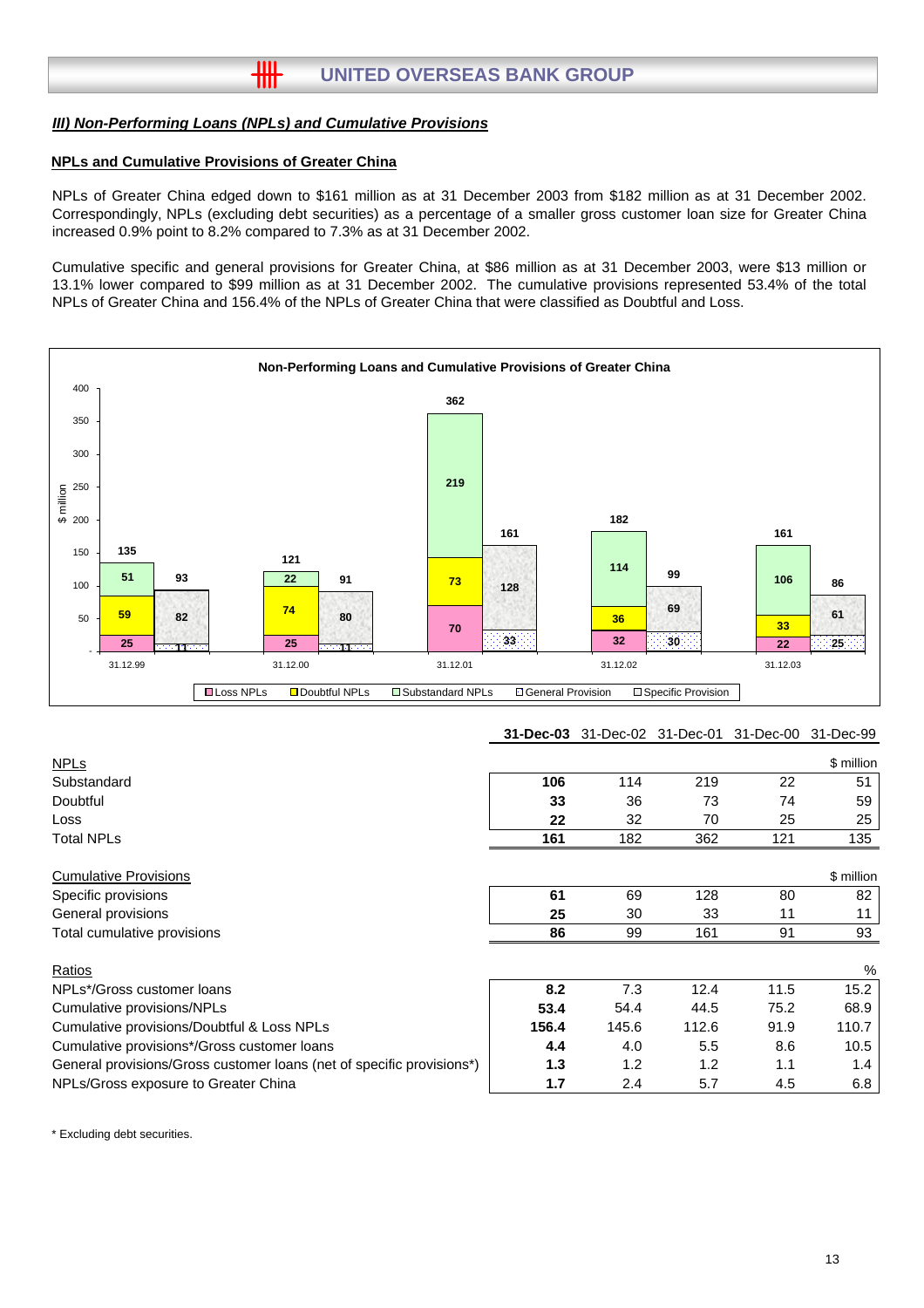╫╫

#### **NPLs by Region**

By geographical region, Singapore accounted for \$3,530 million or 68.4% of the total NPLs as at 31 December 2003. NPLs of Singapore decreased \$405 million or 10.3% compared to \$3,935 million as at 31 December 2002.

NPLs of the Five Regional Countries fell by \$80 million or 5.5% to \$1,378 million as at 31 December 2003 from \$1,458 million as at 31 December 2002. The decrease was seen across all the five countries and was led by Indonesia (\$37 million) followed by the Philippines (\$24 million).

NPLs of Greater China as at 31 December 2003 were \$161 million, representing a decline of 11.5% over \$182 million as at 31 December 2002.

|                                |            | 31-Dec-03 |            | 31-Dec-02 | 31-Dec-01  |       |
|--------------------------------|------------|-----------|------------|-----------|------------|-------|
|                                | \$ million | %         | \$ million | %         | \$ million | %     |
| Singapore                      | 3,530      | 68.4      | 3,935      | 69.3      | 3,819      | 64.0  |
| <b>Five Regional Countries</b> |            |           |            |           |            |       |
| Malaysia                       | 930        | 18.0      | 943        | 16.6      | 1,028      | 17.2  |
| Indonesia                      | 119        | 2.3       | 156        | 2.8       | 169        | 2.8   |
| Philippines                    | 184        | 3.6       | 208        | 3.7       | 242        | 4.1   |
| Thailand                       | 140        | 2.7       | 144        | 2.5       | 151        | 2.5   |
| South Korea                    | 5          | 0.1       |            | 0.1       | 10         | 0.2   |
|                                | 1,378      | 26.7      | 1,458      | 25.7      | 1,600      | 26.8  |
| <b>Greater China</b>           | 161        | 3.1       | 182        | 3.2       | 362        | 6.1   |
| Other                          | 91         | 1.8       | 104        | 1.8       | 187        | 3.1   |
| <b>Total NPLs</b>              | 5,160      | 100.0     | 5,679      | 100.0     | 5,968      | 100.0 |

#### **NPLs by Industry**

NPLs across all sectors were managed down from their respective levels as at 31 December 2002. The highest NPLs as at 31 December 2003 came from the non-bank financial institutions and professionals and private individuals sectors.

|                                       | 31-Dec-03                   |                                                     | 31-Dec-02            |                                       | 31-Dec-01            |                                       |  |
|---------------------------------------|-----------------------------|-----------------------------------------------------|----------------------|---------------------------------------|----------------------|---------------------------------------|--|
|                                       | <b>Amount</b><br>\$ million | As % of<br><b>Gross</b><br><b>Customer</b><br>Loans | Amount<br>\$ million | As % of<br>Gross<br>Customer<br>Loans | Amount<br>\$ million | As % of<br>Gross<br>Customer<br>Loans |  |
| Transport, storage and communication  | 105                         | 5.0                                                 | 124                  | 6.0                                   | 99                   | 4.3                                   |  |
| Building and construction             | 756                         | 10.3                                                | 843                  | 9.2                                   | 1.163                | 12.0                                  |  |
| Manufacturing                         | 745                         | 12.7                                                | 874                  | 16.2                                  | 895                  | 16.8                                  |  |
| Non-bank financial institutions       | 984                         | 9.5                                                 | 1,029                | 9.5                                   | 1,022                | 9.5                                   |  |
| General commerce                      | 702                         | 11.4                                                | 769                  | 12.4                                  | 825                  | 13.1                                  |  |
| Professionals and private individuals | 926                         | 9.6                                                 | 1,014                | 10.9                                  | 939                  | 9.9                                   |  |
| Housing loans                         | 632                         | 4.3                                                 | 668                  | 4.8                                   | 556                  | 4.2                                   |  |
| Other                                 | 231                         | 3.7                                                 | 294                  | 5.3                                   | 445                  | 6.4                                   |  |
| Sub-total                             | 5,081                       | 8.1                                                 | 5,615                | 9.0                                   | 5,944                | 9.3                                   |  |
| Debt securities                       | 79                          |                                                     | 64                   |                                       | 24                   |                                       |  |
| <b>Total NPLs</b>                     | 5,160                       |                                                     | 5,679                |                                       | 5,968                |                                       |  |

#### **Specific Provisions by Loan Classification**

Of the total specific provisions of \$1,910 million as at 31 December 2003, 76.3% was for "Loss" accounts.

|                           |            | 31-Dec-03 |            | 31-Dec-02 | 31-Dec-01  |       |  |
|---------------------------|------------|-----------|------------|-----------|------------|-------|--|
|                           | \$ million | %         | \$ million | %         | \$ million | %     |  |
| Substandard               | 189        | 9.9       | 172        | 8.3       | 162        | 8.5   |  |
| Doubtful                  | 263        | 13.8      | 294        | 14.1      | 272        | 14.3  |  |
| LOSS                      | 1.458      | 76.3      | 1.613      | 77.6      | 1.465      | 77.2  |  |
| Total specific provisions | 1.910      | 100.0     | 2,079      | 100.0     | 1.899      | 100.0 |  |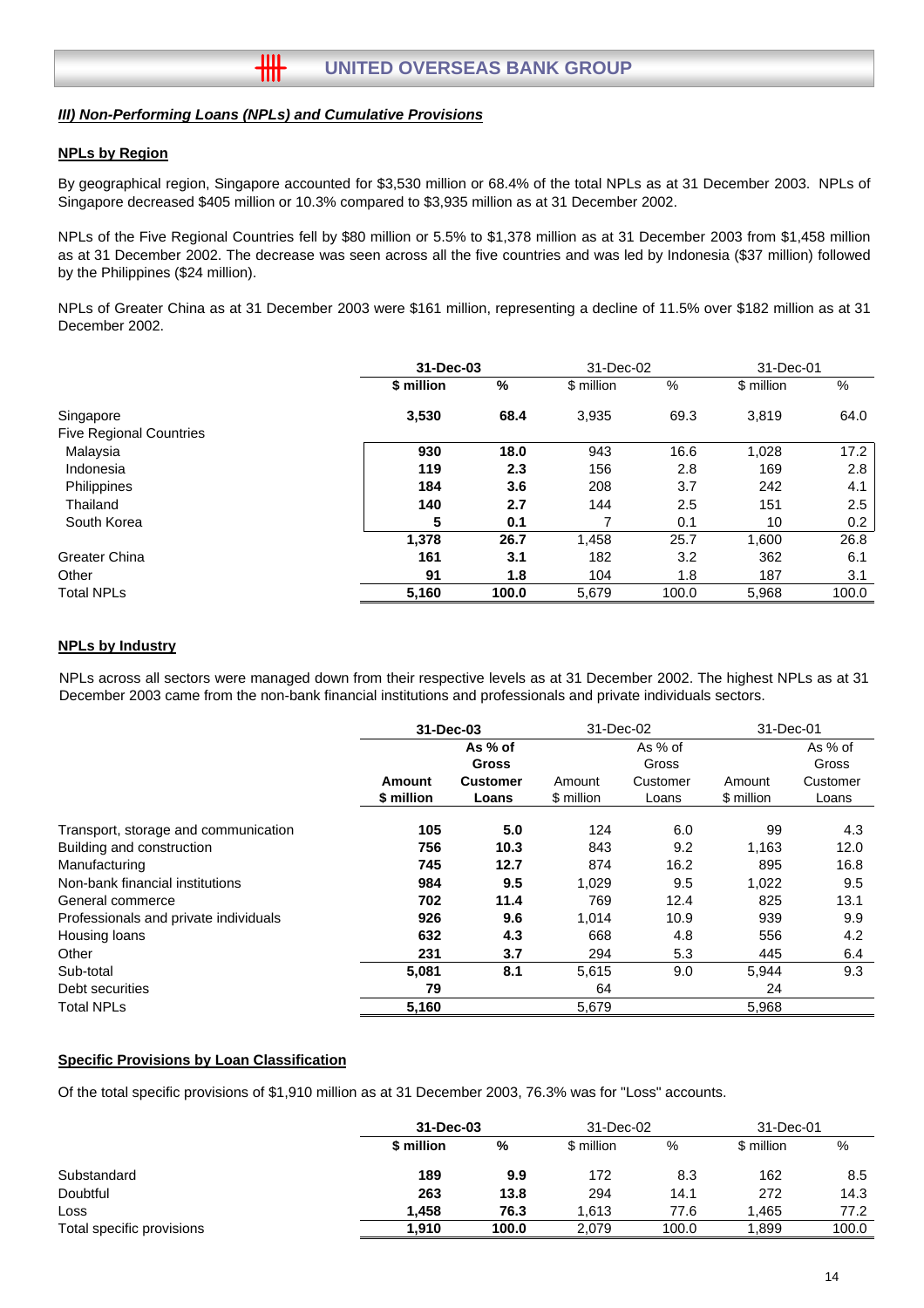卌

#### **Specific Provisions by Region**

Singapore and the Five Regional Countries accounted for 62.8% and 31.8% respectively of the Group's total specific provisions of \$1,910 million as at 31 December 2003.

|                                |            | 31-Dec-03 |            | 31-Dec-02 |            | 31-Dec-01 |  |
|--------------------------------|------------|-----------|------------|-----------|------------|-----------|--|
|                                | \$ million | %         | \$ million | %         | \$ million | %         |  |
| Singapore                      | 1,200      | 62.8      | 1,271      | 61.1      | 1,037      | 54.6      |  |
| <b>Five Regional Countries</b> |            |           |            |           |            |           |  |
| Malaysia                       | 383        | 20.0      | 428        | 20.6      | 439        | 23.1      |  |
| Indonesia                      | 78         | 4.1       | 111        | 5.3       | 88         | 4.6       |  |
| Philippines                    | 76         | 4.0       | 72         | 3.5       | 72         | 3.8       |  |
| Thailand                       | 69         | 3.6       | 87         | 4.2       | 88         | 4.6       |  |
| South Korea                    | 2          | 0.1       | 2          | 0.1       | 4          | 0.3       |  |
|                                | 608        | 31.8      | 700        | 33.7      | 691        | 36.4      |  |
| <b>Greater China</b>           | 61         | 3.2       | 69         | 3.3       | 128        | 6.7       |  |
| Other                          | 41         | 2.2       | 39         | 1.9       | 43         | 2.3       |  |
| Total specific provisions      | 1,910      | 100.0     | 2,079      | 100.0     | 1,899      | 100.0     |  |

#### **Specific Provisions by Industry**

The highest specific provisions by industry were from the professionals and private individuals and manufacturing sectors. Specific provisions for professionals and private individuals accounted for 19.3% of the total specific provisions for loans, reflecting an increase of 3.1% points over 16.2% as at 31 December 2002. Specific provisions for manufacturing declined to 18.9% of total specific provisions for loans from 19.6% as at 31 December 2002.

|                                       | 31-Dec-03  |       | 31-Dec-02  |       | 31-Dec-01  |               |
|---------------------------------------|------------|-------|------------|-------|------------|---------------|
|                                       | \$ million | %     | \$ million | %     | \$ million | %             |
| Transport, storage and communication  | 44         | 2.4   | 35         | 1.7   | 28         | $1.5^{\circ}$ |
| Building and construction             | 275        | 14.8  | 369        | 18.2  | 336        | 17.8          |
| Manufacturing                         | 352        | 18.9  | 398        | 19.6  | 370        | 19.6          |
| Non-bank financial institutions       | 319        | 17.1  | 309        | 15.2  | 308        | 16.4          |
| General commerce                      | 300        | 16.1  | 309        | 15.2  | 305        | 16.2          |
| Professionals and private individuals | 360        | 19.3  | 329        | 16.2  | 296        | 15.7          |
| Housing loans                         | 98         | 5.3   | 143        | 7.1   | 80         | 4.3           |
| Other                                 | 114        | 6.1   | 138        | 6.8   | 161        | 8.5           |
| Sub-total                             | 1.862      | 100.0 | 2,030      | 100.0 | 1.884      | 100.0         |
| Debt securities                       | 48         |       | 49         |       | 15         |               |
| Total specific provisions             | 1,910      |       | 2,079      |       | 1,899      |               |

#### **Restructured Loans**

Loans that were restructured and classified during the year were as follows:

|                          |                           | 2003                                               |                           | 2002                                 | 2001                      |                                      |
|--------------------------|---------------------------|----------------------------------------------------|---------------------------|--------------------------------------|---------------------------|--------------------------------------|
|                          | <b>NPLs</b><br>\$ million | <b>Specific</b><br><b>Provisions</b><br>\$ million | <b>NPLs</b><br>\$ million | Specific<br>Provisions<br>\$ million | <b>NPLs</b><br>\$ million | Specific<br>Provisions<br>\$ million |
| Substandard              | 196                       | -31                                                | 292                       | 9                                    | 176                       | 8                                    |
| Doubtful                 |                           | $\blacksquare$                                     | 29                        | 13                                   | 115                       | 42                                   |
| Loss                     | 35                        | 35                                                 | 37                        | 36                                   | 65                        | 57                                   |
| Total restructured loans | 231                       | 66                                                 | 358                       | 58                                   | 356                       | 107                                  |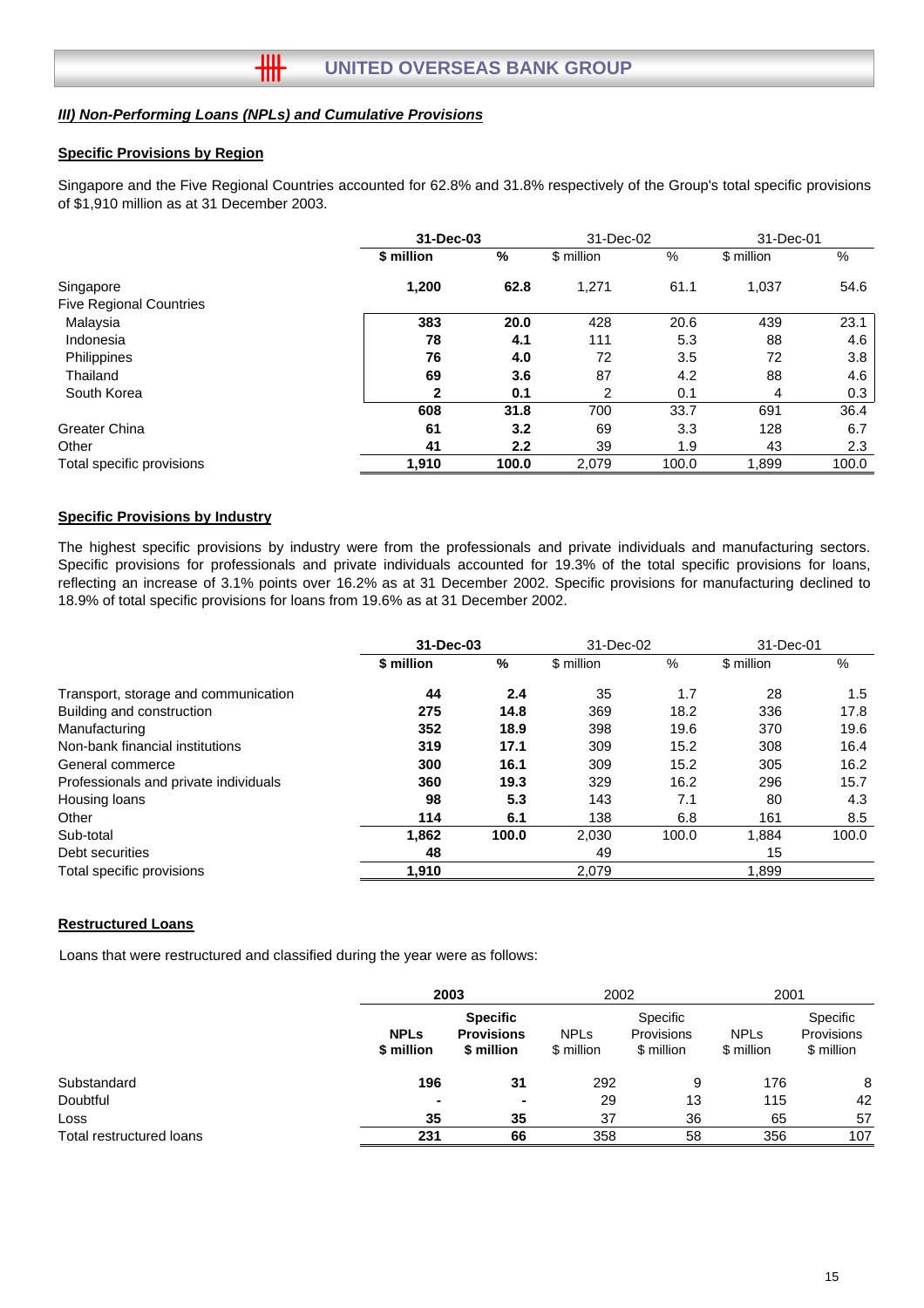卌

#### **Ageing of NPLs**

The entire outstanding balance of an account is deemed non-current and aged accordingly when there are arrears in interest servicing or principal repayment. The ageing of NPLs was as follows:

| Ageing (Days)     | 31-Dec-03  |       | 31-Dec-02<br>31-Dec-01 |       |            |       |
|-------------------|------------|-------|------------------------|-------|------------|-------|
|                   | \$ million | %     | \$ million             | %     | \$ million | %     |
| Current           | 670        | 13.0  | 774                    | 13.6  | 925        | 15.5  |
| $\leq 90$         | 378        | 7.3   | 473                    | 8.3   | 874        | 14.6  |
| 91 to 180         | 464        | 9.0   | 789                    | 13.9  | 547        | 9.2   |
| $\geq 181$        | 3.648      | 70.7  | 3,643                  | 64.2  | 3,622      | 60.7  |
| <b>Total NPLs</b> | 5.160      | 100.0 | 5,679                  | 100.0 | 5,968      | 100.0 |

#### **Secured / Unsecured NPLs**

As at 31 December 2003, 54.3% of the Group's total NPLs was secured by collateral compared to 55.4% as at 31 December 2002. The lower level of secured NPLs reflected the declining collateral value in a weak property market in 2003.

|                   | 31-Dec-03  |       | 31-Dec-02  |       | 31-Dec-01  |       |
|-------------------|------------|-------|------------|-------|------------|-------|
|                   | \$ million | %     | \$ million | %     | \$ million | %     |
| Secured           | 2.804      | 54.3  | 3,146      | 55.4  | 3,528      | 59.1  |
| Unsecured         | 2.356      | 45.7  | 2,533      | 44.6  | 2.440      | 40.9  |
| <b>Total NPLs</b> | 5.160      | 100.0 | 5.679      | 100.0 | 5.968      | 100.0 |

#### **Collateral**

The Group's NPLs are predominantly secured by properties. Properties are valued at forced sale values which are updated semi-annually. Other types of collateral include marketable securities such as listed stocks and shares, cash and deposits, and bankers' standby letters of credit.

The secured NPLs of the Group, as analysed by country of risk and collateral type, were as follows:

|                                |                   |                                        |                             |       | .     |
|--------------------------------|-------------------|----------------------------------------|-----------------------------|-------|-------|
| 31-Dec-03                      | <b>Properties</b> | <b>Marketable</b><br><b>Securities</b> | Cash and<br><b>Deposits</b> | Other | Total |
| <b>Singapore</b>               | 1,883             | 51                                     | 16                          | 78    | 2,028 |
| <b>Five Regional Countries</b> | 579               | 69                                     | 9                           | 41    | 698   |
| <b>Greater China</b>           | 44                |                                        |                             | ۰     | 47    |
| <b>Other</b>                   | 30                |                                        | $\blacksquare$              |       | 31    |
| <b>Total secured NPLs</b>      | 2,536             | 121                                    | 27                          | 120   | 2,804 |

| 31-Dec-02                      | Properties | Marketable<br><b>Securities</b> | Cash and<br><b>Deposits</b> | Other | Total |
|--------------------------------|------------|---------------------------------|-----------------------------|-------|-------|
| Singapore                      | 2,067      | 86                              | 36                          | 135   | 2.324 |
| <b>Five Regional Countries</b> | 569        | 102                             | າ                           | 43    | 716   |
| Greater China                  | 61         |                                 |                             |       | 63    |
| Other                          | 43         | $\overline{\phantom{0}}$        |                             |       | 43    |
| <b>Total secured NPLs</b>      | 2.740      | 190                             | 38                          | 178   | 3,146 |
|                                |            |                                 |                             |       |       |

|                                |            |                                 |                          |       | \$ million |
|--------------------------------|------------|---------------------------------|--------------------------|-------|------------|
| 31-Dec-01                      | Properties | Marketable<br><b>Securities</b> | Cash and<br>Deposits     | Other | Total      |
| Singapore                      | 2,282      | 136                             | 14                       | 64    | 2,496      |
| <b>Five Regional Countries</b> | 643        | 97                              | 3                        | 45    | 788        |
| Greater China                  | 109        | 11                              | $\overline{\phantom{0}}$ |       | 131        |
| Other                          | 111        |                                 |                          |       | 113        |
| Total secured NPLs             | 3.145      | 244                             | 19                       | 120   | 3,528      |

**\$ million**

\$ million

Cash and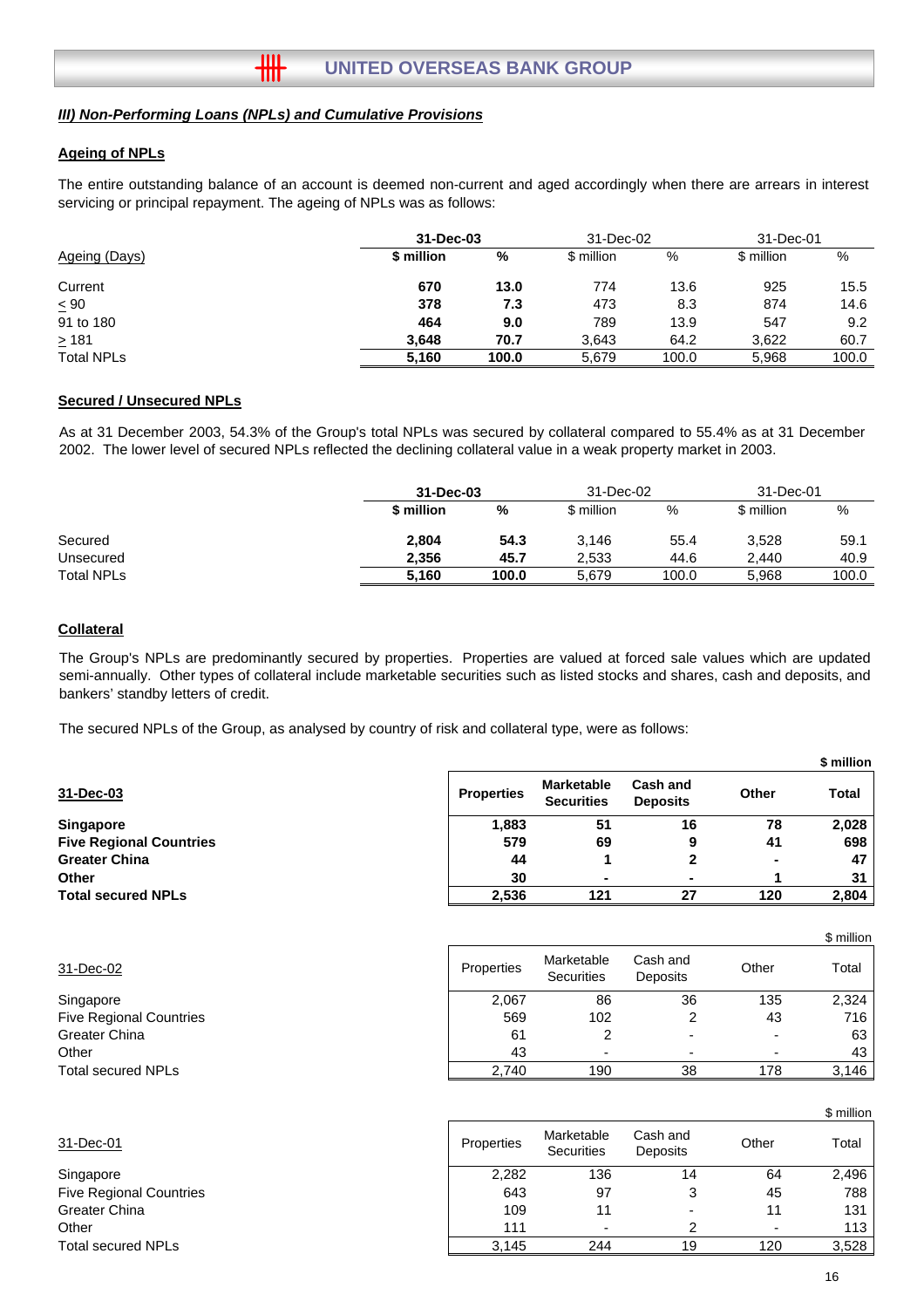╫╫

#### **Business Segments**

The Group's businesses are organised into five segments, based on the types of products and services that it provides worldwide. These segments are Individual Financial Services, Institutional Financial Services, Global Treasury, Asset Management, and Other that include mainly property-related activities.

#### **Individual Financial Services**

The Individual Financial Services segment covers Personal Financial Services and High Networth Banking. Personal Financial Services serves individual customers, including the mass affluent. The principal products and services for personal customers include deposits, loans, investments, and credit and debit cards. Personal Financial Services also sells and distributes a range of life assurance products. High Networth Banking provides an extensive range of financial services, including trust and wealth management services, to the wealthy and more affluent customers.

Profit before tax of the segment increased 10.8% to \$421 million in 2003, largely due to strong revenue growth from consumer loans and credit cards of the Group's overseas operations.

#### **Institutional Financial Services**

The Institutional Financial Services segment encompasses Commercial Credit, Corporate Banking, Corporate Finance and Capital Markets. Commercial Credit serves the small and medium-sized enterprises. Corporate Banking serves the middle market and large local corporate groups, including non-bank financial institutions. Both Commercial Credit and Corporate Banking provide customers with a broad range of products and services that include current accounts, deposits, lending, asset finance, trade finance, structured finance, cash management and cross-border payments. Corporate Finance serves corporations with services that include initial public offerings (IPOs), rights issues, and corporate advisory services. Capital Markets specialises in providing solution-based structures to meet clients' financing requirements, as well as in the issue of debt and quasi-debt securities and loan syndications.

In 2003, the segment recorded a commendable growth of 12.0% in profit before tax to \$682 million compared to 2002. The improved performance was mainly due to stronger fee income in the second half of 2003 as well as lower loan provisions, from the Group's corporate banking, capital market and regional banking activities.

#### **Global Treasury**

Global Treasury segment provides a comprehensive range of treasury products and services, including foreign exchange, money market, fixed income, derivatives, margin trading, futures broking, a full range of gold products, as well as an array of structured products. It is a dominant player in Singapore dollar treasury instruments as well as a provider of bank note services in the region.

Despite the challenging operating environment in 2003, marked by volatility in foreign exchange trading as well as the decline in Singapore Government securities prices following the upward trend of the yield curve, Global Treasury continued to capitalise on its strengths and competitive advantage in strategic markets. Against this backdrop, profit before tax of this segment rose 1.7% to \$305 million, reflecting the strength of its core treasury businesses.

#### **Asset Management**

Asset Management segment comprises asset management, venture capital management and proprietary investment activities. The segment achieved significant growth in profit before tax, registering \$149 million for 2003. The increase was boosted by strong trading and investment gains and higher fee income.

#### **Other**

Other segment include property-related activities, insurance businesses and the management of shareholders' funds. The segment's profit before tax of \$210 million in 2003 was 16.3% lower than 2002. The decrease was mainly due to the one-time gain on the divestment of Haw Par Corporation Limited in 2002.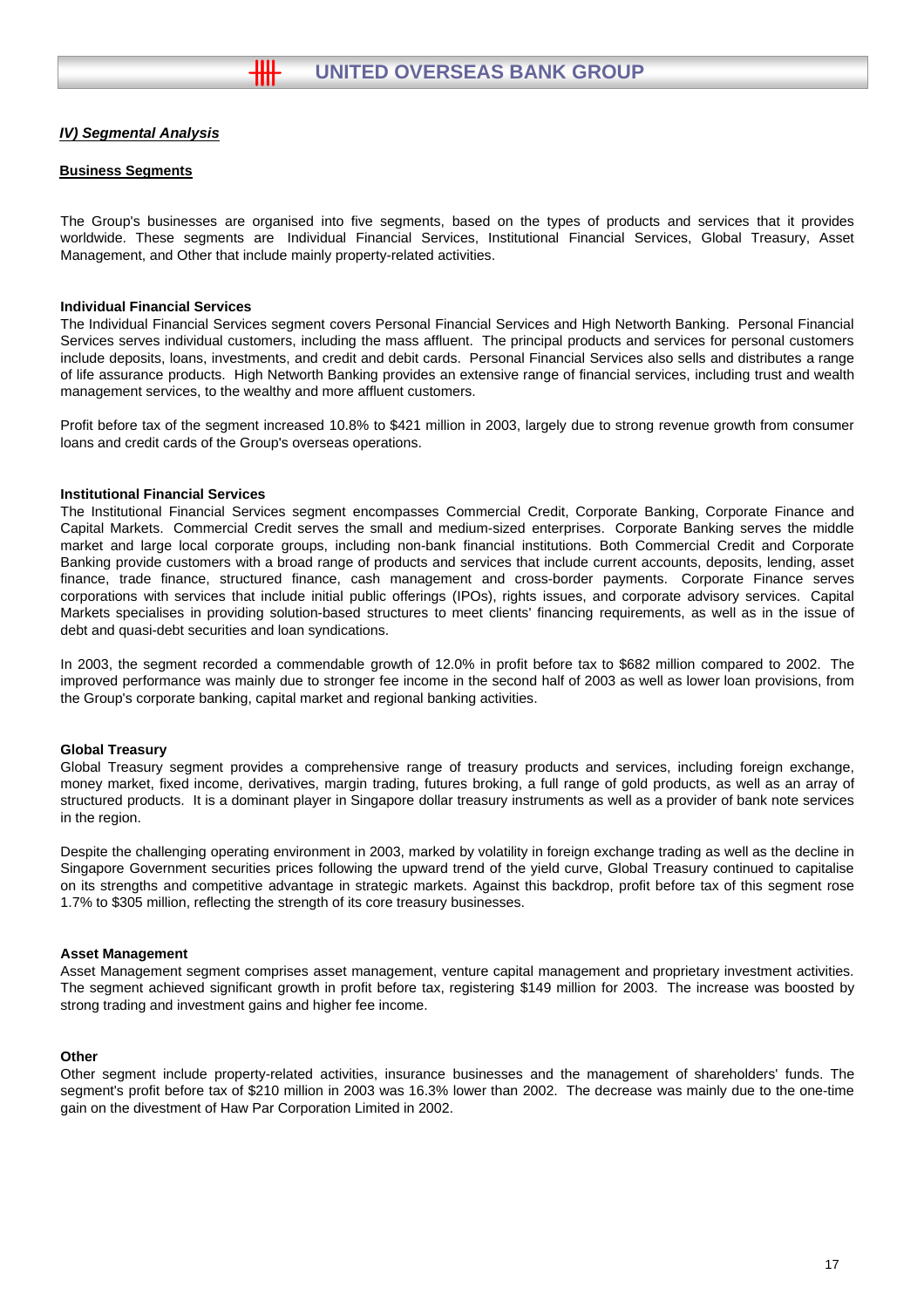## **Business Segments**

|                                    |                  |                  |                 |                   |       | \$ million   |
|------------------------------------|------------------|------------------|-----------------|-------------------|-------|--------------|
|                                    | Individual       | Institutional    |                 |                   |       |              |
|                                    | <b>Financial</b> | <b>Financial</b> | Global          | Asset             |       |              |
| 31-Dec-03                          | <b>Services</b>  | <b>Services</b>  | <b>Treasury</b> | <b>Management</b> | Other | <b>Total</b> |
| Income before operating expenses   | 1,013            | 1,230            | 445             | 203               | 269   | 3,160        |
| Less: Segment operating expenses   | 437              | 347              | 140             | 56                | 51    | 1,031        |
| Less: Provisions                   | 155              | 201              | $(0)^{\wedge}$  | (2)               | 8     | 362          |
| Segment profit before tax          | 421              | 682              | 305             | 149               | 210   | 1,767        |
| Unallocated corporate expenses     |                  |                  |                 |                   |       | (64)         |
|                                    |                  |                  |                 |                   |       | 1,703        |
| Goodwill amortisation              |                  |                  |                 |                   |       | (202)        |
| Operating profit after goodwill    |                  |                  |                 |                   |       |              |
| amortisation and provisions        |                  |                  |                 |                   |       | 1,501        |
| Share of profit of associates      |                  |                  |                 |                   |       | 107          |
| Profit before tax                  |                  |                  |                 |                   |       | 1,608        |
| Tax and minority interests         |                  |                  |                 |                   |       | (406)        |
| Net profit attributable to members |                  |                  |                 |                   |       | 1,202        |
| Other information:                 |                  |                  |                 |                   |       |              |
| Segment assets                     | 23,633           | 38,075           | 43,021          | 1,337             | 2,416 | 108,482      |
| Investments in associates          |                  |                  |                 |                   |       | 1,397        |
| Goodwill                           |                  |                  |                 |                   |       | 3,466        |
| Unallocated assets                 |                  |                  |                 |                   |       | 101          |
| <b>Total assets</b>                |                  |                  |                 |                   |       | 113,446      |
| Gross customer loans               | 24,443           | 38,138           |                 |                   |       | 62,581       |
| NPLs*                              | 1,557            | 3,524            |                 |                   |       | 5,081        |
| Specific provisions for NPLs *     | 458              | 1,404            |                 |                   |       | 1,862        |
| Non-trading securities (gross)     |                  |                  |                 |                   |       |              |
| Debt securities <sup>@</sup>       |                  | 1,319            | 9,320           | 502               | 99    | 11,240       |
| <b>Equity securities</b>           |                  | 25               | 24              | 592               | 832   | 1,473        |
| Segment liabilities                | 44,343           | 28,255           | 26,719          | 44                | 34    | 99,395       |
| <b>Unallocated liabilities</b>     |                  |                  |                 |                   |       | 614          |
| <b>Total liabilities</b>           |                  |                  |                 |                   |       | 100,009      |
| Capital expenditure                | 36               | 40               | 7               | 1                 | 53    | 137          |
| Depreciation of fixed assets       | 22               | 23               | 6               | 1                 | 56    | 108          |
|                                    |                  |                  |                 |                   |       |              |

^ Less than (\$500,000).

\* Excluding debt securities.

 $<sup>®</sup>$  Including government treasury bills and securities.</sup>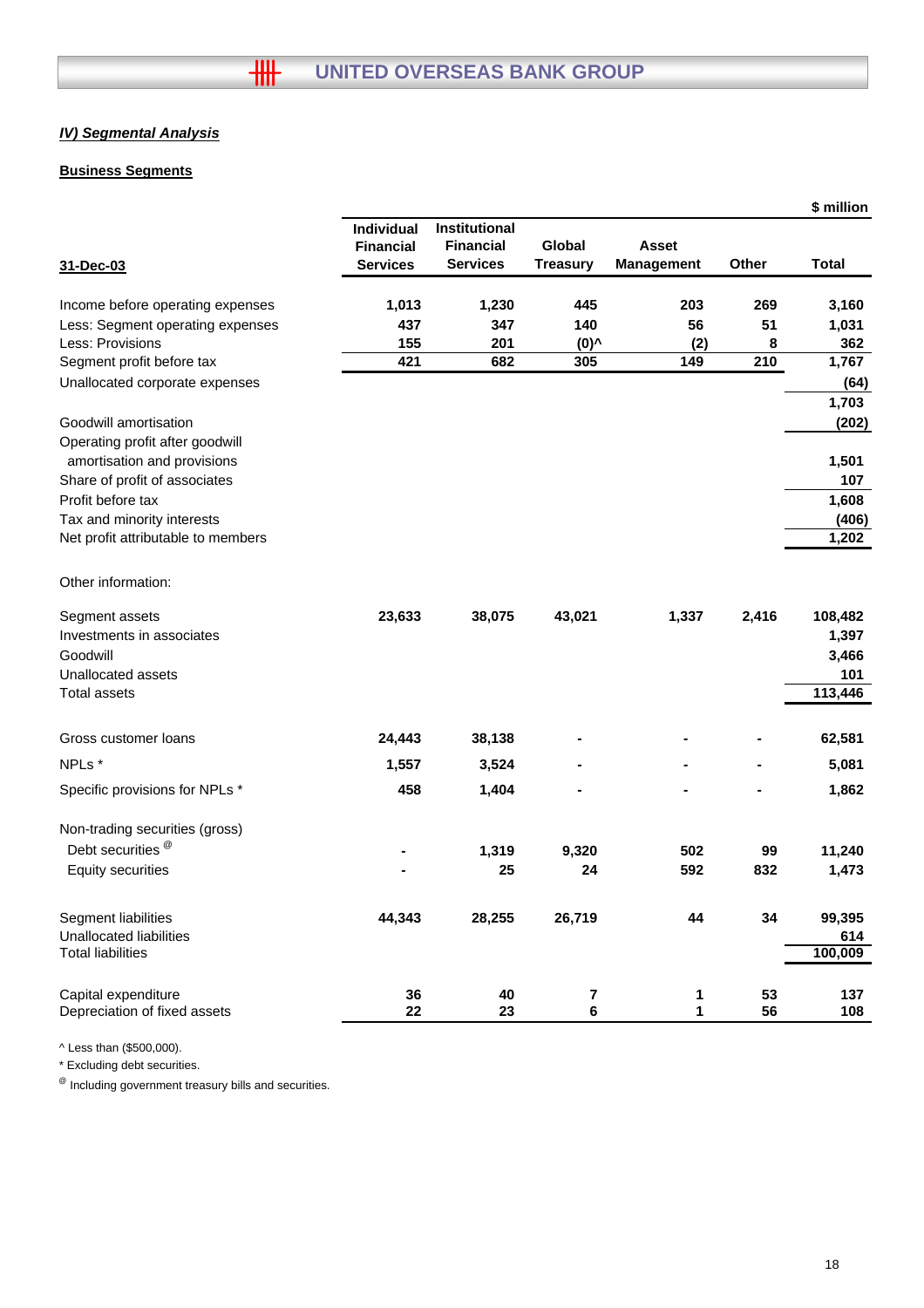#### **Business Segments**

|                                                                               |                                            |                                        |                    |                     |       | \$ million                      |
|-------------------------------------------------------------------------------|--------------------------------------------|----------------------------------------|--------------------|---------------------|-------|---------------------------------|
| 31-Dec-02                                                                     | Individual<br>Financial<br><b>Services</b> | Institutional<br>Financial<br>Services | Global<br>Treasury | Asset<br>Management | Other | Total                           |
| Income before operating expenses                                              | 980                                        | 1,225                                  | 467                | 75                  | 287   | 3,034                           |
| Less: Segment operating expenses                                              | 449                                        | 325                                    | 154                | 56                  | 35    | 1,019                           |
| Less: Provisions                                                              | 151                                        | 291                                    | 13                 | 9                   | 1     | 465                             |
| Segment profit before tax                                                     | 380                                        | 609                                    | 300                | 10                  | 251   | 1,550                           |
| Unallocated corporate expenses                                                |                                            |                                        |                    |                     |       | (54)                            |
| Goodwill amortisation<br>Operating profit after goodwill                      |                                            |                                        |                    |                     |       | 1,496<br>(196)                  |
| amortisation and provisions                                                   |                                            |                                        |                    |                     |       | 1,300                           |
| Exceptional item                                                              |                                            |                                        |                    |                     |       | (48)                            |
| Share of profit of associates                                                 |                                            |                                        |                    |                     |       | 123                             |
| Profit before tax                                                             |                                            |                                        |                    |                     |       | 1,376                           |
| Tax and minority interests<br>Net profit attributable to members              |                                            |                                        |                    |                     |       | (369)                           |
|                                                                               |                                            |                                        |                    |                     |       | 1,006                           |
| Other information:                                                            |                                            |                                        |                    |                     |       |                                 |
| Segment assets<br>Investments in associates<br>Goodwill<br>Unallocated assets | 22,634                                     | 38,008                                 | 36,836             | 3,184               | 1,730 | 102,392<br>1,274<br>3,666<br>98 |
| Total assets                                                                  |                                            |                                        |                    |                     |       | 107,430                         |
| Gross customer loans                                                          | 23,177                                     | 39,162                                 |                    |                     |       | 62,339                          |
| NPLs*                                                                         | 1,682                                      | 3,933                                  |                    |                     |       | 5,615                           |
| Specific provisions for NPLs *                                                | 471                                        | 1,559                                  |                    |                     |       | 2,030                           |
| Non-trading securities (gross)                                                |                                            |                                        |                    |                     |       |                                 |
| Debt securities <sup>®</sup>                                                  |                                            | 1,291                                  | 9,881              | 959                 | 16    | 12,147                          |
| <b>Equity securities</b>                                                      |                                            | 20                                     | 11                 | 413                 | 836   | 1,280                           |
| Segment liabilities<br>Unallocated liabilities                                | 40,175                                     | 29,795                                 | 24,043             | 22                  | 87    | 94,122<br>546                   |
| <b>Total liabilities</b>                                                      |                                            |                                        |                    |                     |       | 94,668                          |
| Capital expenditure                                                           | 26                                         | 30                                     | 9                  | 1                   | 208   | 274                             |
| Depreciation of fixed assets                                                  | 19                                         | 20                                     | 5                  |                     | 70    | 115                             |
|                                                                               |                                            |                                        |                    |                     |       |                                 |

\* Excluding debt securities.

@ Including government treasury bills and securities.

Note:

The 2002 segment figures as disclosed above have been restated to reflect changes in the cost allocation methodologies and organisation structure introduced in 2003.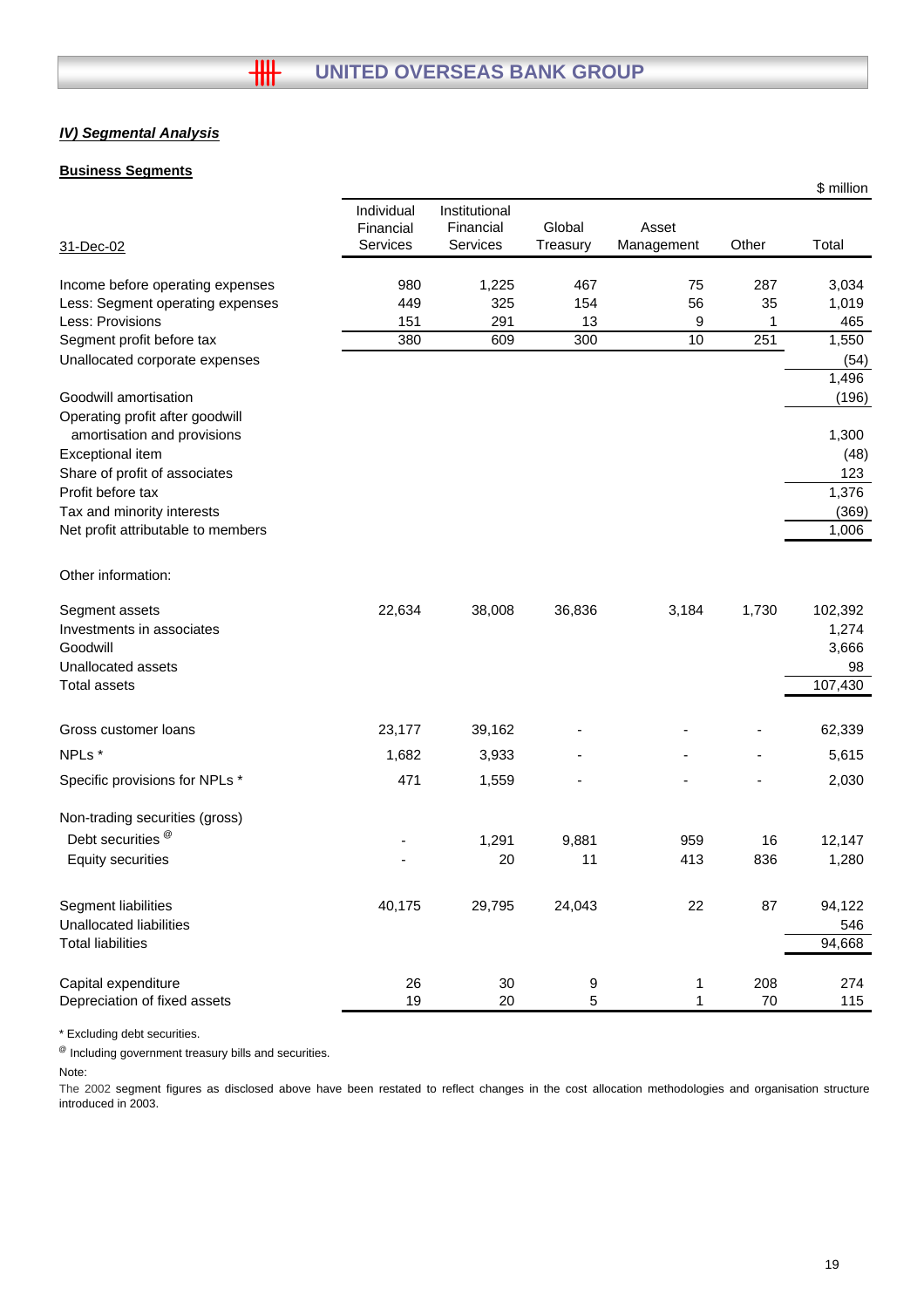## **Geographical Segments**

The following geographical segment information is based on the location where the transactions and assets are booked. It provides an approximation to geographical segment information that is based on the location of customers and assets. The figures are stated after elimination of inter-segment transactions.

|                                            |            | 2003  |            |       |
|--------------------------------------------|------------|-------|------------|-------|
| <b>Income before Operating Expenses</b>    | \$ million | %     | \$ million | $\%$  |
| Singapore (including Asian Currency Units) | 2,353      | 74.5  | 2,302      | 75.9  |
| <b>Other ASEAN countries</b>               | 507        | 16.1  | 464        | 15.3  |
| <b>Other Asia-Pacific countries</b>        | 194        | 6.1   | 189        | 6.2   |
| Rest of the world                          | 106        | 3.3   | 79         | 2.6   |
| Total                                      | 3,160      | 100.0 | 3,034      | 100.0 |

|                                            | 2003       |       | 2002       |       |
|--------------------------------------------|------------|-------|------------|-------|
| <b>Profit before Tax</b>                   | \$ million | ℅     | \$ million | $\%$  |
| Singapore (including Asian Currency Units) | 1,367      | 75.6  | 1,225      | 78.0  |
| <b>Other ASEAN countries</b>               | 263        | 14.5  | 187        | 11.9  |
| <b>Other Asia-Pacific countries</b>        | 104        | 5.7   | 112        | 7.1   |
| Rest of the world                          | 76         | 4.2   | 47         | 3.0   |
|                                            | 1,810      | 100.0 | 1.571      | 100.0 |
| Goodwill amortisation                      | (202)      |       | (196)      |       |
| Total                                      | 1,608      |       | 1,376      |       |

|                                            | 31-Dec-03  |       | 31-Dec-02  |       |
|--------------------------------------------|------------|-------|------------|-------|
| <b>Total Assets</b>                        | \$ million | %     | \$ million | $\%$  |
| Singapore (including Asian Currency Units) | 75,087     | 68.3  | 77,246     | 74.4  |
| <b>Other ASEAN countries</b>               | 15,212     | 13.8  | 12,477     | 12.0  |
| <b>Other Asia-Pacific countries</b>        | 13,466     | 12.2  | 8,365      | 8.1   |
| Rest of the world                          | 6,215      | 5.7   | 5,676      | 5.5   |
|                                            | 109,980    | 100.0 | 103,764    | 100.0 |
| Goodwill                                   | 3,466      |       | 3,666      |       |
| Total                                      | 113,446    |       | 107,430    |       |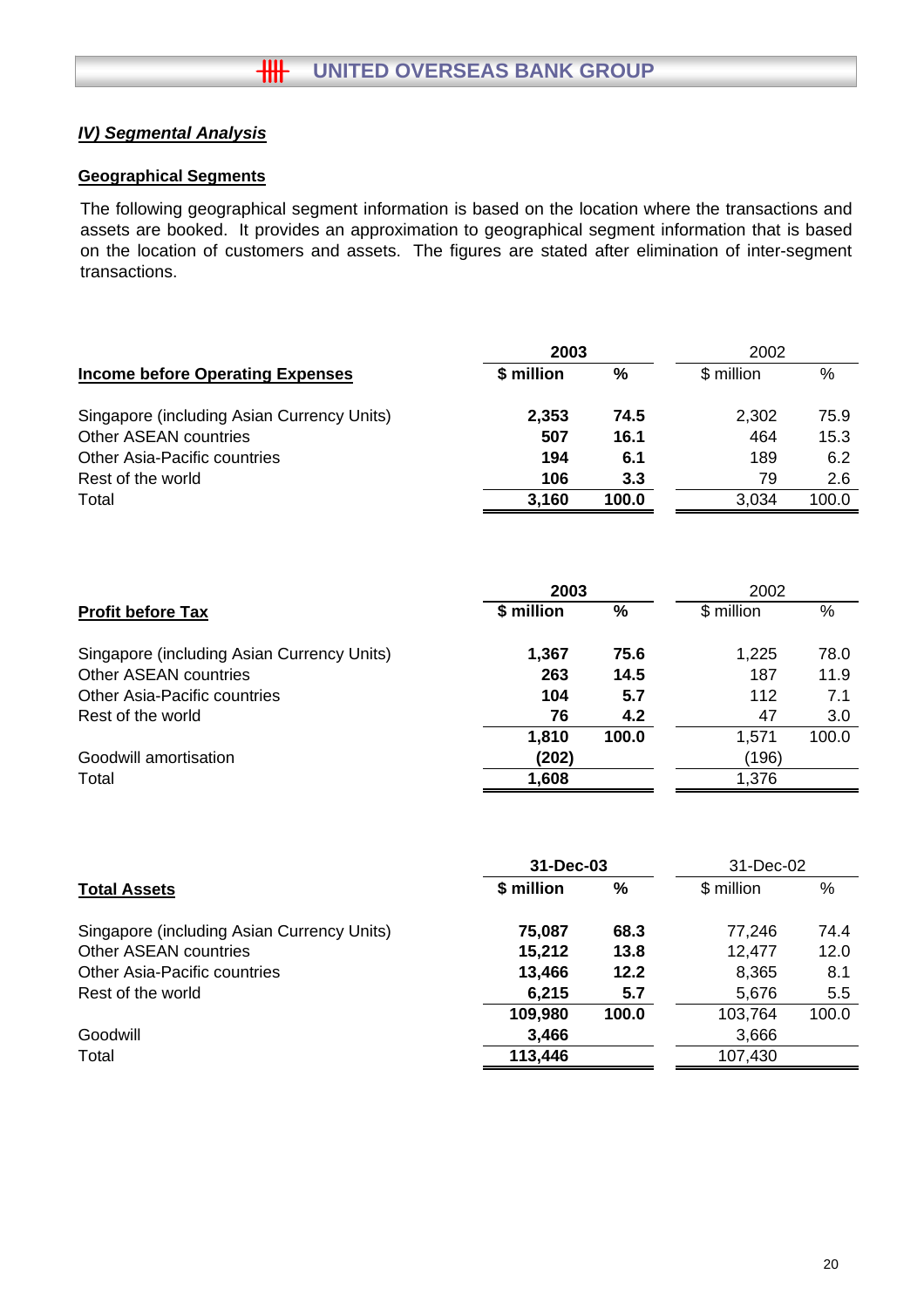#### **Total Assets**

The Group's total assets as at 31 December 2003 grew to \$113,446 million, representing an increase of 5.6% over the \$107,430 million recorded as at 31 December 2002. The increase was mainly contributed by higher cash and balances with central banks as well as higher inter-bank placements and balances.

|                                      | 31-Dec-03  |       | 31-Dec-02  |       |
|--------------------------------------|------------|-------|------------|-------|
| Assets Mix                           | \$ million | %     | \$ million | %     |
| Cash and balances with central banks | 8,035      | 7.1   | 4.213      | 3.9   |
| Securities *                         | 13,609     | 12.0  | 14.120     | 13.2  |
| Inter-bank placements and balances   | 21,122     | 18.6  | 19.426     | 18.1  |
| Customer loans                       | 59.297     | 52.3  | 58.884     | 54.8  |
| Goodwill                             | 3,466      | 3.0   | 3,666      | 3.4   |
| Other                                | 7.917      | 7.0   | 7.120      | 6.6   |
| Total assets                         | 113,446    | 100.0 | 107.430    | 100.0 |

#### **Securities \***

Total securities as at 31 December 2003 amounted to \$13,609 million, representing a decrease of 3.6% over \$14,120 million registered as at 31 December 2002. The decrease was mainly from reduced holdings in government treasury bills and securities which were partially offset by increased holdings in investment securities issued by financial institutions.

|                                           | 31-Dec-03  | 31-Dec-02  |
|-------------------------------------------|------------|------------|
| <b>Total Securities</b>                   | \$ million | \$ million |
| Trading, at fair value                    | 1.028      | 804        |
| Non-trading                               |            |            |
| At cost adjusted for premium and discount | 12,713     | 13,427     |
| Provision for diminution in value         | (131)      | (111)      |
|                                           | 12,582     | 13,316     |
| <b>Total securities</b>                   | 13,609     | 14,120     |

|                                           | 31-Dec-03                    |                           |                              | 31-Dec-02                 |  |
|-------------------------------------------|------------------------------|---------------------------|------------------------------|---------------------------|--|
| <b>Securities Analysed by Issuer Type</b> | <b>Trading</b><br>\$ million | Non-Trading<br>\$ million | <u>Trading</u><br>\$ million | Non-Trading<br>\$ million |  |
| Government                                | 503                          | 7,159                     | 181                          | 9,370                     |  |
| Public sector                             | 11                           | 4                         | 2                            | 6                         |  |
| Bank                                      | 64                           | 1,498                     | 21                           | 631                       |  |
| Corporate                                 | 426                          | 3,702                     | 564                          | 2,973                     |  |
| Other                                     | 24                           | 350                       | 36                           | 447                       |  |
| <b>Total securities</b>                   | 1,028                        | 12,713                    | 804                          | 13,427                    |  |
|                                           |                              | 31-Dec-03                 |                              | 31-Dec-02                 |  |
| <b>Securities Analysed by Industry</b>    | \$ million                   | %                         | \$ million                   | $\%$                      |  |
| Transport, storage and communication      | 401                          | 3.1                       | 559                          | 4.2                       |  |
| Building and construction                 | 236                          | 1.9                       | 321                          | 2.4                       |  |
| Manufacturing                             | 561                          | 4.4                       | 606                          | 4.5                       |  |
| <b>Financial institutions</b>             | 2,613                        | 20.6                      | 1,321                        | 9.8                       |  |
| General commerce                          | 150                          | 1.2                       | 72                           | 0.5                       |  |
| Government                                | 7,159                        | 56.3                      | 9,370                        | 69.8                      |  |
| Other                                     | 1,593                        | 12.5                      | 1,178                        | 8.8                       |  |
| Non-trading securities                    | 12,713                       | 100.0                     | 13,427                       | 100.0                     |  |

\* Comprising Singapore and other government treasury bills and securities, dealing and investment securities.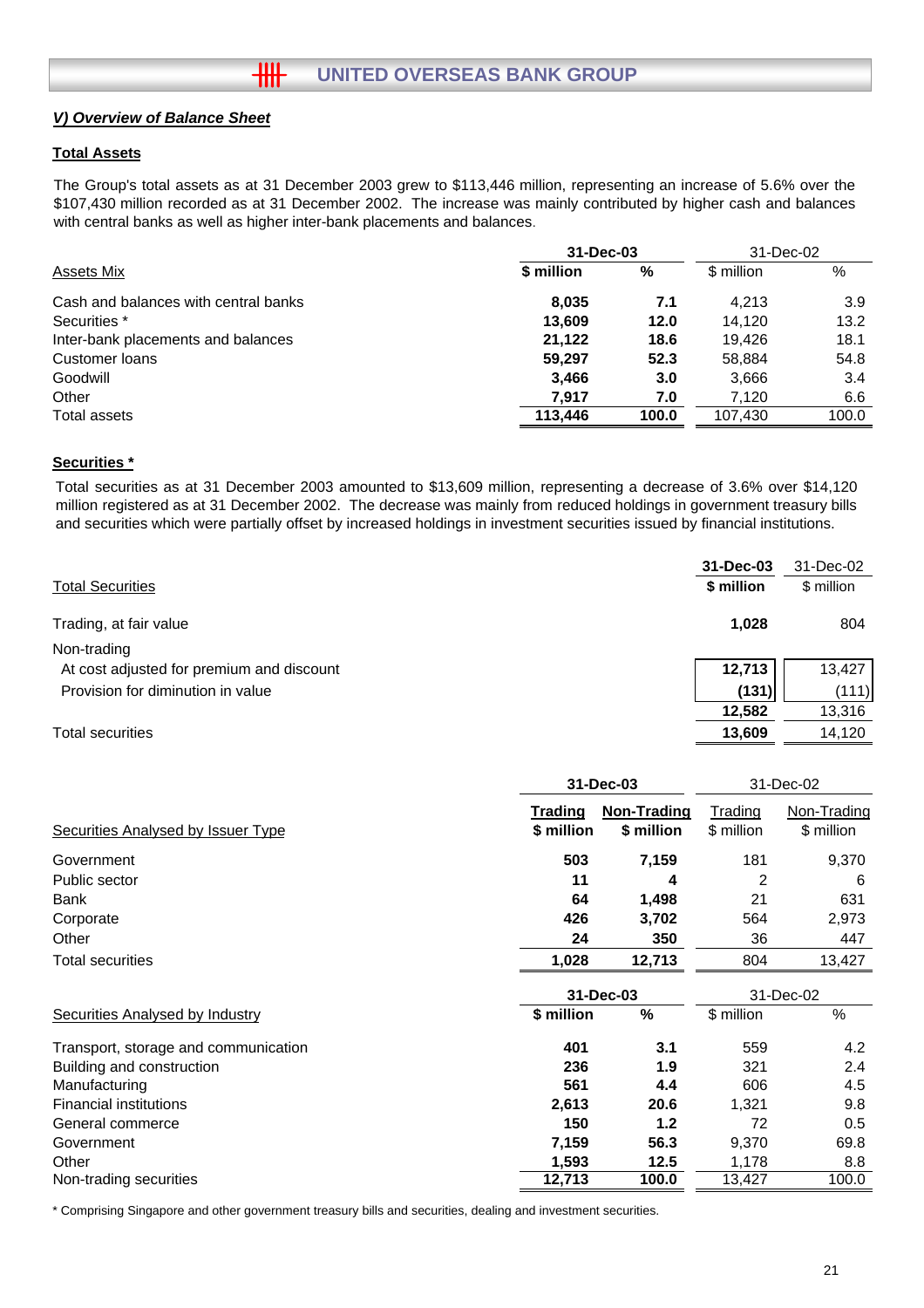## **Customer Loans**

Net loans and advances to customers as at 31 December 2003 totalled \$59,297 million. This represented an increase of 0.7% compared to \$58,884 million as at 31 December 2002. The increase was primarily due to growth in the housing loans and trade financing portfolios which were partially offset by lower overdrafts.

|                                                 | 31-Dec-03  |               | 31-Dec-02  |       |
|-------------------------------------------------|------------|---------------|------------|-------|
| <b>Customer Loans Analysed by Product Group</b> | \$ million | $\frac{0}{0}$ | \$ million | %     |
| Housing loans                                   | 14,789     | 23.6          | 13,841     | 22.2  |
| Term loans                                      | 35,033     | 56.0          | 35,253     | 56.5  |
| Trade financing                                 | 3,397      | 5.4           | 2,915      | 4.7   |
| Overdrafts                                      | 9,362      | 15.0          | 10,330     | 16.6  |
| Total gross customer loans                      | 62,581     | 100.0         | 62,339     | 100.0 |
| General provisions                              | (1, 422)   |               | (1, 425)   |       |
| Specific provisions                             | (1, 862)   |               | (2,030)    |       |
| Total net customer loans                        | 59,297     |               | 58,884     |       |
|                                                 | 31-Dec-03  |               | 31-Dec-02  |       |
| Gross Customer Loans Analysed by Industry       | \$ million | %             | \$ million | $\%$  |
| Transport, storage and communication            | 2,104      | 3.4           | 2,058      | 3.3   |
| Building and construction                       | 7,320      | 11.7          | 9,148      | 14.7  |
| Manufacturing                                   | 5,846      | 9.4           | 5,392      | 8.6   |
| Non-bank financial institutions                 | 10,408     | 16.6          | 10,809     | 17.3  |
| General commerce                                | 6,143      | 9.8           | 6,200      | 10.0  |
| Professionals and private individuals           | 9,653      | 15.4          | 9,335      | 15.0  |
| Housing loans                                   | 14,789     | 23.6          | 13,841     | 22.2  |
| Other                                           | 6,318      | 10.1          | 5,556      | 8.9   |
| Total gross customer loans                      | 62,581     | 100.0         | 62,339     | 100.0 |

| Gross Customer Loans Analysed by           | 31-Dec-03  |       | 31-Dec-02  |       |
|--------------------------------------------|------------|-------|------------|-------|
| <b>Currency and Fixed / Variable Rates</b> | \$ million | %     | \$ million | %     |
| <b>Fixed Rate</b>                          |            |       |            |       |
| Singapore dollar                           | 8,987      | 14.4  | 9,570      | 15.4  |
| US dollar                                  | 960        | 1.5   | 712        | 1.1   |
| Malaysian ringgit                          | 204        | 0.3   | 166        | 0.3   |
| Hong Kong dollar                           | 35         | 0.1   | 40         | 0.1   |
| Thai baht                                  | 948        | 1.5   | 534        | 0.8   |
| Other                                      | 1,066      | 1.7   | 1,059      | 1.7   |
| Total fixed rate gross customer loans      | 12,200     | 19.5  | 12,081     | 19.4  |
| Variable Rate                              |            |       |            |       |
| Singapore dollar                           | 31,777     | 50.8  | 31,799     | 51.0  |
| US dollar                                  | 6,948      | 11.1  | 7,426      | 11.9  |
| Malaysian ringgit                          | 6,110      | 9.8   | 5,762      | 9.2   |
| Hong Kong dollar                           | 966        | 1.5   | 1,426      | 2.3   |
| Thai baht                                  | 599        | 0.9   | 501        | 0.8   |
| Other                                      | 3,981      | 6.4   | 3,344      | 5.4   |
| Total variable rate gross customer loans   | 50,381     | 80.5  | 50,258     | 80.6  |
| Total gross customer loans                 | 62,581     | 100.0 | 62,339     | 100.0 |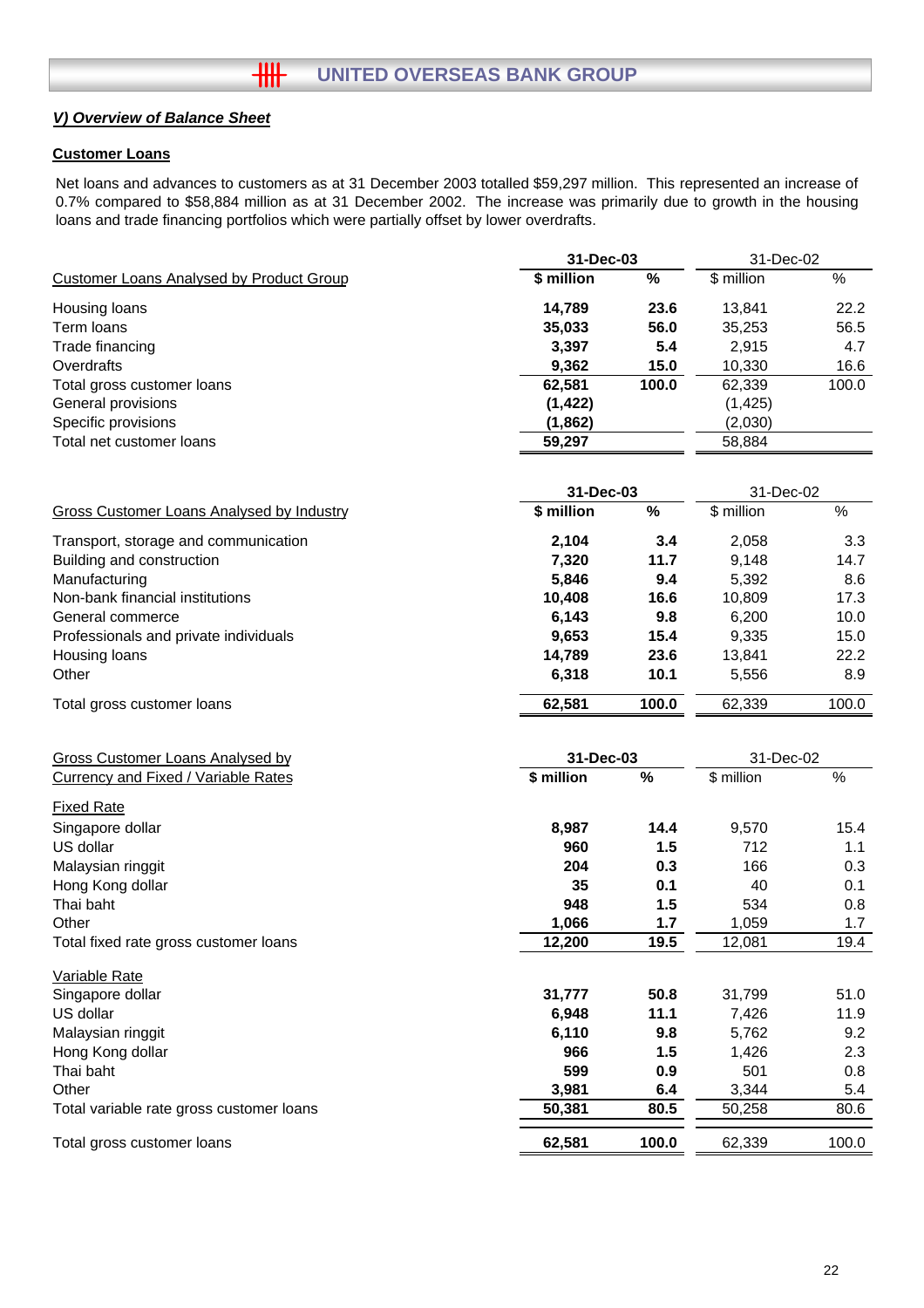### **Customer Loans (cont'd)**

| Gross Customer Loans Analysed by | 31-Dec-03  |       | 31-Dec-02  |       |
|----------------------------------|------------|-------|------------|-------|
| <b>Remaining Maturity</b>        | \$ million | %     | \$ million | %     |
| Within 1 year                    | 30.256     | 48.3  | 29.394     | 47.2  |
| Over 1 year but within 3 years   | 9,668      | 15.5  | 10.045     | 16.1  |
| Over 3 years but within 5 years  | 5,386      | 8.6   | 6.627      | 10.6  |
| Over 5 years                     | 17.271     | 27.6  | 16.273     | 26.1  |
| Total gross customer loans       | 62.581     | 100.0 | 62.339     | 100.0 |

## **Deposits**

Total deposits of \$88,702 million as at 31 December 2003 rose 1.7% from \$87,221 million as at 31 December 2002. The increase was due to higher savings and other deposits which were partially offset by lower bankers' deposits and lower customer fixed deposits.

As at 31 December 2003, customer deposits accounted for 78.8% of total deposits.

|                                         | 31-Dec-03              |       | 31-Dec-02  |       |
|-----------------------------------------|------------------------|-------|------------|-------|
| Deposits Analysed by Product Group      | \$ million             | %     | \$ million | %     |
| Bankers' deposits                       | 18,839                 | 21.2  | 19,302     | 22.1  |
| <b>Customer deposits</b>                |                        |       |            |       |
| Fixed deposits                          | 45,801                 | 51.7  | 47,287     | 54.2  |
| Savings and other deposits              | 24,062                 | 27.1  | 20,632     | 23.7  |
|                                         | 69,863                 | 78.8  | 67,919     | 77.9  |
| <b>Total deposits</b>                   | 88,702                 | 100.0 | 87,221     | 100.0 |
|                                         | 31-Dec-03<br>31-Dec-02 |       |            |       |
| Deposits Analysed by Remaining Maturity | \$ million             | %     | \$ million | %     |
| Within 1 year                           | 87,450                 | 98.6  | 86,324     | 99.0  |
| Over 1 year but within 3 years          | 703                    | 0.8   | 743        | 0.8   |
| Over 3 years but within 5 years         | 434                    | 0.5   | 80         | 0.1   |
| Over 5 years                            | 115                    | 0.1   | 74         | 0.1   |
| <b>Total deposits</b>                   | 88,702                 | 100.0 | 87,221     | 100.0 |

## **Loans / Deposits Ratio \***

With the 2.9% increase in customer deposits outpacing the 0.7% increase in net customer loans, the loans-to-deposits ratio decreased 1.8% points to 84.9% as at 31 December 2003.



\* Loans refer to net customer loans while Deposits refer to customer deposits.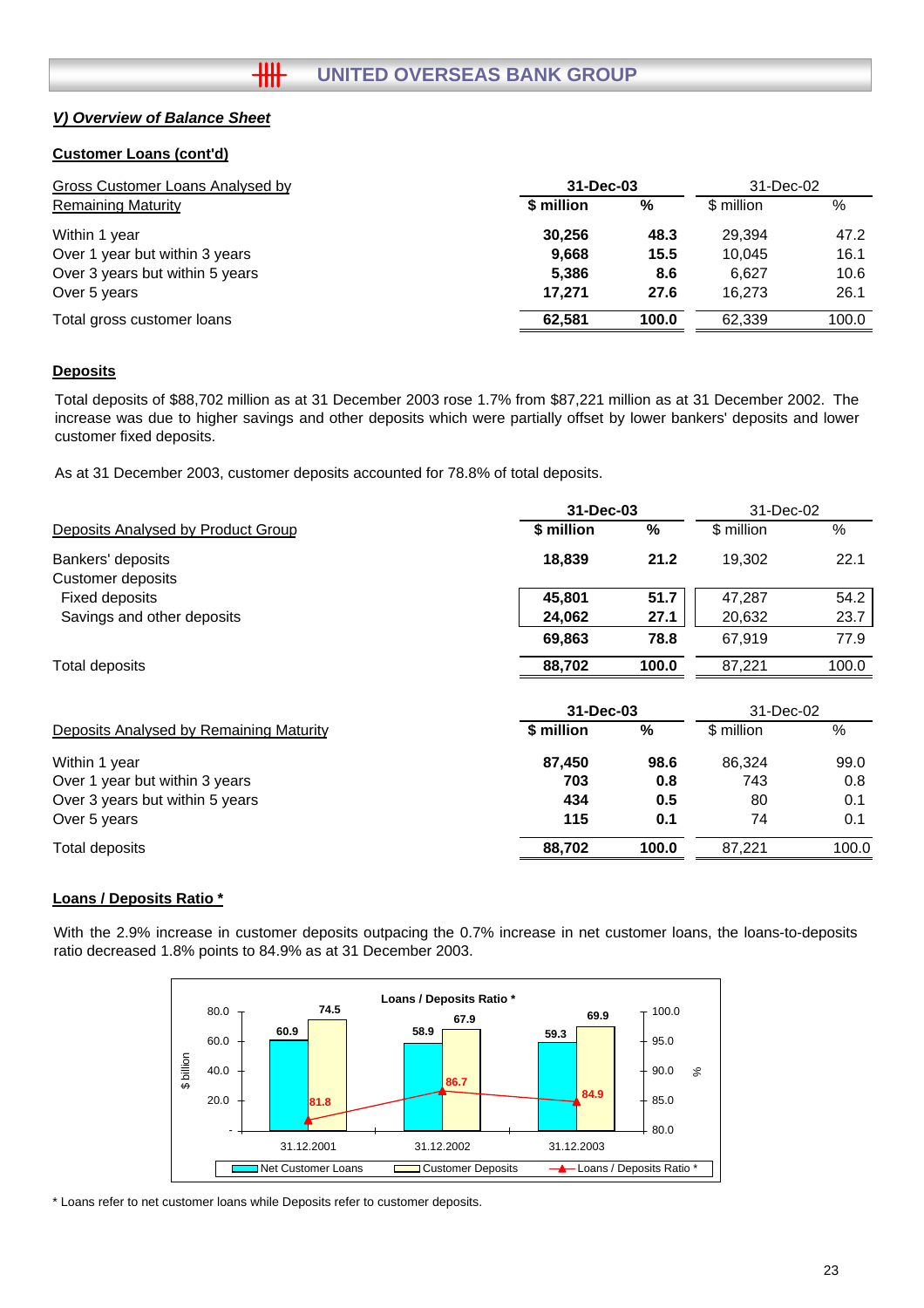# **HILLER OVERSEAS BANK GROUP**

# *V) Overview of Balance Sheet*

# **Goodwill**

|     |                                                                       | 31-Dec-03               | 31-Dec-02               |
|-----|-----------------------------------------------------------------------|-------------------------|-------------------------|
|     |                                                                       | \$ million              | \$ million              |
|     | Goodwill, at cost                                                     | 3,910                   | 3,909                   |
|     | Accumulated amortisation                                              | (444)                   | (243)                   |
|     |                                                                       | 3,466                   | 3,666                   |
|     |                                                                       |                         |                         |
|     | <b>Debts Issued</b>                                                   |                         |                         |
|     |                                                                       | 31-Dec-03<br>\$ million | 31-Dec-02<br>\$ million |
| (a) | <b>Subordinated Notes</b>                                             |                         |                         |
|     | S\$1.3 billion 4.95% Subordinated Notes due 2016                      |                         |                         |
|     | callable with step-up in 2011 ("S\$ Notes"), at cost                  | 1,300                   | 1,300                   |
|     | US\$1 billion 4.50% Subordinated Notes due 2013                       |                         |                         |
|     | ("US\$ Notes"), at cost adjusted for discount                         | 1,700                   |                         |
|     |                                                                       | 3,000                   | 1,300                   |
|     | Unamortised expenses incurred in connection with                      |                         |                         |
|     | the issue of the subordinated notes                                   | (9)                     | (6)                     |
|     |                                                                       | 2,991                   | 1,294                   |
| (b) | Asset Backed Commercial Paper ("ABCP"), at cost adjusted for discount |                         |                         |
|     | S\$ ABCP                                                              | 679                     | 642                     |
|     | US\$ ABCP                                                             | 174                     | 211                     |
|     |                                                                       | 852                     | 852                     |
|     | (c) Other                                                             |                         |                         |
|     | Credit linked notes, at cost                                          | 34                      |                         |
|     | Interest rate linked notes, at cost                                   | 66                      |                         |
|     | Equity linked notes, at cost adjusted for discount                    | 253                     |                         |
|     |                                                                       | 353                     |                         |
|     | Total debts issued                                                    | 4,196                   | 2,147                   |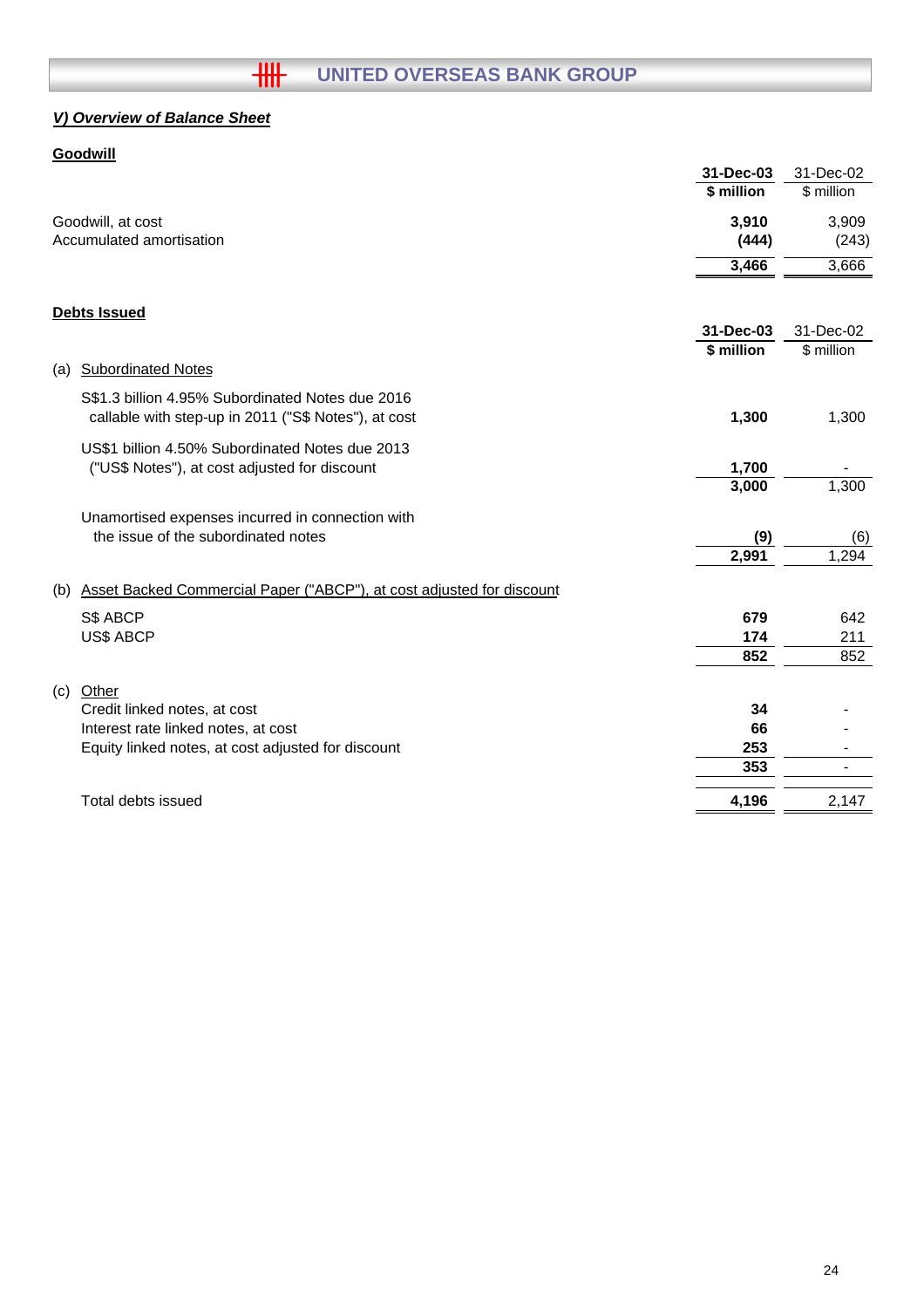#### **Debts Issued (cont'd)**

(a) The S\$ Notes were issued by the Bank at par on 30 September 2001 and mature on 30 September 2016. The S\$ Notes may be redeemed at par at the option of the Bank, in whole but not in part, on 30 September 2011 or at any interest payment date in the event of certain changes in the tax laws of Singapore, subject to the prior approval of the Monetary Authority of Singapore and certain other conditions. Interest is payable semi-annually at 4.95% per annum up to and including 29 September 2011. From and including 30 September 2011, interest is payable semi-annually at a fixed rate equal to the five-year Singapore Dollar Interest Rate Swap (Offer Rate) as at 30 September 2011 plus 2.25% per annum.

The US\$ Notes were issued by the Bank at 99.96% on 30 June 2003 and mature on 2 July 2013. These US\$ Notes may be redeemed at par at the option of the Bank, in whole, on notice, in the event of certain changes in the tax laws of Singapore, subject to the approval of the Monetary Authority of Singapore and certain other conditions. Interest is payable semi-annually at 4.50% per annum beginning 2 January 2004.

The Bank has entered into interest rate swaps to manage the interest rate risk arising from the S\$ Notes and US\$ Notes.

The S\$ Notes and US\$ Notes are unsecured subordinated obligations of the Bank and have been approved by the Monetary Authority of Singapore as qualifying for Upper Tier II capital. They rank equally with all present and future Upper Tier II unsecured subordinated indebtedness of the Bank and rank senior to all ordinary and preference shares of the Bank. At the balance sheet date, all outstanding liabilities of the Bank rank senior to these Notes.

(b) The ABCP were issued in relation to a \$1 billion ABCP programme carried out by Archer 1 Limited, a special purpose entity ("SPE"). The ABCP have maturity of less than one year, and are secured by a first floating charge in favour of the trustee, Bermuda Trust (Singapore) Limited, on all assets of the SPE.

Interest rates of the S\$ ABCP and US\$ ABCP as at 31 December 2003 range from 1.1% to 1.25% (31 December 2002: 1.5% to 1.9%) per annum and 1.2% to 1.25% (31 December 2002: 2.1% to 2.45%) per annum respectively.

The holders of the ABCP are entitled to receive payment comprising both the principal and interest as contracted in the ABCP but only to the extent that there are available resources in the SPE to meet those payments. The holders of the ABCP have no recourse to the Group.

The SPE intends to issue new ABCP upon the maturity of outstanding ABCP for as long as the SPE intends to carry on its principal activity of investment holding.

(c) The credit linked notes, with embedded credit default swaps, were issued at par between 5 February 2003 and 18 February 2003 and mature between 8 June 2005 and 15 February 2008. The notes will be redeemed at face value on their respective maturity dates provided there is no occurrence of a credit event. If there is an occurrence of a credit event, the underlying assets or the market values of the underlying assets in cash term, depending on the terms and conditions of the contracts, would be delivered to the holders of the notes.

The interest rate linked notes, with embedded interest rate derivatives, were issued at par between 19 September 2003 and 6 November 2003 and mature between 19 September 2013 and 6 November 2015. The periodic payouts and redemptions are linked to the interest rate indices.

The equity linked notes, with embedded equity derivatives, were issued at discount between 14 March 2003 and 12 November 2003 and mature between 12 November 2008 and 19 May 2011. The periodic payments and payouts at maturity are linked to the closing value of certain underlying equities listed on various stock exchanges or the closing value of certain underlying stock exchange indices or equity indices.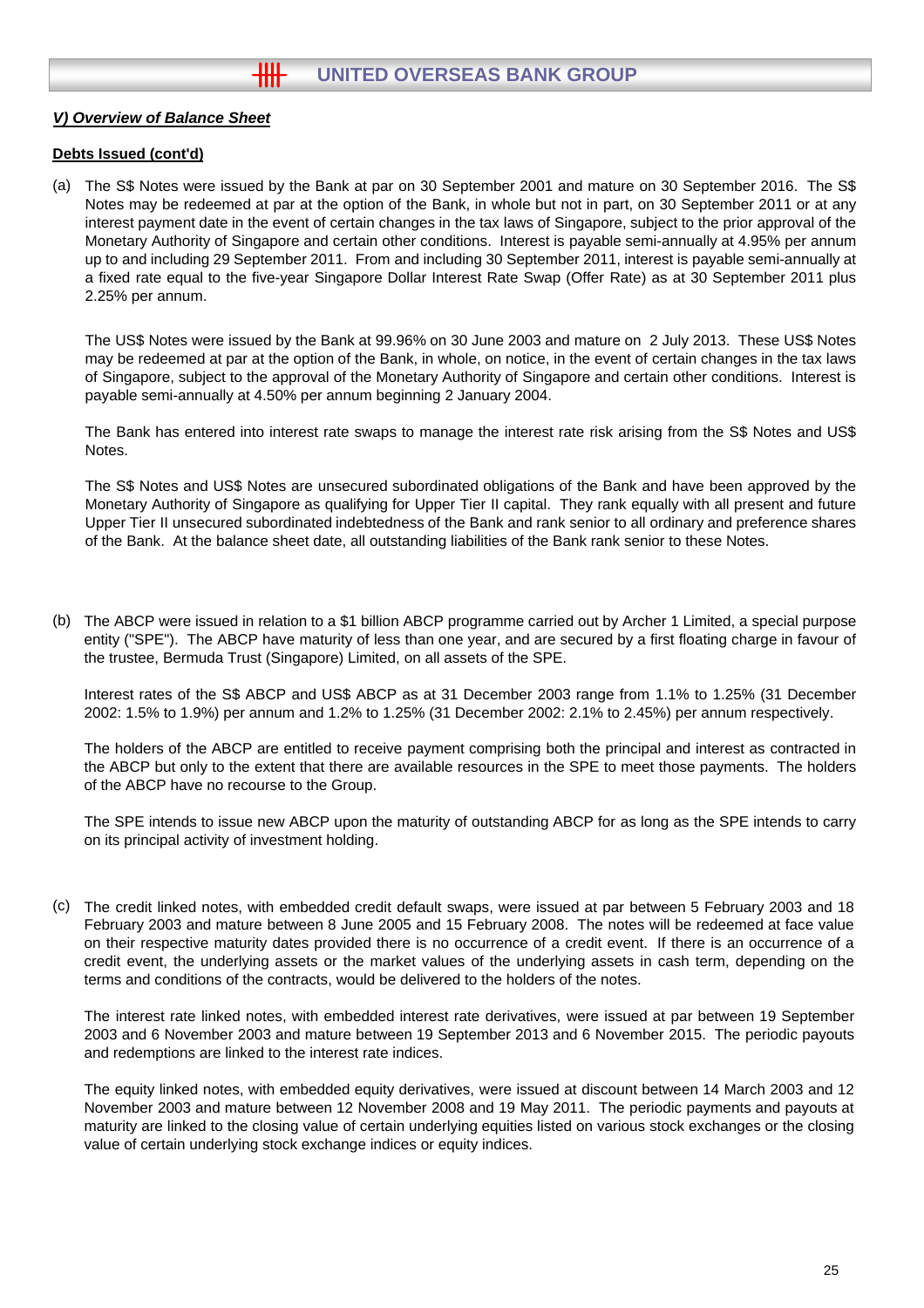## **Shareholders' Funds**

Shareholders' funds as at 31 December 2003 were \$13,282 million, representing an increase of 5.3% compared to \$12,613 million as at 31 December 2002. The increase was largely contributed by retained profits.

Unrealised revaluation surplus on properties and investment securities amounted to \$1,464 million as at 31 December 2003. The revaluation surplus was not incorporated into the Group's accounts.

|                                                   | 31-Dec-03  | 31-Dec-02  |
|---------------------------------------------------|------------|------------|
|                                                   | \$ million | \$ million |
| Shareholders' funds per book                      | 13,282     | 12,613     |
| Add: Revaluation surplus *                        | 1,464      | 1,186      |
| Shareholders' funds including revaluation surplus | 14,746     | 13,799     |
| Per share (in \$)                                 |            |            |
| NAV per book                                      | 8.45       | 8.03       |
| <b>Revaluation surplus</b>                        | 0.93       | 0.75       |
| <b>Revalued NAV</b>                               | 9.38       | 8.78       |

\* Refers to revaluation surplus on properties and investment securities which was not incorporated into the accounts.

#### **Contingent Liabilities**

In the normal course of business, the Group conducts businesses involving acceptances, guarantees, performance bonds and indemnities. The majority of these facilities is reimbursable by corresponding obligations of customers.

Contingent liabilities of \$8,729 million as at 31 December 2003 were 2.1% lower than the \$8,919 million reported as at 31 December 2002. The decrease was primarily from direct credit substitutes.

|                                   | 31-Dec-03  | 31-Dec-02  |
|-----------------------------------|------------|------------|
|                                   | \$ million | \$ million |
| Direct credit substitutes         | 2,779      | 3.244      |
| Transaction-related contingencies | 3,965      | 3,632      |
| Trade-related contingencies       | 1,800      | 1.806      |
| Other contingent liabilities      | 184        | 237        |
| Total contingent liabilities      | 8.729      | 8.919      |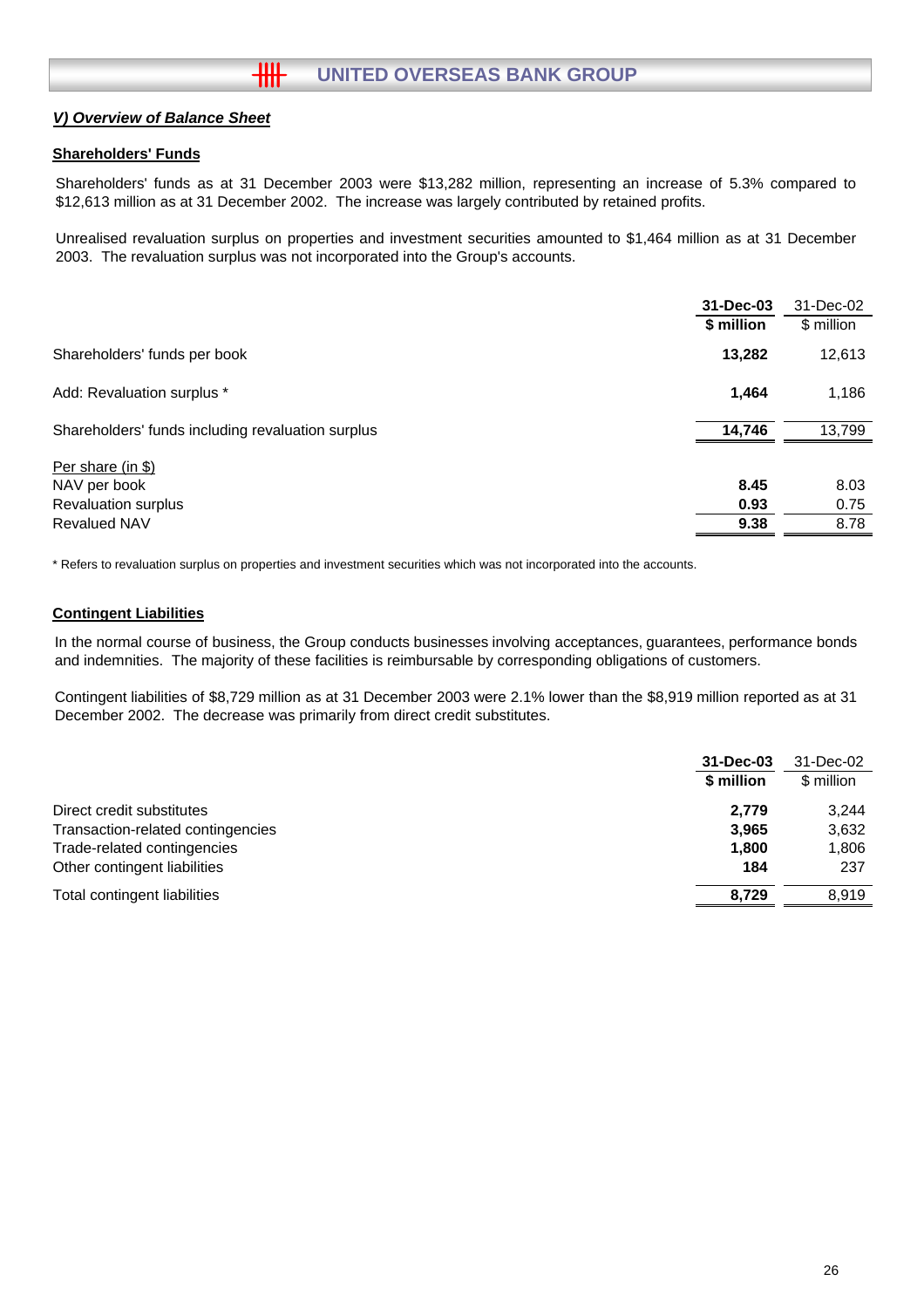#### **Derivative Financial Instruments**

Derivative financial instruments are instruments whose values change in response to the change in prices / rates, such as foreign exchange rate, interest rate, security price and credit price, of the "underlying". They include forwards, swaps, futures and options.

The tables below analyse the contract or underlying principal amounts (notional amounts) and the fair values of the Group's derivative financial instruments at the balance sheet date. A positive valuation represents a financial asset and a negative valuation represents a financial liability. The notional amounts of these instruments indicate the volume of transactions outstanding at the balance sheet date. They do not necessarily indicate the amounts of future cash flows or the fair value of the derivatives and, therefore, do not represent total amounts at risk.

The total aggregate contract or underlying principal amount of derivative financial instruments was \$183,840 million as at 31 December 2003, representing an increase of 40.0% compared to \$131,279 million as at 31 December 2002. The increase was largely from interest rate contracts.

|                                         | <b>Trading Derivatives</b> |                    |                                         | <b>Non-Trading Derivatives</b> |                    |  |
|-----------------------------------------|----------------------------|--------------------|-----------------------------------------|--------------------------------|--------------------|--|
| <b>Contract or</b><br><b>Underlying</b> |                            |                    | <b>Contract or</b><br><b>Underlying</b> |                                |                    |  |
| <b>Principal</b>                        |                            |                    | <b>Principal</b>                        |                                | <b>Fair Values</b> |  |
| <b>Amount</b>                           | <b>Assets</b>              | <b>Liabilities</b> | <b>Amount</b>                           | <b>Assets</b>                  | <b>Liabilities</b> |  |
| \$ million                              | \$ million                 | \$ million         | \$ million                              | \$ million                     | \$ million         |  |
|                                         |                            |                    |                                         |                                |                    |  |
|                                         |                            |                    |                                         |                                |                    |  |
| 9,968                                   | 254                        | 118                | 58                                      | $0^*$                          | $\mathbf{0}^*$     |  |
| 80,471                                  | 1,784                      | 1,818              | 3,764                                   | 36                             | 83                 |  |
| 5,965                                   | 73                         |                    | 246                                     | $\mathbf{2}$                   |                    |  |
| 5,021                                   |                            | 73                 | 11                                      |                                | $\mathbf{0}^*$     |  |
|                                         |                            |                    |                                         |                                |                    |  |
| 11,583                                  | 4                          | 6                  |                                         |                                |                    |  |
| 57,902                                  | 453                        | 539                | 3,703                                   | 69                             | 201                |  |
| 2,103                                   | 1                          | $\mathbf{2}$       |                                         |                                |                    |  |
| 122                                     | 1                          |                    | 205                                     | 4                              |                    |  |
| 42                                      |                            | $\mathbf{0}^*$     | 205                                     |                                | 4                  |  |
|                                         |                            |                    |                                         |                                |                    |  |
|                                         |                            |                    | 46                                      | $\mathbf{2}$                   | $\mathbf{2}$       |  |
| 80                                      |                            | 4                  |                                         |                                |                    |  |
| 611                                     | 11                         |                    | 316                                     | 33                             |                    |  |
| 739                                     |                            | 40                 | 315                                     |                                | 33                 |  |
|                                         |                            |                    |                                         |                                |                    |  |
|                                         |                            |                    | 364                                     | 4                              | $\mathbf{3}$       |  |
| 174,607                                 | 2,581                      | 2,600              | 9,233                                   | 151                            | 326                |  |
|                                         |                            |                    | <b>Fair Values</b>                      |                                |                    |  |

\* Less than \$500,000.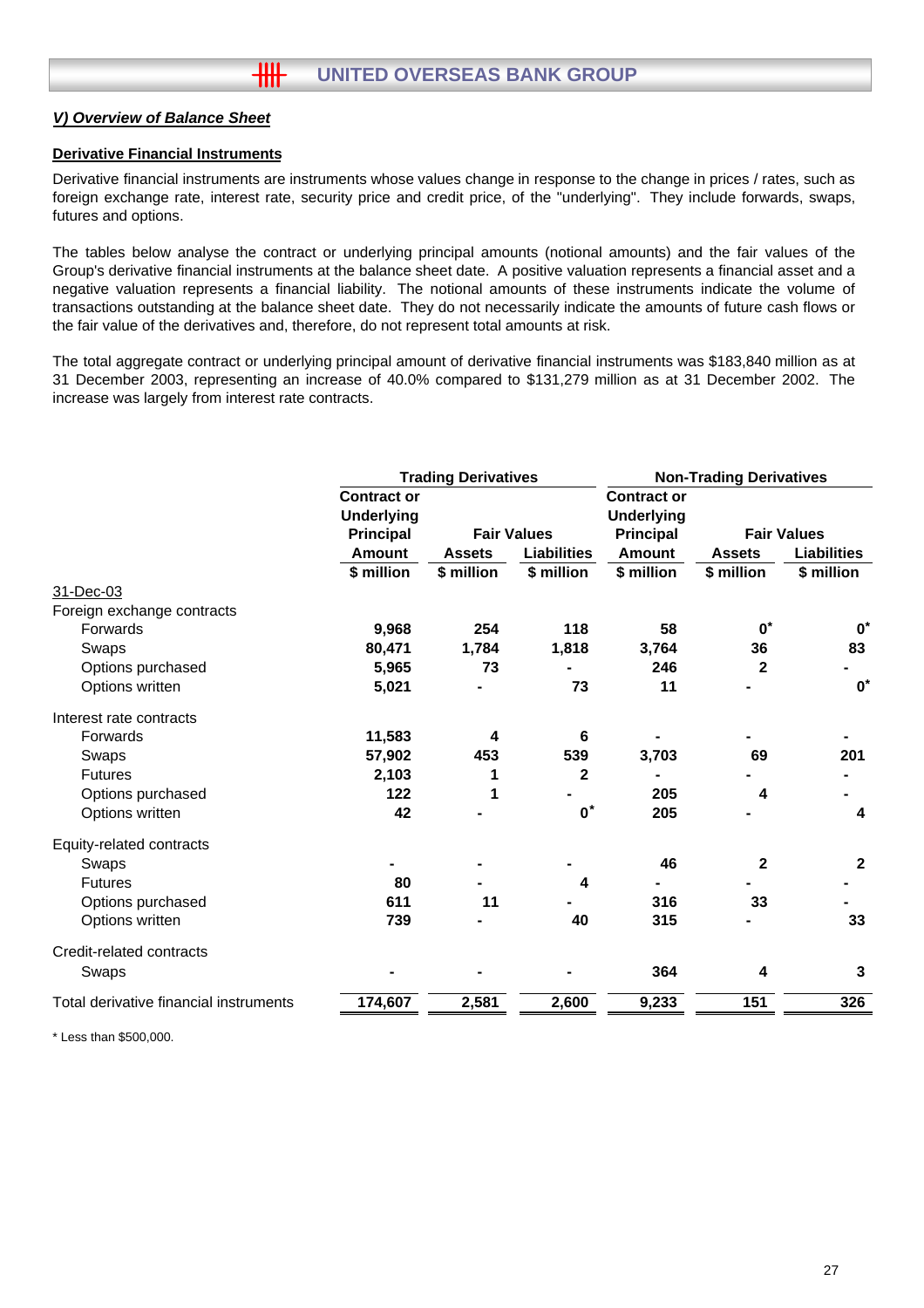## **Derivative Financial Instruments (cont'd)**

|                                        |                           | <b>Trading Derivatives</b> |                |                           | <b>Non-Trading Derivatives</b> |                    |  |
|----------------------------------------|---------------------------|----------------------------|----------------|---------------------------|--------------------------------|--------------------|--|
|                                        | Contract or<br>Underlying |                            |                | Contract or<br>Underlying |                                |                    |  |
|                                        | Principal                 | <b>Fair Values</b>         |                | Principal                 |                                | <b>Fair Values</b> |  |
|                                        | Amount                    | Assets                     | Liabilities    | Amount                    | Assets                         | Liabilities        |  |
|                                        | \$ million                | \$ million                 | \$ million     | \$ million                | \$ million                     | \$ million         |  |
| 31-Dec-02                              |                           |                            |                |                           |                                |                    |  |
| Foreign exchange contracts             |                           |                            |                |                           |                                |                    |  |
| Forwards                               | 6,464                     | 105                        | 53             | 52                        | $0^*$                          | $0^*$              |  |
| Swaps                                  | 71,607                    | 963                        | 993            | 5,646                     | 24                             | 60                 |  |
| Options purchased                      | 6,754                     | 65                         |                | 121                       | $0^*$                          |                    |  |
| Options written                        | 8,075                     |                            | 67             | 3                         |                                | $0^*$              |  |
| Interest rate contracts                |                           |                            |                |                           |                                |                    |  |
| Forwards                               | 2,715                     | 1                          | $\overline{2}$ | 44                        | $\Omega$                       | $0^*$              |  |
| Swaps                                  | 25,136                    | 537                        | 648            | 1,749                     | 53                             | 59                 |  |
| <b>Futures</b>                         | 1,801                     | 1                          | 3              |                           |                                |                    |  |
| Options purchased                      | 79                        | $\overline{2}$             |                | 188                       | $0^*$                          |                    |  |
| Options written                        |                           |                            |                | 187                       |                                | $0^*$              |  |
| Equity-related contracts               |                           |                            |                |                           |                                |                    |  |
| Swaps                                  |                           |                            |                | 49                        | 2                              | $\overline{2}$     |  |
| <b>Futures</b>                         | 11                        | 0                          | 0              |                           |                                |                    |  |
| Options purchased                      | 95                        |                            |                |                           |                                |                    |  |
| Options written                        | 158                       |                            | 7              |                           |                                |                    |  |
| Credit-related contracts               |                           |                            |                |                           |                                |                    |  |
| Swaps                                  | 17                        | $\overline{0}^*$           |                | 329                       | 1                              | 8                  |  |
| Total derivative financial instruments | 122,912                   | 1,676                      | 1,774          | 8,367                     | 81                             | 129                |  |

\* Less than \$500,000.

## **Commitments**

As at 31 December 2003, total commitments of \$37,660 million were 3.1% higher compared to \$36,526 million as at 31 December 2002. The increase was largely due to higher undisbursed commitments in debt securities and precious metals, as well as higher undrawn credit facilities.

|                                                     | 31-Dec-03  | 31-Dec-02  |
|-----------------------------------------------------|------------|------------|
|                                                     | \$ million | \$ million |
| Capital commitments contracted but not provided for |            |            |
| on purchase of fixed assets                         | 26         | 15         |
| Undrawn credit facilities                           | 36,218     | 35,948     |
| Operating lease commitments                         | 62         | 64         |
| Other                                               | 1.353      | 499        |
| Total commitments                                   | 37,660     | 36,526     |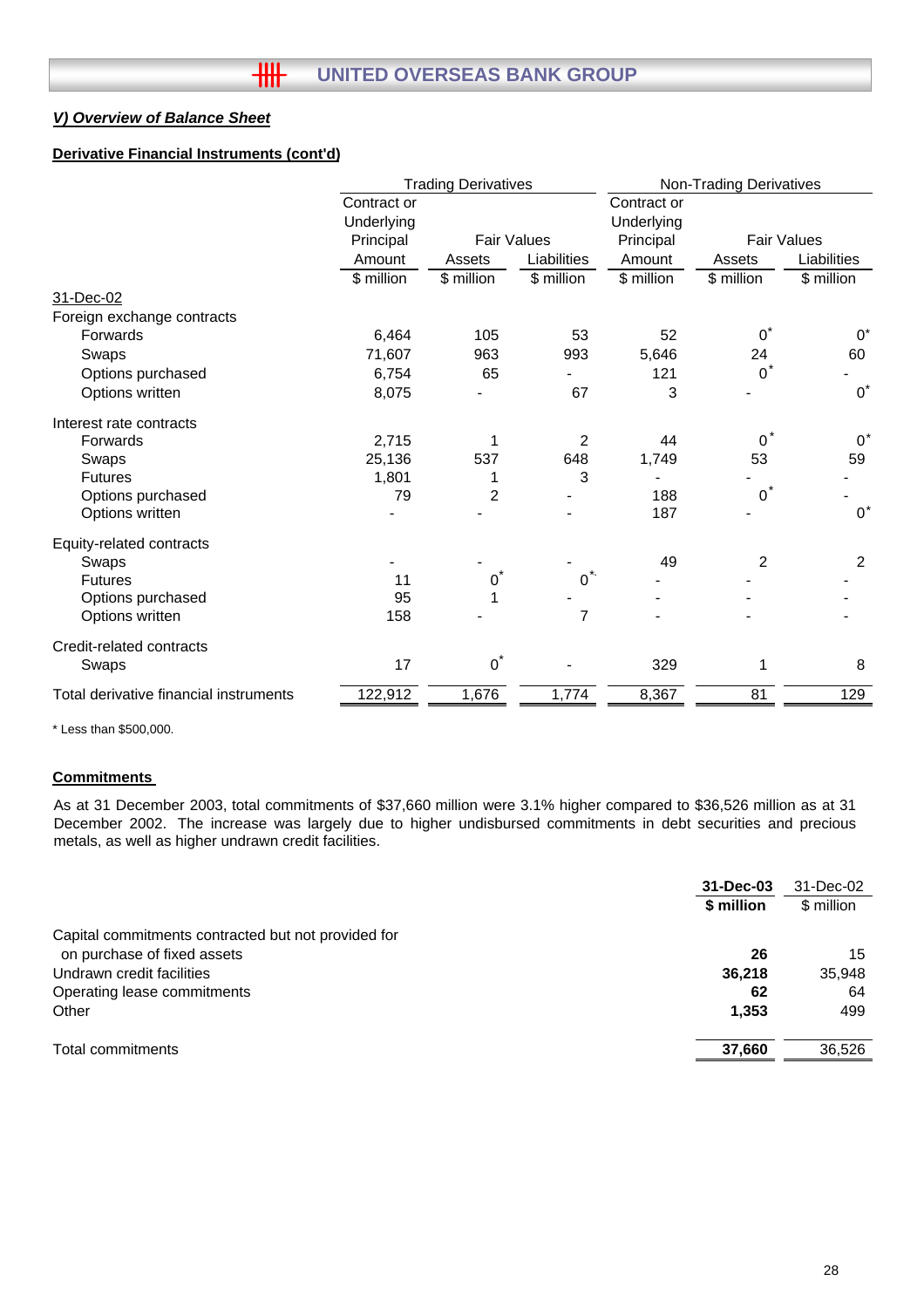## *VI) Capital Adequacy Ratio - BIS Basis*

The Group's capital management policy is to maintain a strong capital position to support its growth, both organically and through acquisitions.

As at 31 December 2003, the Group's Capital Adequacy Ratio ("CAR") of 18.2%, as computed under the Bank for International Settlements ("BIS") guidelines, was more than twice the minimum requirement of 8% set by BIS. The increase by 2.9% points from the CAR of 15.3% as at 31 December 2002 was mainly attributable to the issue of US\$1 billion 4.50% Subordinated Notes in June 2003.

|                                                        | 31-Dec-03  | 31-Dec-02  |
|--------------------------------------------------------|------------|------------|
|                                                        | \$ million | \$ million |
| <b>Capital</b>                                         |            |            |
| Tier 1 - Core capital                                  |            |            |
| Share capital                                          | 1,572      | 1,572      |
| <b>Disclosed reserves</b>                              | 11,542     | 10,956     |
| Minority interests                                     | 155        | 150        |
| Less: Goodwill                                         | (3, 483)   | (3,684)    |
|                                                        | 9,786      | 8,994      |
| Tier 2 - Supplementary capital                         |            |            |
| Revaluation reserves on investments and properties (1) | 380        | 349        |
| General loan loss provisions <sup>(2)</sup>            | 952        | 920        |
| Subordinated notes                                     | 2,991      | 1,294      |
|                                                        | 4,323      | 2,563      |
| Less: Deductions against capital (3)                   | (211)      | (337)      |
| <b>Total capital</b>                                   | 13,898     | 11,220     |
| Risk-weighted assets (including market risk)           | 76,163     | 73,574     |
| <b>Capital adequacy ratios</b>                         |            |            |
| Tier 1                                                 | 12.8%      | 12.2%      |
| <b>Total capital</b>                                   | 18.2%      | 15.3%      |

 $(1)$  After discount of 55% in accordance with BIS guidelines.

<sup>(2)</sup> Excluding specific and earmarked provisions.

(3) Including capital deductions for certain investments.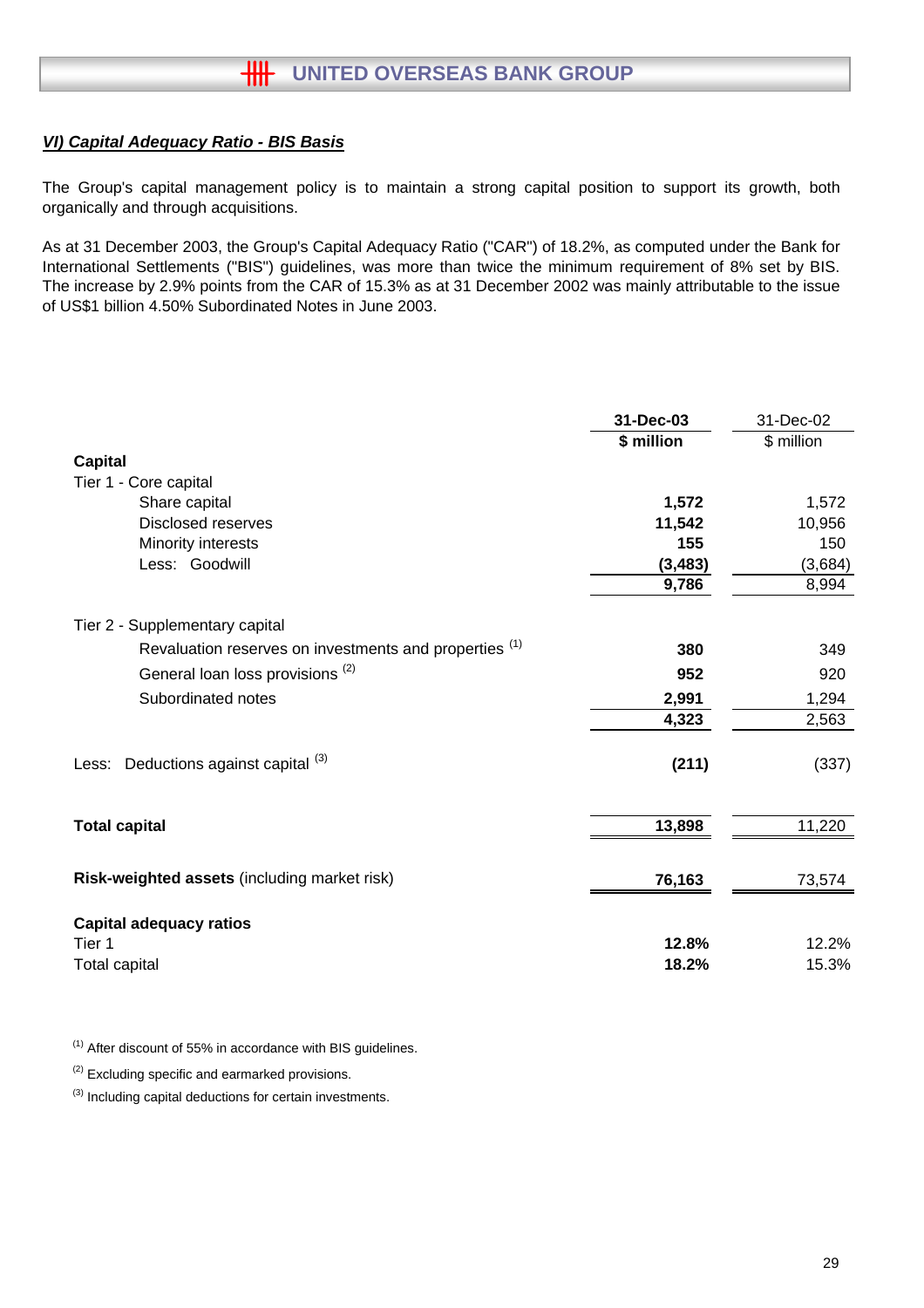## *VII) Exposure by Country of Operations*

The Group's total direct net exposure to the countries outside Singapore where it has a presence amounted to \$37.1 billion or 32.7% of Group total assets as at 31 December 2003. Exposure (excluding contingent items) reported is categorised into loans and advances to customers, balances due from governments, balances due from banks incorporated in the respective countries, and investments.

## **Exposure to the Five Regional Countries, Greater China and Other Countries outside Singapore**

|                              | <b>Loans and Debt Securities</b> |                   |             |                    | Less: Loans/ | <b>Net Exposure</b>                                           | จ million    |                                   |                                  |
|------------------------------|----------------------------------|-------------------|-------------|--------------------|--------------|---------------------------------------------------------------|--------------|-----------------------------------|----------------------------------|
|                              | Non-<br><b>Bank</b>              | <b>Government</b> | <b>Bank</b> | <b>Investments</b> | <b>Total</b> | <b>Investments</b><br>in<br><b>Subsidiaries</b><br>& Branches | <b>Total</b> | % of Group<br><b>Total Assets</b> | Contingent<br><b>Liabilities</b> |
| <b>Malaysia</b>              |                                  |                   |             |                    |              |                                                               |              |                                   |                                  |
| 31-Dec-03                    | 6,624                            | 3,353             | 4,307       | 742                | 15,026       | 2,296                                                         | 12,730       | 11.2                              | 1,067                            |
| 31-Dec-02                    | 6,164                            | 1,990             | 2,381       | 531                | 11,066       | 1,499                                                         | 9,567        | 8.9                               | 1,032                            |
| 31-Dec-01                    | 6,493                            | 2,188             | 2,571       | 740                | 11,992       | 2,017                                                         | 9,975        | 8.8                               | 864                              |
| Indonesia                    |                                  |                   |             |                    |              |                                                               |              |                                   |                                  |
| 31-Dec-03                    | 491                              | 165               | 48          | 79                 | 783          | 50                                                            | 733          | 0.7                               | 132                              |
| 31-Dec-02                    | 444                              | 127               | 106         | 67                 | 744          | 50                                                            | 694          | 0.6                               | 67                               |
| 31-Dec-01                    | 331                              | 118               | 155         | 55                 | 659          | 75                                                            | 584          | 0.5                               | 27                               |
| Philippines                  |                                  |                   |             |                    |              |                                                               |              |                                   |                                  |
| 31-Dec-03                    | 241                              | 221               | 53          | 12                 | 527          | 41                                                            | 486          | 0.4                               | 60                               |
| 31-Dec-02                    | 254                              | 225               | 44          | 9                  | 532          | 31                                                            | 501          | 0.5                               | 56                               |
| 31-Dec-01                    | 300                              | 277               | 46          | 33                 | 656          | 65                                                            | 591          | 0.5                               | $\,6\,$                          |
|                              |                                  |                   |             |                    |              |                                                               |              |                                   |                                  |
| <b>Thailand</b><br>31-Dec-03 | 1,642                            | 523               | 112         | 244                | 2,521        | 156                                                           | 2,365        | 2.1                               | 332                              |
| 31-Dec-02                    | 1,178                            | 814               | 112         | 203                | 2,307        | 185                                                           | 2,122        | 2.0                               | 285                              |
| 31-Dec-01                    | 1,026                            | 1,617             | 567         | 261                | 3,471        | 594                                                           | 2,877        | 2.5                               | 180                              |
|                              |                                  |                   |             |                    |              |                                                               |              |                                   |                                  |
| <b>South Korea</b>           |                                  |                   |             |                    |              |                                                               |              |                                   |                                  |
| 31-Dec-03                    | 41                               | 596               | 825         | 209                | 1,671        |                                                               | 1,671        | 1.5                               | 173                              |
| 31-Dec-02                    | 45                               | 298               | 1,354       | 98                 | 1,795        | 12                                                            | 1,783        | 1.7                               | 253                              |
| 31-Dec-01                    | 57                               | 82                | 888         | 174                | 1,201        | 140                                                           | 1,061        | 0.9                               | 229                              |
| <b>Total Regional</b>        |                                  |                   |             |                    |              |                                                               |              |                                   |                                  |
| <b>Countries</b>             |                                  |                   |             |                    |              |                                                               |              |                                   |                                  |
| 31-Dec-03                    | 9,039                            | 4,858             | 5,345       | 1,286              | 20,528       | 2,543                                                         | 17,985       | 15.9                              | 1,764                            |
| 31-Dec-02                    | 8,085                            | 3,454             | 3,997       | 908                | 16,444       | 1,777                                                         | 14,667       | 13.7                              | 1,693                            |
| 31-Dec-01                    | 8,207                            | 4,282             | 4,227       | 1,263              | 17,979       | 2,891                                                         | 15,088       | 13.2                              | 1,306                            |
| <b>Greater China</b>         |                                  |                   |             |                    |              |                                                               |              |                                   |                                  |
| 31-Dec-03                    | 1,968                            | 1,038             | 5,943       | 352                | 9,301        | 3,340                                                         | 5,961        | 5.2                               | 639                              |
| 31-Dec-02                    | 2,482                            | 233               | 4,311       | 648                | 7,674        | 2,536                                                         | 5,138        | 4.8                               | 504                              |
| 31-Dec-01                    | 2,912                            | 135               | 2,740       | 590                | 6,377        | 1,904                                                         | 4,473        | 3.9                               | 446                              |
| Other OECD                   |                                  |                   |             |                    |              |                                                               |              |                                   |                                  |
| 31-Dec-03                    | 5,494                            | 3,059             | 5,355       | 1,129              | 15,037       | 2,076                                                         | 12,961       | 11.4                              | 911                              |
| 31-Dec-02                    | 4,847                            | 105               | 4,647       | 716                | 10,315       | 1,860                                                         | 8,455        | 7.8                               | 878                              |
| 31-Dec-01                    | 4,652                            | 49                | 6,102       | 604                | 11,407       | 1,307                                                         | 10,100       | 8.9                               | 734                              |
| Other                        |                                  |                   |             |                    |              |                                                               |              |                                   |                                  |
| 31-Dec-03                    | 166                              | 17                | 53          | 1                  | 237          | 12                                                            | 225          | 0.2                               | 65                               |
| 31-Dec-02                    | 154                              | 11                | 35          | 4                  | 204          | 4                                                             | 200          | 0.2                               | 47                               |
| 31-Dec-01                    | 187                              | 12                | 44          | 1                  | 244          | 4                                                             | 240          | 0.2                               | 27                               |
| <b>Grand Total</b>           |                                  |                   |             |                    |              |                                                               |              |                                   |                                  |
| 31-Dec-03                    | 16,667                           | 8,972             | 16,696      | 2,768              | 45,103       | 7,971                                                         | 37,132       | 32.7                              | 3,379                            |
| 31-Dec-02                    | 15,568                           | 3,803             | 12,990      | 2,276              | 34,637       | 6,177                                                         | 28,460       | 26.5                              | 3,122                            |
| 31-Dec-01                    | 15,958                           | 4,478             | 13,113      | 2,458              | 36,007       | 6,106                                                         | 29,901       | 26.2                              | 2,513                            |
|                              |                                  |                   |             |                    |              |                                                               |              |                                   |                                  |

 $\ddot{\bullet}$  million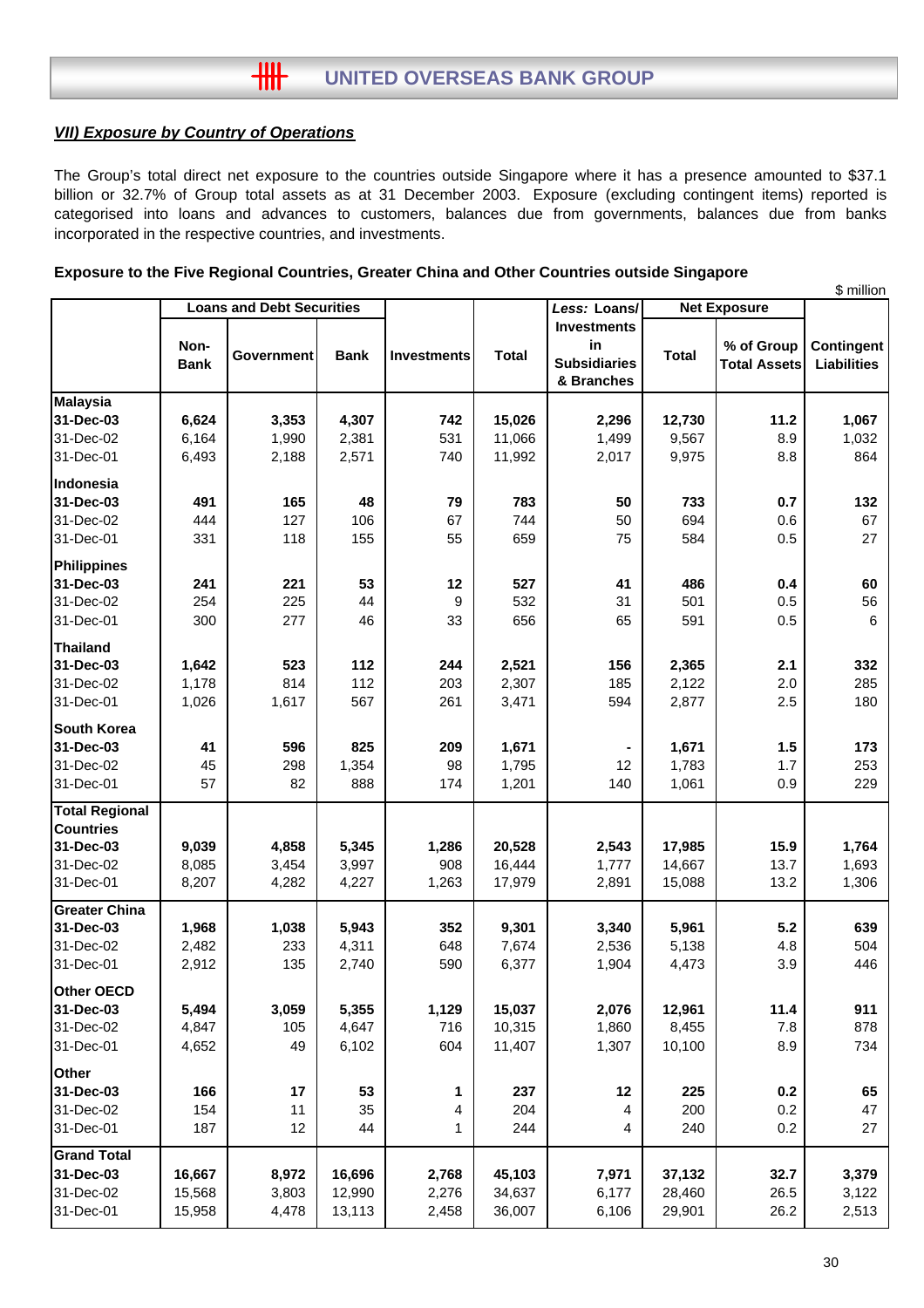# **HH** UNITED OVERSEAS BANK GROUP

## *VII) Exposure by Country of Operations*

At the country level, direct net exposure to Malaysia where the Group has a long-standing presence, remained the largest at \$12.7 billion or 11.2% of Group total assets, followed by Japan at \$4.1 billion and USA at \$3.0 billion.

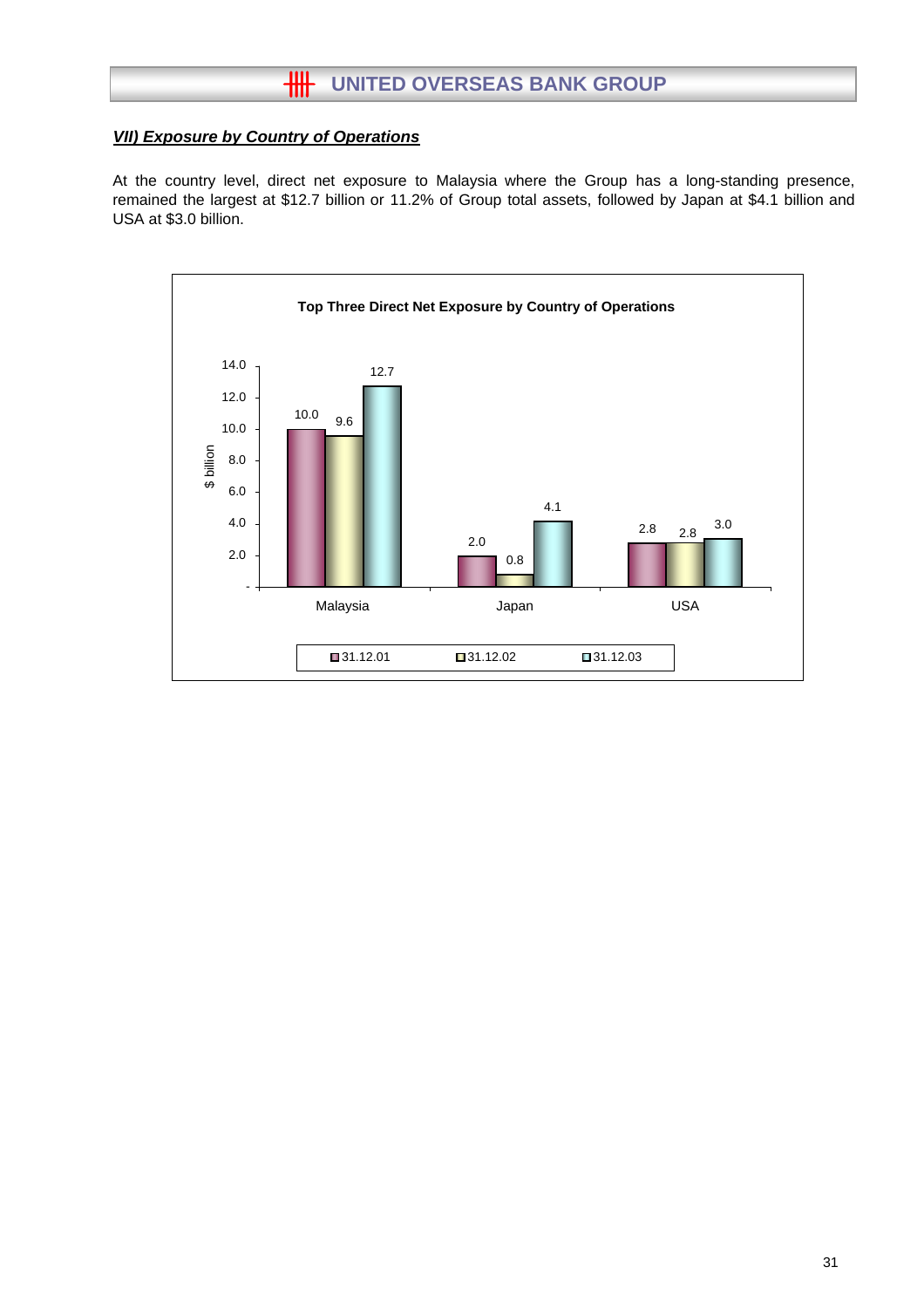# **HH UNITED OVERSEAS BANK GROUP**

# **CONSOLIDATED INCOME STATEMENT**

|                                                                | 4th        | 3rd        | 2nd        | 1st            | Full           | Full           |
|----------------------------------------------------------------|------------|------------|------------|----------------|----------------|----------------|
|                                                                | Quarter    | Quarter    | Quarter    | Quarter        | Year           | Year           |
|                                                                | 2003       | 2003       | 2003       | 2003           | 2003           | 2002           |
|                                                                | \$ million | \$ million | \$ million | \$ million     | \$ million     | \$ million     |
|                                                                |            | 796        |            |                |                |                |
| Interest income<br>Less: Interest expense                      | 836<br>297 | 293        | 825<br>314 | 837<br>320     | 3,294<br>1,224 | 3,711<br>1,583 |
| Net interest income                                            | 540        | 503        | 510        | 518            | 2,071          | 2,128          |
|                                                                |            |            |            |                |                |                |
| Dividend income                                                | 12         | 11         | 17         | $\overline{c}$ | 42             | 32             |
| Fee and commission income                                      | 171        | 148        | 138        | 131            | 588            | 501            |
| Rental income                                                  | 17         | 17         | 18         | 20             | 73             | 78             |
| Other operating income                                         | 91         | 74         | 105        | 116            | 387            | 296            |
| Total non-interest income                                      | 291        | 251        | 278        | 268            | 1,089          | 906            |
| Income before operating expenses                               | 831        | 754        | 789        | 786            | 3,160          | 3,034          |
| Less: Staff costs                                              | 142        | 128        | 130        | 132            | 532            | 536            |
| Other operating expenses                                       | 148        | 141        | 141        | 134            | 564            | 538            |
| Total operating expenses                                       | 290        | 269        | 271        | 266            | 1,095          | 1,074          |
| Operating profit before goodwill                               |            |            |            |                |                |                |
| amortisation and provisions                                    | 542        | 485        | 517        | 520            | 2,064          | 1,960          |
| Less: Goodwill amortisation                                    | 50         | 50         | 51         | 51             | 202            | 196            |
| Less: Provisions                                               | 41         | 40         | 171        | 109            | 362            | 465            |
| Operating profit after goodwill<br>amortisation and provisions | 451        | 394        | 296        | 360            | 1,501          | 1,300          |
| Exceptional item <sup>#</sup>                                  |            |            |            |                |                | (48)           |
| Share of profit of associates                                  | 45         | 32         | 27         | 3              | 107            | 123            |
| Profit from ordinary activities before tax                     | 496        | 427        | 323        | 363            | 1,608          | 1,376          |
| Less: Tax                                                      | 126        | 88         | 79         | 99             | 393            | 340            |
| Profit after tax                                               | 370        | 339        | 243        | 264            | 1,216          | 1,035          |
| Less: Minority interests                                       | 4          | 4          | 5          | 1              | 13             | 29             |
| Net profit attributable to members                             | 366        | 335        | 239        | 263            | 1,202          | 1,006          |

# Comprising restructuring and integration costs as a result of the acquisition and merger of Overseas Union Bank Limited.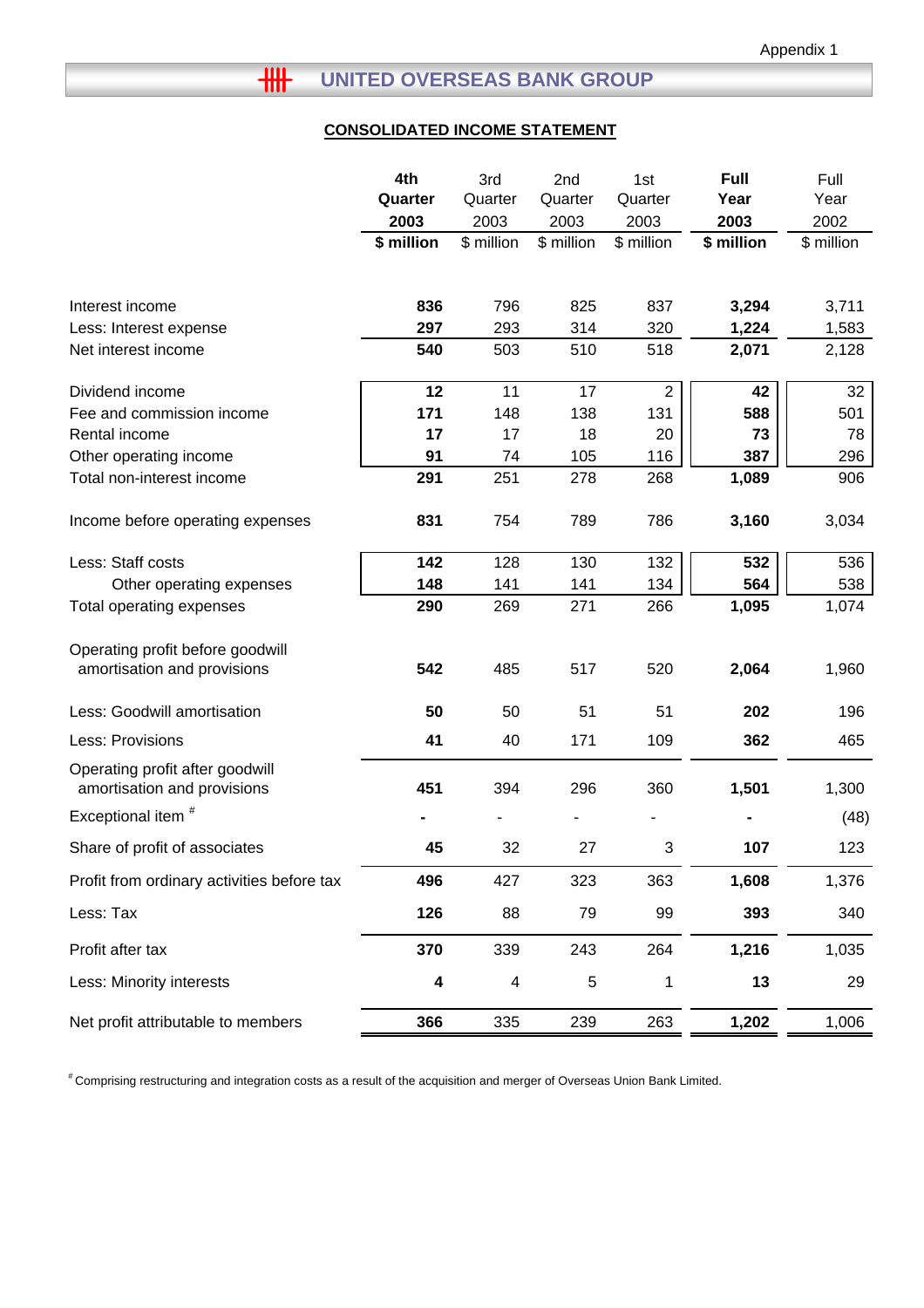# **THE UNITED OVERSEAS BANK GROUP**

# **CONSOLIDATED BALANCE SHEET**

|                                                  | 31-Dec-03  | 30-Sep-03  | 30-Jun-03  | 31-Mar-03  | 31-Dec-02  |
|--------------------------------------------------|------------|------------|------------|------------|------------|
|                                                  | \$ million | \$ million | \$ million | \$ million | \$ million |
|                                                  |            |            |            |            |            |
| <b>Share Capital and Reserves</b>                |            |            |            |            |            |
| Share capital                                    | 1,572      | 1,572      | 1,572      | 1,572      | 1,572      |
| Capital reserves                                 | 4,242      | 4,265      | 4,281      | 4,277      | 4,257      |
| Statutory reserves                               | 2,860      | 2,801      | 2,801      | 2,758      | 2,758      |
| Revenue reserves                                 | 4,465      | 4,149      | 4,059      | 4,157      | 3,893      |
| Share of reserves of associates                  | 143        | 136        | 137        | 131        | 134        |
| <b>Total shareholders' funds</b>                 | 13,282     | 12,924     | 12,850     | 12,894     | 12,613     |
| <b>Minority interests</b>                        | 155        | 151        | 147        | 145        | 150        |
| <b>Liabilities</b>                               |            |            |            |            |            |
| Deposits of non-bank customers                   | 69,863     | 66,092     | 66,828     | 65,830     | 67,919     |
| Deposits and balances of banks and agents        | 18,839     | 18,097     | 18,741     | 21,567     | 19,302     |
| <b>Total deposits</b>                            | 88,702     | 84,189     | 85,569     | 87,398     | 87,221     |
| Bills and drafts payable                         | 164        | 187        | 180        | 152        | 164        |
| Other liabilities                                | 6,947      | 6,336      | 4,812      | 4,391      | 5,137      |
| Debts issued                                     | 4,196      | 4,231      | 4,281      | 2,384      | 2,147      |
|                                                  |            |            |            |            |            |
| <b>Total liabilities</b>                         | 100,009    | 94,943     | 94,841     | 94,324     | 94,668     |
|                                                  |            |            |            |            |            |
| <b>Total shareholders' funds and liabilities</b> | 113,446    | 108,017    | 107,839    | 107,363    | 107,430    |
|                                                  |            |            |            |            |            |
|                                                  |            |            |            |            |            |
| <b>Assets</b>                                    |            |            |            |            |            |
| Cash and balances with central banks             | 8,035      | 6,566      | 4,210      | 3,887      | 4,213      |
| Singapore Government treasury bills              |            |            |            |            |            |
| and securities                                   | 6,311      | 5,954      | 8,476      | 8,513      | 8,218      |
| Other government treasury bills                  |            |            |            |            |            |
| and securities                                   | 1,352      | 1,800      | 1,884      | 1,640      | 1,333      |
| Dealing securities                               | 525        | 473        | 415        | 451        | 623        |
| Placements and balances with                     |            |            |            |            |            |
| banks and agents                                 | 21,122     | 17,972     | 18,976     | 19,604     | 19,426     |
| Loans and advances including trade               |            |            |            |            |            |
| bills to non-bank customers                      | 59,297     | 59,248     | 59,760     | 59,193     | 58,884     |
| Other assets                                     | 4,752      | 4,186      | 3,153      | 2,979      | 4,052      |
| Investment securities                            | 5,423      | 5,264      | 4,364      | 4,442      | 3,945      |
| Investments in associates                        | 1,397      | 1,270      | 1,251      | 1,271      | 1,274      |
| <b>Fixed assets</b>                              | 1,768      | 1,769      | 1,785      | 1,767      | 1,794      |
| Goodwill                                         | 3,466      | 3,516      | 3,566      | 3,616      | 3,666      |
| <b>Total assets</b>                              | 113,446    | 108,017    | 107,839    | 107,363    | 107,430    |
|                                                  |            |            |            |            |            |
| <b>Off-Balance Sheet Items</b>                   |            |            |            |            |            |
| Contingent liabilities                           | 8,729      | 8,416      | 9,115      | 8,746      | 8,919      |
| Derivative financial instruments                 | 183,840    | 208,426    | 165,273    | 153,046    | 131,279    |
| Commitments                                      | 37,660     | 37,671     | 36,973     | 38,609     | 36,526     |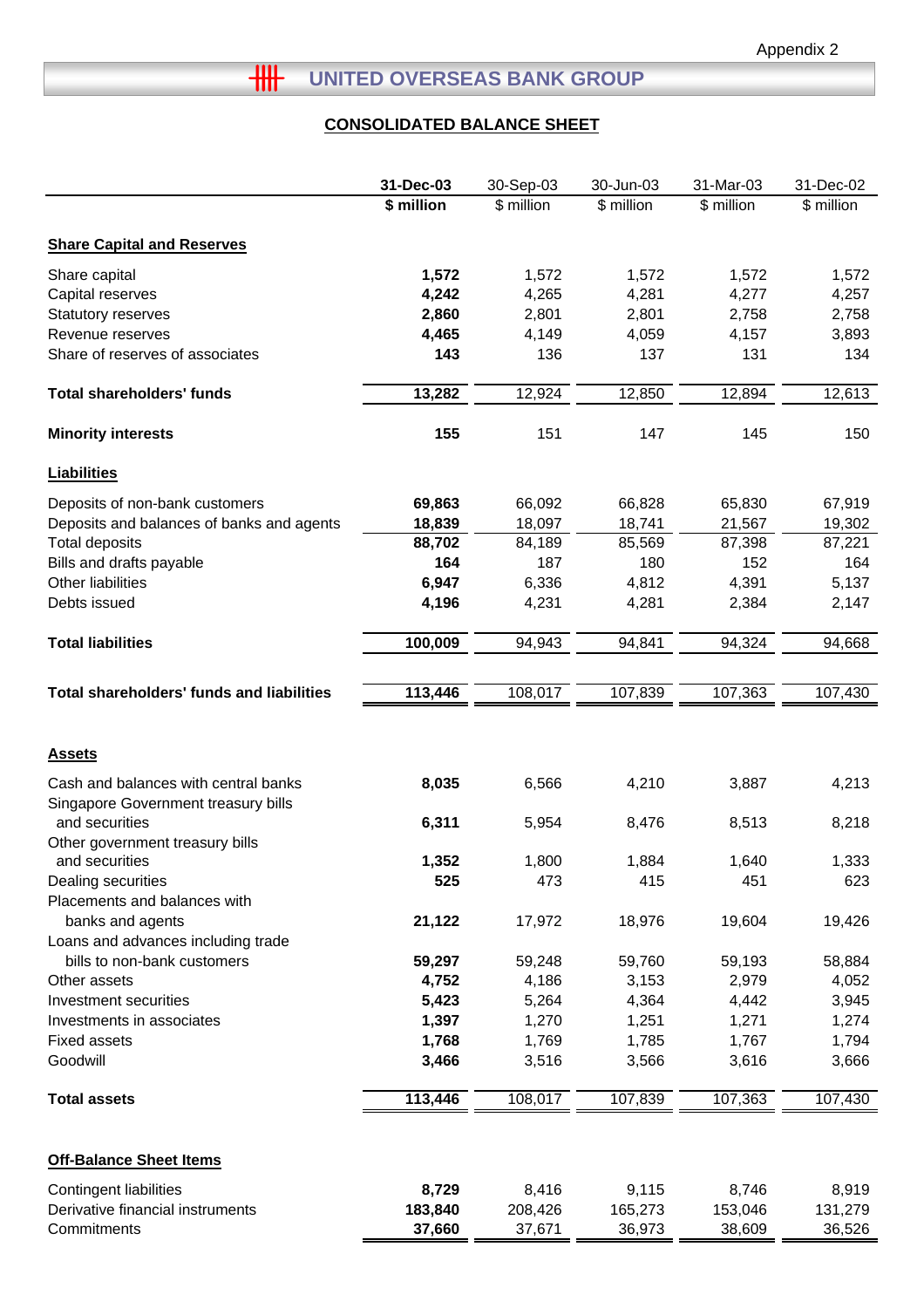# **HILLER OVERSEAS BANK GROUP**

## **CONSOLIDATED STATEMENT OF CHANGES IN SHAREHOLDERS' EQUITY**

|                                                                                                                                            | <b>Share</b><br><b>Capital</b><br>\$ million | Capital<br><b>Reserves</b><br>\$ million | <b>Statutory</b><br><b>Reserves</b><br>\$ million | <b>Revenue</b><br><b>Reserves</b><br>\$ million | Share of<br><b>Reserves of</b><br><b>Associates</b><br>\$ million | <b>Total</b><br>\$ million |
|--------------------------------------------------------------------------------------------------------------------------------------------|----------------------------------------------|------------------------------------------|---------------------------------------------------|-------------------------------------------------|-------------------------------------------------------------------|----------------------------|
| <b>Balance at 1 January 2003</b>                                                                                                           |                                              |                                          |                                                   |                                                 |                                                                   |                            |
| As previously reported                                                                                                                     | 1,572                                        | 4,257                                    | 2,758                                             | 3,933                                           | 134                                                               | 12,653                     |
| Prior year adjustments resulting from<br>change in accounting policy                                                                       |                                              |                                          |                                                   | (40)                                            |                                                                   | (40)                       |
| As restated                                                                                                                                | 1,572                                        | 4,257                                    | 2,758                                             | 3,893                                           | 134                                                               | 12,613                     |
| Net profit attributable to members                                                                                                         |                                              |                                          |                                                   | 1,202                                           |                                                                   | 1,202                      |
| Differences arising from currency<br>translation of financial statements<br>of foreign branches, subsidiaries<br>and associates            |                                              | 10                                       |                                                   |                                                 |                                                                   | 10                         |
| Group's share of reserves of associates                                                                                                    |                                              |                                          |                                                   |                                                 | 10                                                                | 10                         |
| <b>Other adjustments</b>                                                                                                                   |                                              | (2)                                      | 1                                                 | (1)                                             |                                                                   | (2)                        |
| Total recognised gains for the<br>financial year                                                                                           |                                              | 9                                        | 1                                                 | 1,201                                           | 10                                                                | 1,220                      |
| Net transfer from revenue reserves                                                                                                         |                                              | (24)                                     | 102                                               | (78)                                            |                                                                   |                            |
| <b>Dividends</b>                                                                                                                           |                                              |                                          |                                                   | (552)                                           |                                                                   | (552)                      |
| Issue of shares to option holders who<br>exercised their rights                                                                            | $\boldsymbol{0}^*$                           | 1                                        |                                                   |                                                 |                                                                   | 1                          |
| <b>Balance at 31 December 2003</b>                                                                                                         | 1,572                                        | 4,242                                    | 2,860                                             | 4,465                                           | 143                                                               | 13,282                     |
| Balance at 1 January 2002<br>As previously reported<br>Prior year adjustments resulting from<br>change in accounting policy<br>As restated | 1,571<br>1,571                               | 5,259<br>5,259                           | 2,150<br>2,150                                    | 3,199<br>18<br>3,218                            | 537<br>537                                                        | 12,717<br>18<br>12,735     |
| Net profit attributable to members                                                                                                         |                                              |                                          |                                                   |                                                 |                                                                   | 1,006                      |
| Differences arising from currency<br>translation of financial statements<br>of foreign branches, subsidiaries<br>and associates            |                                              | (15)                                     |                                                   | 1,006                                           |                                                                   | (15)                       |
| Group's share of reserves of associates                                                                                                    |                                              |                                          |                                                   |                                                 | (394)                                                             | (394)                      |
| Other adjustments                                                                                                                          |                                              |                                          | (3)                                               | (2)                                             |                                                                   | (5)                        |
| Total recognised gains / (losses) for the<br>financial year                                                                                |                                              | (15)                                     | (3)                                               | 1,004                                           | (394)                                                             | 592                        |
| Net transfer to revenue reserves                                                                                                           |                                              | (995)                                    | 610                                               | 385                                             |                                                                   |                            |
| Transfer from share of reserves of<br>associates                                                                                           |                                              | 3                                        |                                                   | 7                                               | (10)                                                              |                            |
| <b>Dividends</b>                                                                                                                           |                                              |                                          |                                                   | (720)                                           |                                                                   | (720)                      |
| Issue of shares to option holders who<br>exercised their rights                                                                            | $0^*$                                        | 5                                        |                                                   |                                                 |                                                                   | 6                          |
| Balance at 31 December 2002                                                                                                                | 1,572                                        | 4,257                                    | 2,758                                             | 3,893                                           | 134                                                               | 12,613                     |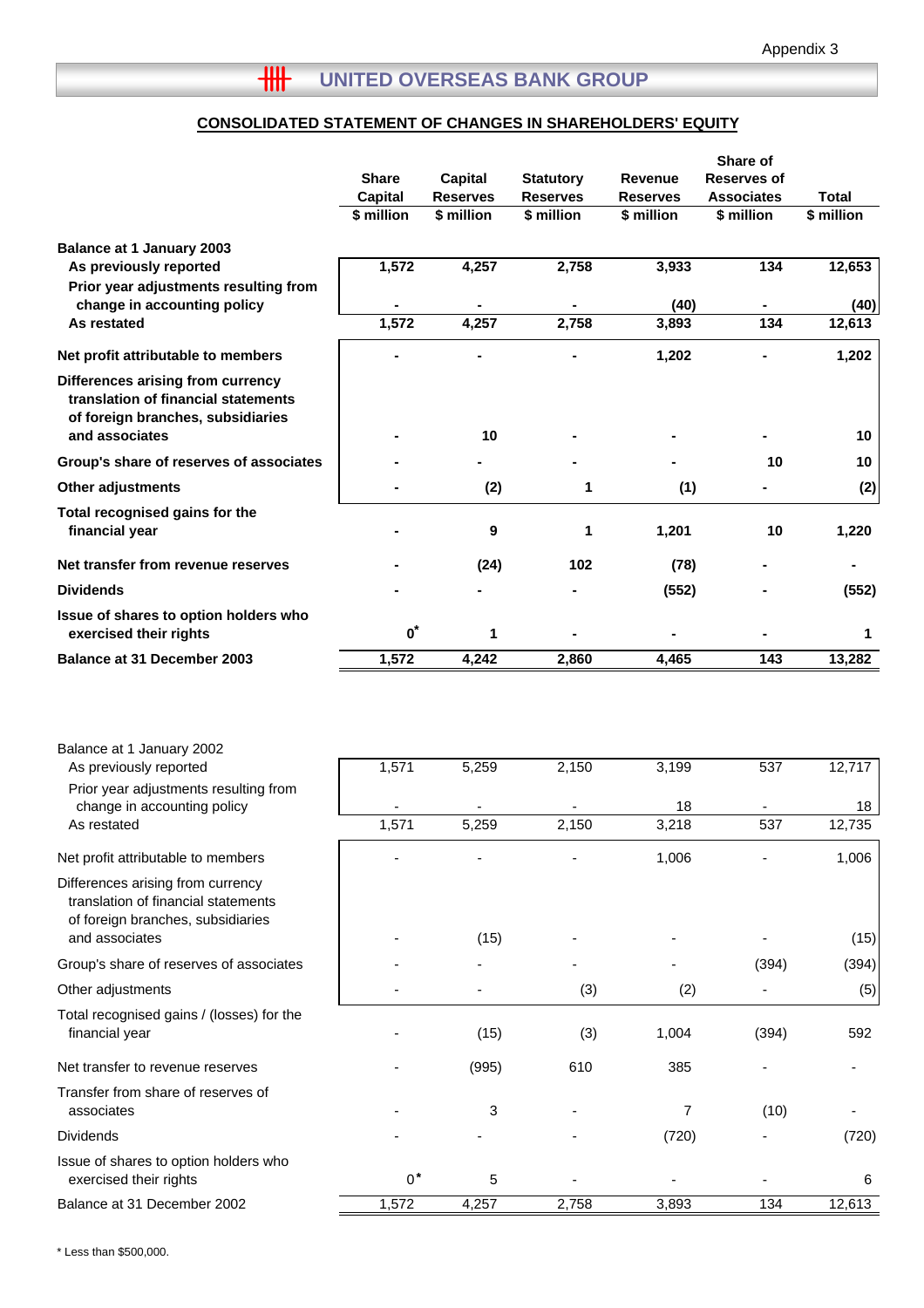# **HH** UNITED OVERSEAS BANK GROUP

# **CONSOLIDATED CASH FLOW STATEMENT**

|                                                                                                                                 | 2003<br>\$ million | 2002<br>\$ million |
|---------------------------------------------------------------------------------------------------------------------------------|--------------------|--------------------|
| Cash flows from operating activities                                                                                            |                    |                    |
| Profit before tax                                                                                                               | 1,608              | 1,376              |
| Adjustments for:                                                                                                                |                    |                    |
| Depreciation of fixed assets                                                                                                    | 108                | 115                |
| Goodwill amortisation                                                                                                           | 202                | 196                |
| Share of profit of associates                                                                                                   | (107)              | (123)              |
| Operating profit before changes in operating assets and liabilities                                                             | 1,810              | 1,562              |
| Changes in operating assets and liabilities:                                                                                    |                    |                    |
| Deposits                                                                                                                        | 1,482              | (5,325)            |
| Bills and drafts payable                                                                                                        | $(0)^{^{\wedge}}$  | 39                 |
| Other liabilities                                                                                                               | 1,779<br>99        | 1,217<br>58        |
| Dealing securities<br>Placements and balances with banks and agents                                                             | (1,696)            | 5,319              |
| Loans and advances including trade bills to non-bank customers                                                                  | (413)              | 2,008              |
| Other government treasury bills and securities not qualifying                                                                   |                    |                    |
| as cash and cash equivalents                                                                                                    | 338                | 407                |
| Other assets                                                                                                                    | (704)              | (1,044)            |
| Cash generated from operations                                                                                                  | 2,695              | 4,242              |
| Income taxes paid                                                                                                               | (335)              | (371)              |
| Net cash provided by operating activities                                                                                       | 2,360              | 3,871              |
| <b>Cash flows from investing activities</b>                                                                                     |                    |                    |
| Increase in investment securities and investments in associates                                                                 | (1, 541)           | (340)              |
| Net dividends received from associates                                                                                          | 32                 | 52                 |
| Net increase in fixed assets                                                                                                    | (82)               | (184)              |
| Change in / acquisition of minority interests of subsidiaries                                                                   | (4)                | (353)              |
| Net cash flow on acquisition of subsidiaries                                                                                    |                    | (1)                |
| Net cash flow from disposal of subsidiaries                                                                                     |                    | 0                  |
| Net cash used in investing activities                                                                                           | (1, 595)           | (826)              |
| <b>Cash flows from financing activities</b>                                                                                     |                    |                    |
| Proceeds from issue of shares                                                                                                   |                    | 6                  |
| Net increase / (decrease) in debts issued<br>Dividends paid by the Bank                                                         | 2,049<br>(552)     | (2,010)<br>(720)   |
| Dividends paid by subsidiaries to minority shareholders                                                                         | (4)                | (10)               |
| Net cash provided by / (used in) financing activities                                                                           | 1,494              | (2,736)            |
|                                                                                                                                 |                    |                    |
| Currency translation adjustment                                                                                                 | 10                 | (15)               |
| Net increase in cash and cash equivalents                                                                                       | 2,270              | 295                |
| Cash and cash equivalents at beginning of the financial year<br>Cash and cash equivalents at end of the financial year (Note A) | 13,041             | 12,747             |
|                                                                                                                                 | 15,312             | 13,041             |
| <u>Note A:</u>                                                                                                                  |                    |                    |
| Cash and balances with central banks                                                                                            | 8,035              | 4,213              |
| Singapore Government treasury bills and securities                                                                              | 6,311              | 8,218              |
| Other government treasury bills and securities,                                                                                 |                    |                    |
| less non-cash equivalents of \$385 million (2002: \$723 million)                                                                | 966                | 610                |
| Cash and cash equivalents at end of the financial year                                                                          | 15,312             | 13,041             |

^ Less than (\$500,000).

\* Less than \$500,000.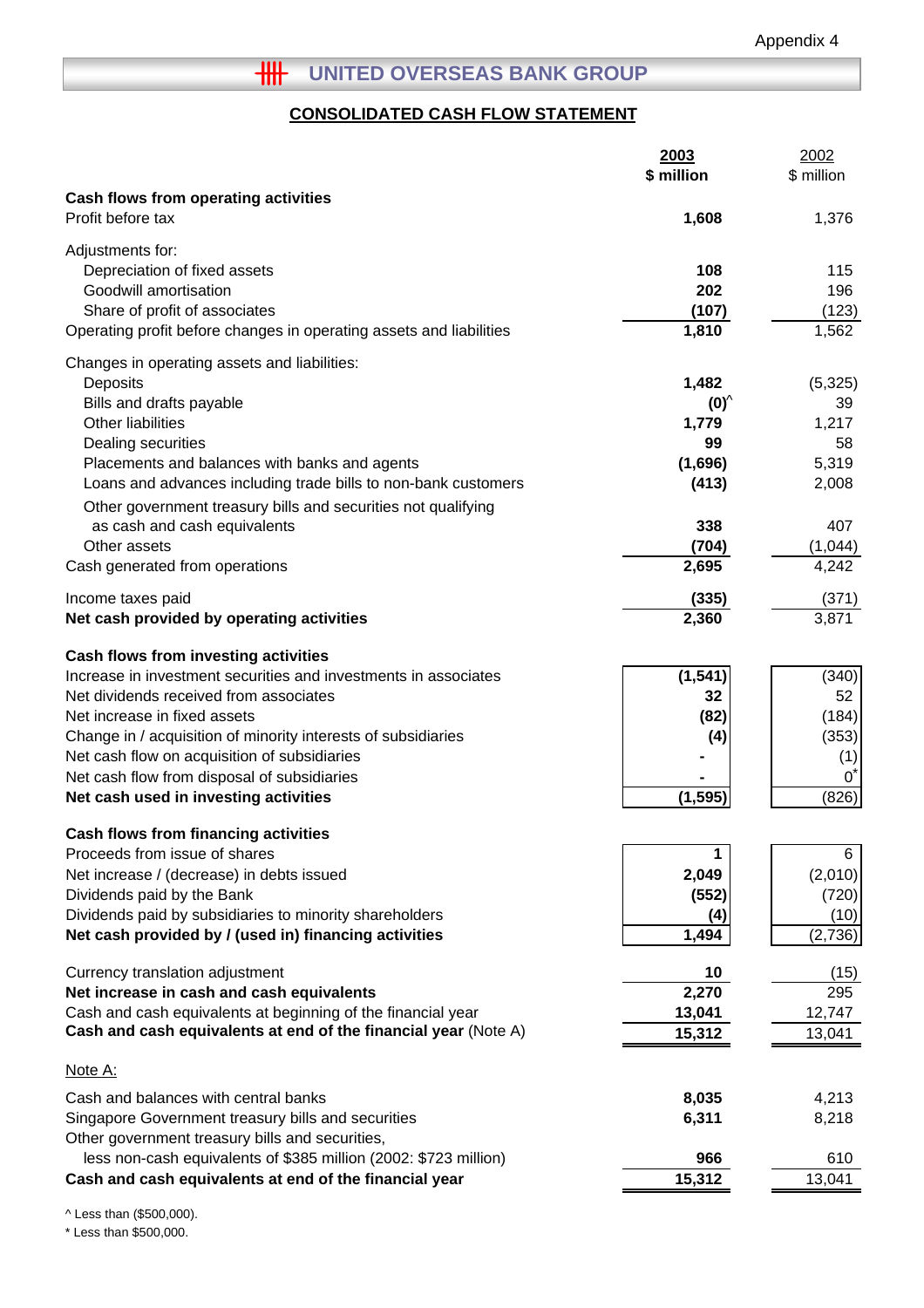### *Financial Risk Management*

The Group's activities are principally related to transacting in and the use of financial instruments, including derivatives. These activities expose the Group to a variety of financial risks, mainly credit risk, foreign exchange risk, interest rate risk and liquidity risk.

Managing financial risks is an integral part of the Group's business. It is carried out centrally by the various specialist committees of the UOB Group under policies approved by the Board of Directors of the Bank. These policies not only include the parameters for the risks that the Group may undertake for the various financial instruments, but also directions on the types of business that the Group may engage in, guidelines for accepting customers for all types of financial instruments and the terms under which customer business is conducted.

The various specialist committees of the UOB Group have established processes to identify, measure, monitor and ultimately, mitigate these financial risks. Additionally, the Board of Directors of the Bank and the UOB Group's Risk Management & Compliance Sector provide an independent oversight to ensure that those risk management policies are complied with through a variety of established controls and reporting processes.

The main financial risks that the Group is exposed to and how it manages these risks are set out below.

#### **Credit Risk**

Credit risk is the potential loss arising from any failure by the Group's customers or counter-parties to fulfill their obligations as and when these obligations fall due. These obligations may arise from lending, trade finance, investments, receivables under derivative contracts and other credit-related activities undertaken by the Group.

The Credit Committee is responsible for the management of credit risk of the Group. Apart from direct credit management, such as approval of significant loans, it is also responsible for providing directions and timely guidance on lending to different geographical sectors, industries and products.

In general, the Group monitors the levels of credit risk it undertakes through regular reviews by management, with independent oversight of its credit concentration and portfolio quality by the Credit Committee.

In respect of its lending-related activities, management regularly reviews the amount of risk accepted in relation to one borrower or groups of borrowers, geographical and industry segments, types of acceptable security, level of non-performing loans and adequacy of provisioning requirements.

In respect of other credit risk activities such as money market transactions and derivative financial instruments, the Group has counter-party risk policies that set out approved counter-parties with whom the Group may transact and their respective transaction limits.

Exposure to credit risk is also managed in part by obtaining collateral or right to call for collateral when certain exposure thresholds are exceeded, the right to terminate transactions upon the occurrence of unfavourable events, the right to reset the terms of transactions after specified time periods or upon the occurrence of unfavourable events, and entering into netting agreements with counter-parties that permit the Group to offset receivables and payables with such counter-parties.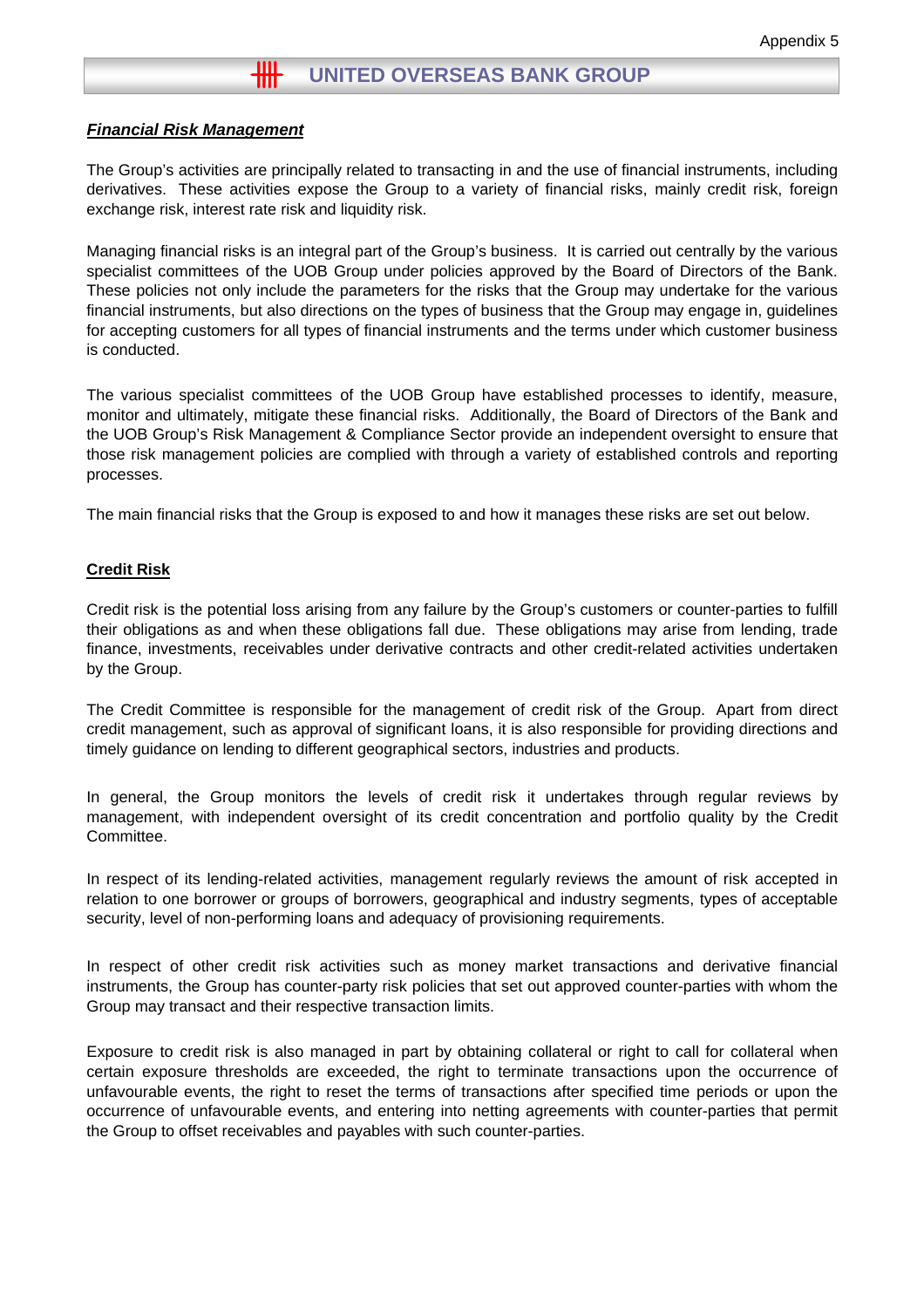### *Financial Risk Management*

#### **Foreign Exchange Risk**

Foreign exchange risk is the risk to earnings and value of foreign currency assets, liabilities and derivative financial instruments caused by fluctuations in foreign exchange rates.

The Group's foreign exchange exposures arise from its proprietary business and customer facilitation businesses. It also has a certain amount of structural foreign currency exposures as represented by the net asset values of its overseas branches, investments in overseas subsidiaries, and long-term investments in overseas properties. The Group utilises mainly foreign currency forwards and swaps to hedge its foreign exchange exposures.

Foreign exchange risk is managed through risk limits and policies as approved by the Asset Liability Committee. These limits and policies, such as on the level of exposure by currency and in total for both overnight and intra-day positions, are independently monitored on a daily basis by Business Area Control Unit.

#### **Interest Rate Risk**

Interest rate risk is the risk to earnings and value of financial instruments caused by fluctuations in interest rates.

Sensitivity to interest rates arises from the differences in the maturities and repricing dates of assets, liabilities and off-balance sheet items. These mismatches are actively monitored and managed as part of the overall interest rate risk management process which is conducted in accordance with the Group's policies.

#### **Liquidity Risk**

Liquidity risk is the risk that the Group is unable to meet its cash flow obligations as and when they fall due, such as upon the maturity of deposits and loan draw-downs.

It is not unusual for a bank to have mismatches in the contractual maturity profile of its assets and liabilities. The Group manages liquidity risk in accordance with a framework of liquidity policies, controls and limits that is approved by the Asset Liability Committee, with the main objectives of honouring all cash outflow commitments on an on-going basis, satisfying statutory liquidity and reserve requirements, and avoiding raising funds at market premiums or through forced sale of assets.

These controls and policies include the setting of limits on the minimum proportion of maturing funds available to meet withdrawals of funds and on the minimum level of inter-bank and other borrowing facilities that should be in place to cover withdrawals at unexpected levels of demand.

Additionally, the Group is required by law in the various locations that it operates from, including Singapore, to maintain a certain percentage of its liability base in the form of cash and other liquid assets as a buffer against unforeseen liquidity requirements.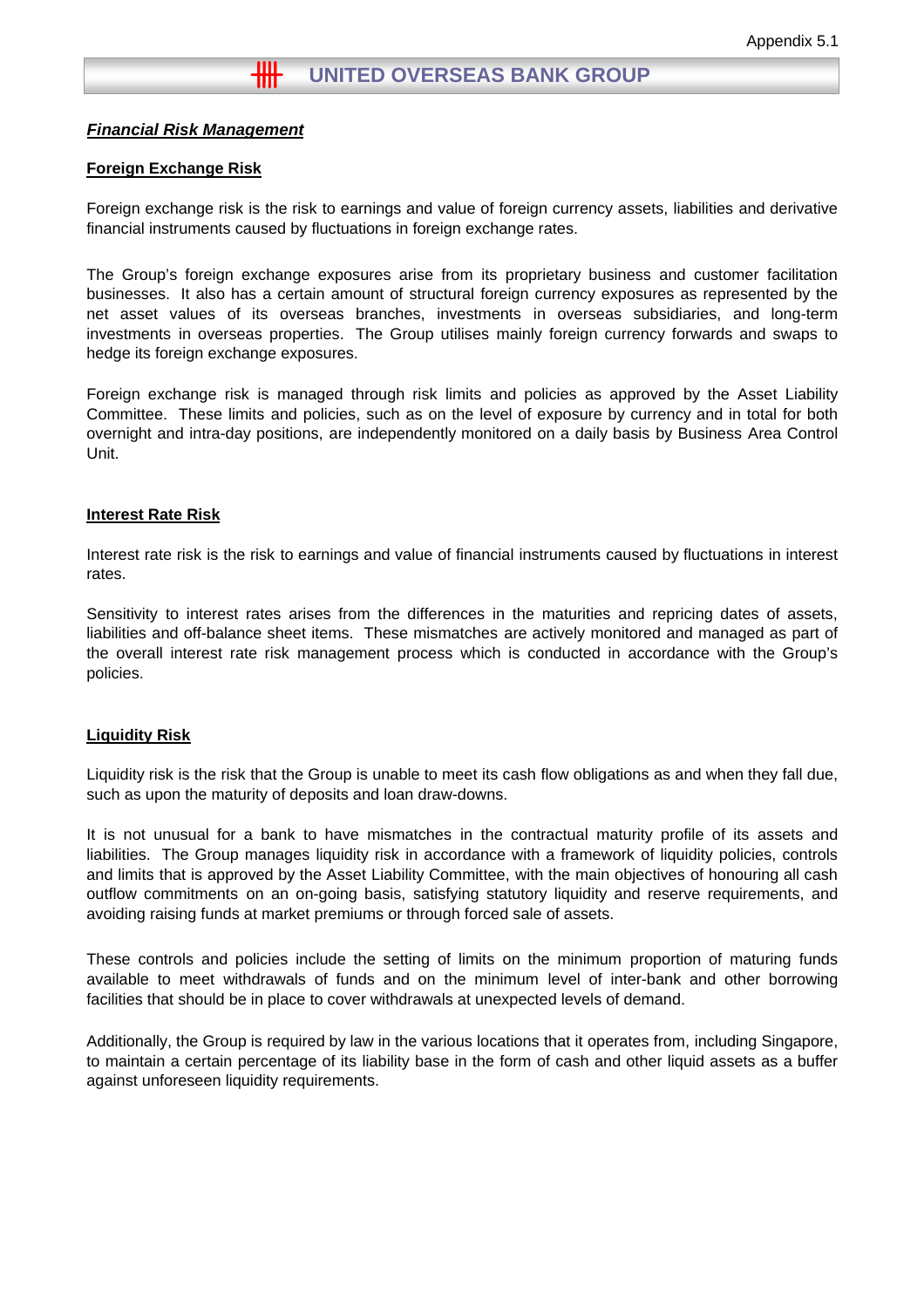## *Value-at-Risk (VaR)*

The risk taken by the Group, as reflected by the level of VaR, is dependent on the level of exposure taken by the Group and the level of market prices for the relevant period that are used in the computation of VaR.

The Group's Daily Diversified VaR, as at 31 December 2003, was \$4.0 million and comprised mainly equity/volatility risk (44%), interest rate risk (including credit spreads risk) (38%) and foreign exchange risk (18%).





The Group's Daily Diversified VaR for 2003, averaging \$3.1 million, ranged between a low of \$2.0 million and a high of \$6.8 million:

| Group Daily Diversified VaR (\$ million) | 31-Dec-03 | High      | Low       | Average |
|------------------------------------------|-----------|-----------|-----------|---------|
| Interest rate                            | 2.3       | 2.8       | 1.2       | 1.8     |
| Foreign exchange                         | 1.1       | 5.8       | 0.6       | 1.4     |
| <b>Equity / volatility</b>               | 2.6       | 3.8       | 0.6       | 1.7     |
| <b>Diversification benefits</b>          | (1.9)     | <b>NM</b> | <b>NM</b> | (1.9)   |
| <b>Total VaR</b>                         | 4.0       | 6.8       | 2.0       | 3.1     |
|                                          |           |           |           |         |
| Group Daily Diversified VaR (\$ million) | 31-Dec-02 | High      | Low       | Average |
| Interest rate                            | 1.6       | 3.1       | 0.7       | 1.8     |
| Foreign exchange                         | 2.0       | 3.2       | 0.9       | 2.0     |
| Equity / volatility                      | 0.8       | 1.9       | 0.4       | 0.9     |
| Diversification benefits                 | (1.5)     | <b>NM</b> | ΝM        | (1.7)   |
| <b>Total VaR</b>                         | 2.9       | 4.6       | 2.0       | 3.0     |

NM denotes not meaningful to compute diversification effect because the high and low may occur on different days for different risk types.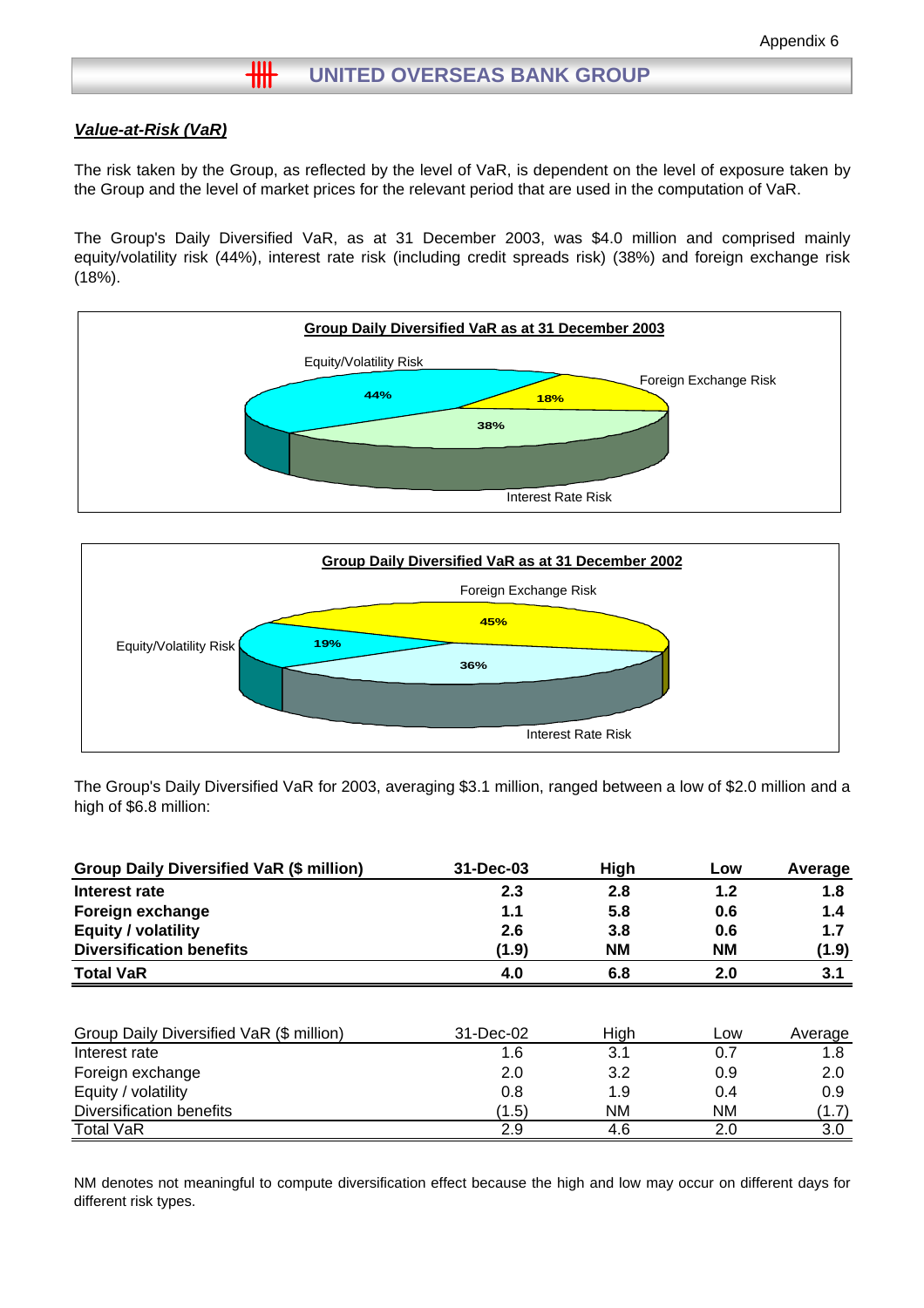## *Value-at-Risk (VaR)*